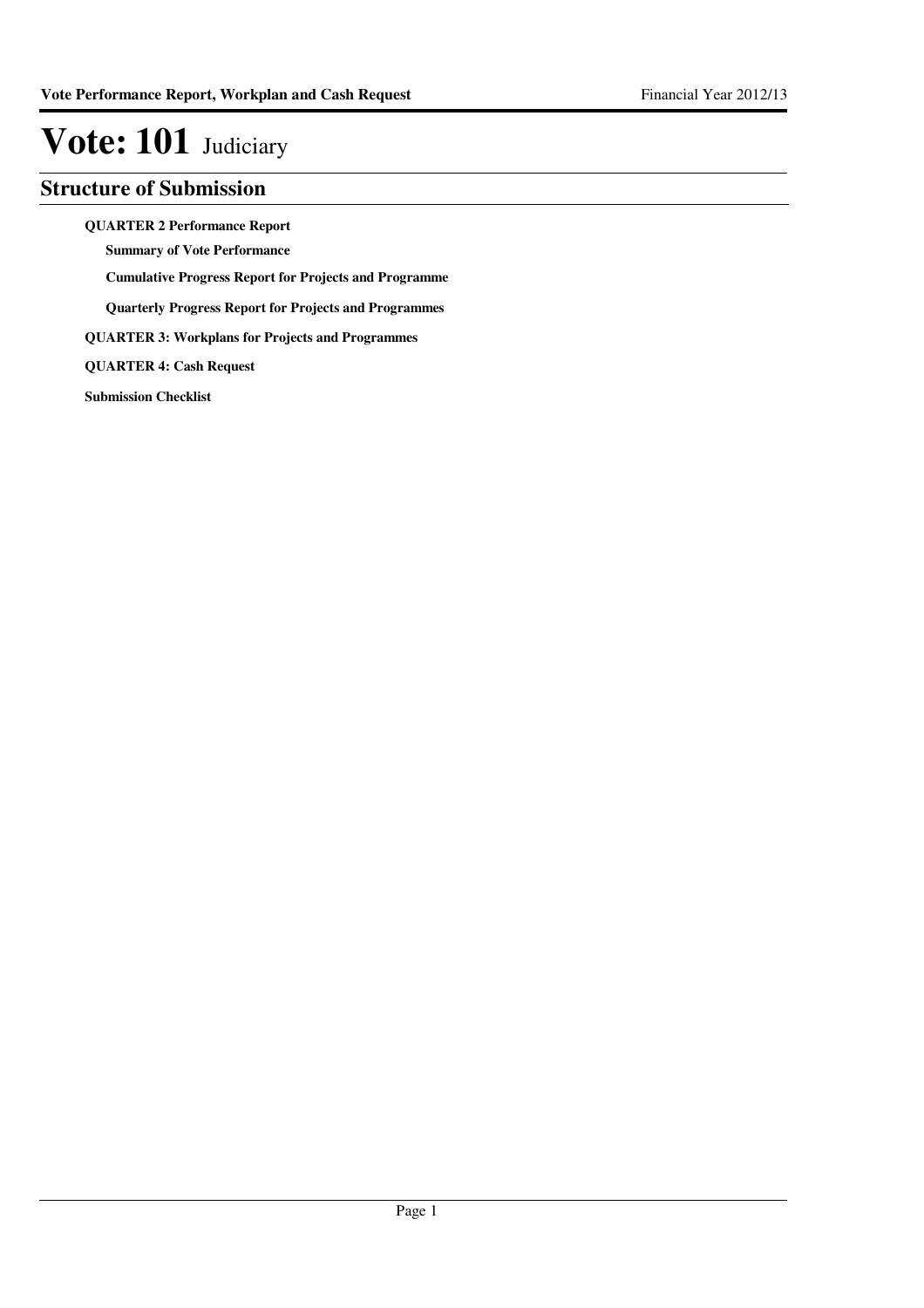### **HALF-YEAR: Highlights of Vote Performance**

### *V1: Summary of Issues in Budget Execution*

*This section provides an overview of Vote expenditure* 

**(i) Snapshot of Vote Releases and Expenditures**

Table V1.1 below summarises cumulative releases and expenditures by the end of the quarter:

### **Table V1.1: Overview of Vote Expenditures (UShs Billion)**

|                       | ( <i>i</i> ) Excluding Arrears, Taxes | Approved<br><b>Budget</b> | <b>Released</b><br>by End | <b>Spent by</b><br><b>End Dec</b> | % Budget<br><b>Released</b> | <b>Spent</b> | % Budget % Releases<br><b>Spent</b> |
|-----------------------|---------------------------------------|---------------------------|---------------------------|-----------------------------------|-----------------------------|--------------|-------------------------------------|
|                       | Wage                                  | 15.316                    | 7.137                     | 6.456                             | 46.6%                       | $42.1\%$     | 90.5%                               |
| Recurrent             | Non Wage                              | 40.139                    | 21.045                    | 20.419                            | 52.4%                       | 50.9%        | 97.0%                               |
|                       | GoU                                   | 2.272                     | 0.851                     | 0.851                             | 37.5%                       | 37.5%        | 100.0%                              |
| Development           | Donor $*$                             | 4.018                     | 0.000                     | 0.000                             | $0.0\%$                     | $0.0\%$      | N/A                                 |
|                       | <b>GoU</b> Total                      | 57.727                    | 29.033                    | 27.725                            | $50.3\%$                    | 48.0%        | $95.5\%$                            |
|                       | Total GoU+Donor (MTEF)                | 61.745                    | 29.033                    | 27.725                            | $47.0\%$                    | 44.9%        | $95.5\%$                            |
| ( <i>ii</i> ) Arrears | Arrears                               | 0.000                     | 0.000                     | 0.000                             | N/A                         | N/A          | N/A                                 |
| and Taxes             | $Taxes**$                             | 1.424                     | 0.000                     | 0.000                             | $0.0\%$                     | $0.0\%$      | N/A                                 |
|                       | <b>Total Budget</b>                   | 63.169                    | 29.033                    | 27.725                            | $46.0\%$                    | $43.9\%$     | $95.5\%$                            |

The table below shows cumulative releases and expenditures to the Vote by Vote Function :

### **Table V1.2: Releases and Expenditure by Vote Function\***

| <b>Billion Uganda Shillings</b> | Approved<br><b>Budget</b> | <b>Released</b> | <b>Spent</b> | Released | % Budget % Budget<br><i>Spent</i> | $\%$<br>Releases<br><b>Spent</b> |
|---------------------------------|---------------------------|-----------------|--------------|----------|-----------------------------------|----------------------------------|
| $VF: 1251$ Judicial services    | 61.75                     | 29.03           | 27.73        | 47.0%    | 44.9%                             | 95.5%                            |
| <b>Total For Vote</b>           | 61.75                     | 29.03           | 27.73        | $47.0\%$ | $44.9\%$                          | 95.5%                            |

*\* Excluding Taxes and Arrears*

### **(ii) Matters to note in budget execution**

The CMJA Conference that had not been adequately provided for negatively affected allocations to the other priority activities.

### **Table V1.3: High Unspent Balances and Over-Expenditure in the Domestic Budget (Ushs Bn)**

*(i) Major unpsent balances*

**Programs and Projects**

**Bn Shs** Programme/Project: 01 Judiciary **1.02**

Reason: The delayed release of funds coupled with the ongoing procurement processes led to unspent balances.

*(ii) Expenditures in excess of the original approved budget*

*\* Excluding Taxes and Arrears*

*V2: Performance Highlights*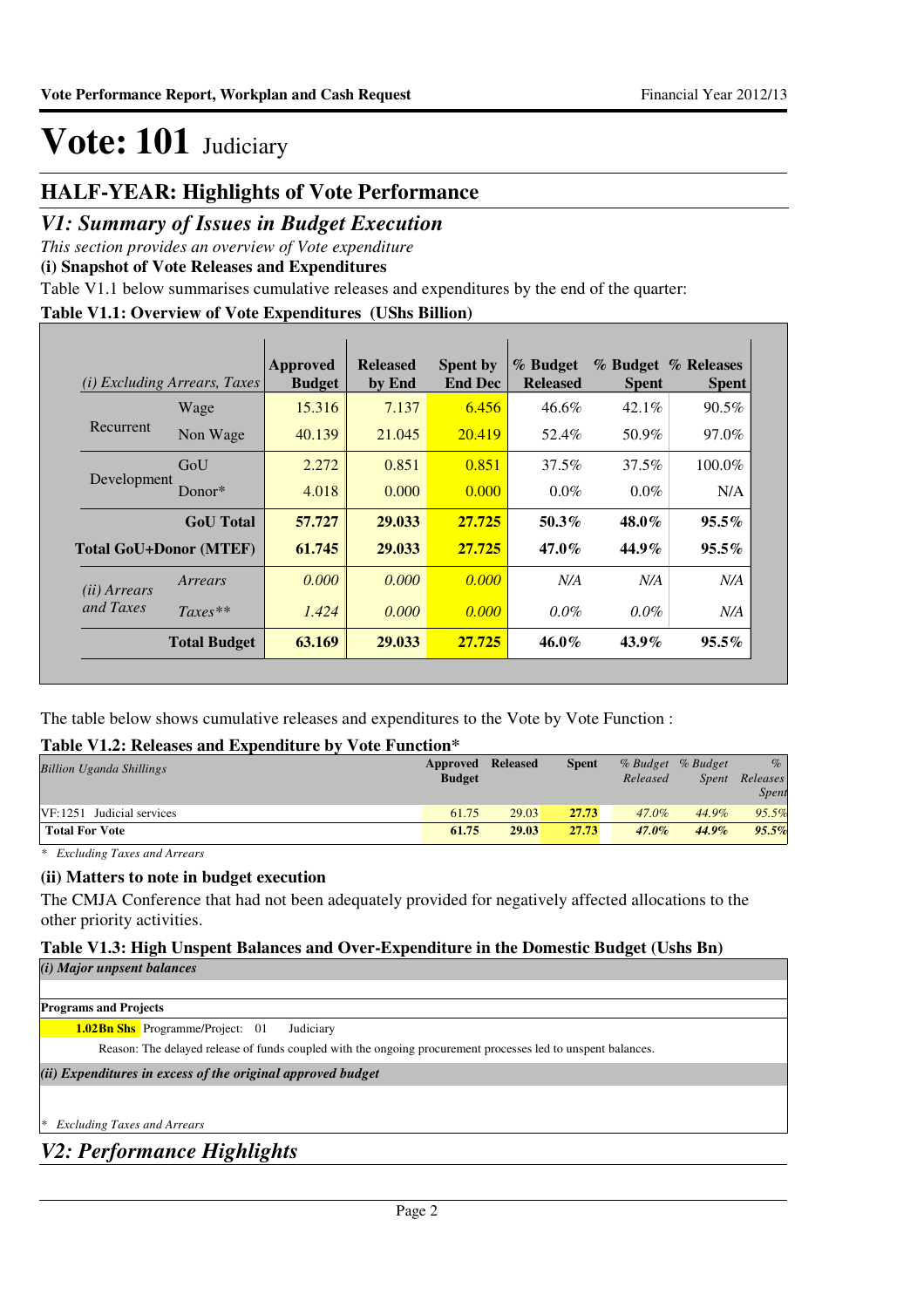### **HALF-YEAR: Highlights of Vote Performance**

*This section provides highlights of output performance, focusing on key outputs and actions impelemented to improve section performance.*

### **Table V2.1: Key Vote Output Indicators and Expenditures\***

| Vote, Vote Function<br><b>Key Output</b>                                                  | <b>Approved Budget and</b><br><b>Planned outputs</b>                  |       | <b>Cumulative Expenditure</b><br>and Performance |       | <b>Status and Reasons for</b><br>any Variation from Plans                                                                                                                                                                             |       |
|-------------------------------------------------------------------------------------------|-----------------------------------------------------------------------|-------|--------------------------------------------------|-------|---------------------------------------------------------------------------------------------------------------------------------------------------------------------------------------------------------------------------------------|-------|
| Vote Function: 1251 Judicial services                                                     |                                                                       |       |                                                  |       |                                                                                                                                                                                                                                       |       |
| <b>Output: 125101</b>                                                                     | Disposal of Appeals in the Supreme Court                              |       |                                                  |       |                                                                                                                                                                                                                                       |       |
| Description of Performance: 28 Criminal Appeals and 53                                    | Civil Appeals disposed off.                                           |       | Appeals disposed of.                             |       | 2 Criminal Appeals and 08 Civil The Supreme Court has no<br>quorum completely with only<br>four out of the required eleven<br>Justices in place. The Justices<br>should urgently be appointed to<br>enable them perform their duties. |       |
| Performance Indicators:                                                                   |                                                                       |       |                                                  |       |                                                                                                                                                                                                                                       |       |
| No. of of Criminal Appeals<br>in the Supreme Court timely<br>disposed off.                |                                                                       | 53    |                                                  | 02    |                                                                                                                                                                                                                                       |       |
| No. of Civil Appeals in the<br>Supreme Court timely<br>disposed                           |                                                                       | 28    |                                                  | 08    |                                                                                                                                                                                                                                       |       |
| <b>Output Cost:</b>                                                                       | <b>UShs Bn:</b>                                                       | 5.399 | UShs Bn:                                         |       | 2.591 % Budget Spent:                                                                                                                                                                                                                 | 48.0% |
| <b>Output: 125102</b>                                                                     | Disposal of Appeals and Constitutional Matters in the Court of Appeal |       |                                                  |       |                                                                                                                                                                                                                                       |       |
| Description of Performance: 150 Civil Appeals, 277 criminal 93 Civil Appeals, 12 Criminal | appeals disposed off.                                                 |       | Appeals disposed of.                             |       | The Court only has six out of<br>the required 15 Justices. The<br>Criminal Appeals though<br>usually faster can not move due<br>to lack of quorum especially<br>when their lordships are either<br>indisposed or on leave.            |       |
| Performance Indicators:                                                                   |                                                                       |       |                                                  |       |                                                                                                                                                                                                                                       |       |
| No. of Criminal Appeals in<br>the Court of Appeal<br>Disposed off                         |                                                                       | 277   |                                                  | 12    |                                                                                                                                                                                                                                       |       |
| No. of Civil Appeals in the<br>Court of Appeal Disposed off                               |                                                                       | 150   |                                                  | 93    |                                                                                                                                                                                                                                       |       |
| <b>Output Cost:</b>                                                                       | UShs Bn:                                                              | 5.686 | UShs Bn:                                         | 2.781 | % Budget Spent:                                                                                                                                                                                                                       | 48.9% |
| <b>Output: 125103</b>                                                                     | Disposal of Appeals and Suits in the High Court                       |       |                                                  |       |                                                                                                                                                                                                                                       |       |
|                                                                                           |                                                                       |       |                                                  |       |                                                                                                                                                                                                                                       |       |
|                                                                                           |                                                                       |       |                                                  |       |                                                                                                                                                                                                                                       |       |
|                                                                                           |                                                                       |       |                                                  |       |                                                                                                                                                                                                                                       |       |
|                                                                                           |                                                                       |       |                                                  |       |                                                                                                                                                                                                                                       |       |
|                                                                                           |                                                                       |       |                                                  |       |                                                                                                                                                                                                                                       |       |
|                                                                                           |                                                                       |       |                                                  |       |                                                                                                                                                                                                                                       |       |
|                                                                                           |                                                                       |       |                                                  |       |                                                                                                                                                                                                                                       |       |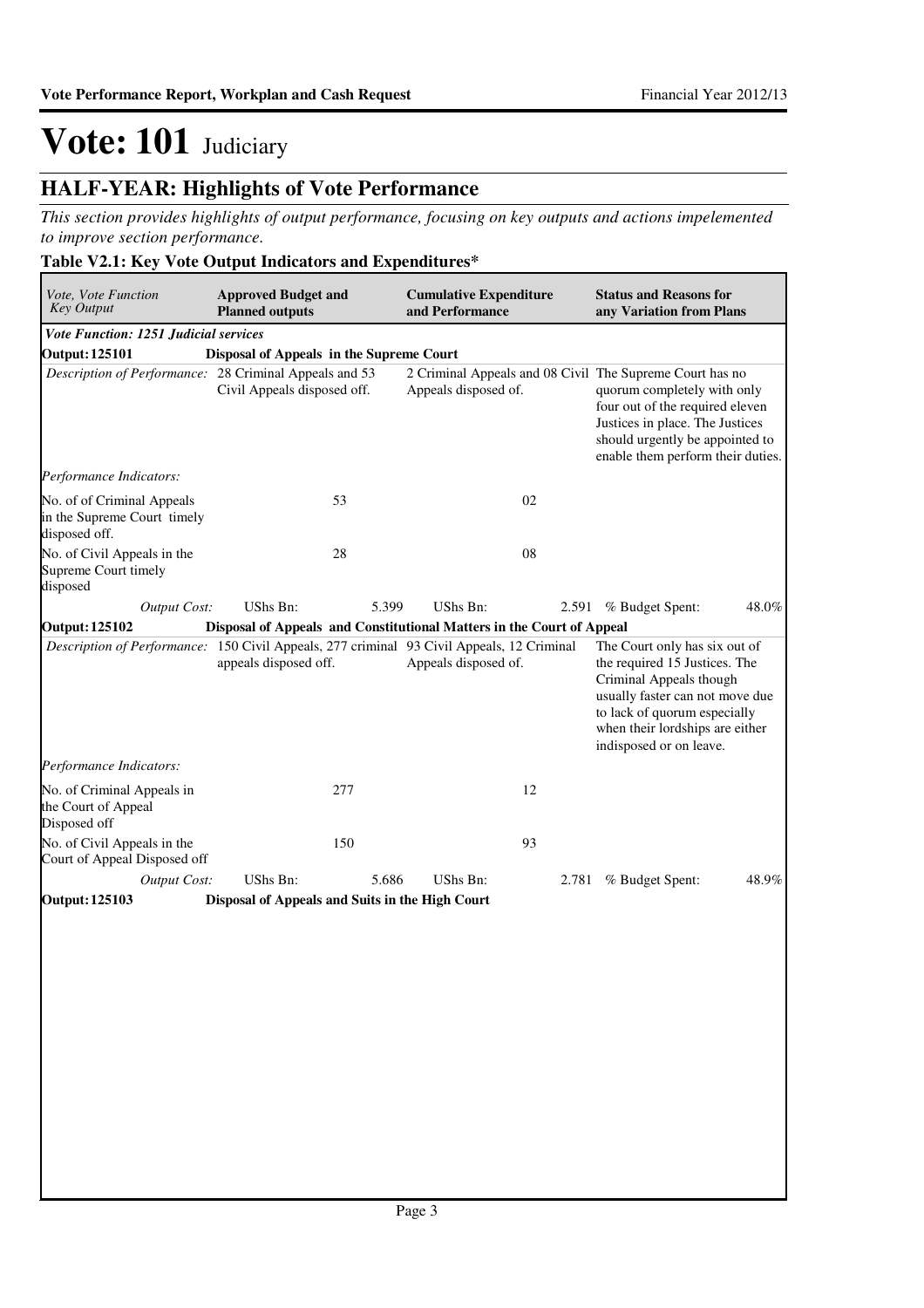### **HALF-YEAR: Highlights of Vote Performance**

| Vote, Vote Function<br><b>Key Output</b>                                                                            | <b>Approved Budget and</b><br><b>Planned outputs</b>                                                 |                                                                     | <b>Cumulative Expenditure</b><br>and Performance                                                                                                    |                  | <b>Status and Reasons for</b><br>any Variation from Plans                                                                                                             |         |
|---------------------------------------------------------------------------------------------------------------------|------------------------------------------------------------------------------------------------------|---------------------------------------------------------------------|-----------------------------------------------------------------------------------------------------------------------------------------------------|------------------|-----------------------------------------------------------------------------------------------------------------------------------------------------------------------|---------|
| Description of Performance: 3,070 Civil suits, 1,297                                                                | Commercial suits, 3,094<br>Criminal suits, 3,056 Family<br>388 Anti Corruption cases<br>disposed off | suits and 1,546 Land Cases and                                      | 2,201 Civil suits; 684<br>Commercial;<br>761 Criminal suits, 2,051<br>Family suits; 989 Land Cases<br>and 114 Anti Corruption cases<br>disposed of. |                  | The over performance is<br>accredited to the session method.                                                                                                          |         |
|                                                                                                                     |                                                                                                      |                                                                     | In addition, 268 Civil Appeals<br>and 42 Ciminal Appeals were<br>disposed of in the High Court.                                                     |                  |                                                                                                                                                                       |         |
| Performance Indicators:                                                                                             |                                                                                                      |                                                                     |                                                                                                                                                     |                  |                                                                                                                                                                       |         |
| No. of Civil and Criminal<br>Suits in the High Court<br>disposed off                                                |                                                                                                      | 4500                                                                |                                                                                                                                                     | 6490             |                                                                                                                                                                       |         |
| No. of Civil and Criminal<br>Appeals in the High Court<br>disposed off                                              |                                                                                                      | 3070                                                                |                                                                                                                                                     | 310              |                                                                                                                                                                       |         |
| <b>Output Cost:</b>                                                                                                 | UShs Bn:                                                                                             | 20.599                                                              | <b>UShs Bn:</b>                                                                                                                                     | 9.561            | % Budget Spent:                                                                                                                                                       | 46.4%   |
| <b>Output: 125104</b>                                                                                               |                                                                                                      |                                                                     | Disposal of Suits and Appeals in the Magistrate Courts                                                                                              |                  |                                                                                                                                                                       |         |
| Description of Performance: 109,261 cases disposed (62,997 41,617 Cases disposed (24,025                            | cases at Chief Magistrates;                                                                          | 25,469 cases at Grade I Courts;<br>10,805 cases at Grade II Courts) | cases at Chief Magistrates;<br>15,210 cases at Grade I Courts;<br>2,382 Cases at Grade II Courts)                                                   |                  | Lack of adequate funds for<br>sessions, visiting locus in quo<br>and for facilitating witnesses<br>frustrated some of the efforts to<br>dispose of the planned cases. |         |
| Performance Indicators:                                                                                             |                                                                                                      |                                                                     |                                                                                                                                                     |                  |                                                                                                                                                                       |         |
| No. of Suits (Family,<br>Criminal, Civil, Land and<br>Anti-Coruption ) in the<br>Magistrates Courts disposed<br>off |                                                                                                      | 109261                                                              |                                                                                                                                                     | 41617            |                                                                                                                                                                       |         |
| <b>Output Cost:</b>                                                                                                 | UShs Bn:                                                                                             | 14.294                                                              | UShs Bn:                                                                                                                                            | 6.977            | % Budget Spent:                                                                                                                                                       | 48.8%   |
| <b>Output: 125180</b>                                                                                               |                                                                                                      |                                                                     | <b>Construction and Rehabilitation of Judicial Courts</b>                                                                                           |                  |                                                                                                                                                                       |         |
| Description of Performance: Commence Construction of                                                                | Aibanda Chief Magistrates<br>Court and Lugazi/ Mayuge<br>Magistrates Grade I Court                   |                                                                     | <b>NIL</b>                                                                                                                                          |                  | No funds released for the<br>activity                                                                                                                                 |         |
| Performance Indicators:                                                                                             |                                                                                                      |                                                                     |                                                                                                                                                     |                  |                                                                                                                                                                       |         |
| No. of Courts renovated<br>against plan                                                                             |                                                                                                      | $\boldsymbol{0}$                                                    |                                                                                                                                                     | $\boldsymbol{0}$ |                                                                                                                                                                       |         |
| No. of Courts built against<br>plan                                                                                 |                                                                                                      | $\overline{c}$                                                      |                                                                                                                                                     | $\boldsymbol{0}$ |                                                                                                                                                                       |         |
| Output Cost:                                                                                                        | UShs Bn:                                                                                             | 1.696                                                               | <b>UShs Bn:</b>                                                                                                                                     | 0.000            | % Budget Spent:                                                                                                                                                       | $0.0\%$ |
| <b>Vote Function Cost</b>                                                                                           | <b>UShs Bn:</b>                                                                                      |                                                                     | 61.745 UShs Bn:                                                                                                                                     |                  | 27.725 % Budget Spent:                                                                                                                                                | 44.9%   |
| <b>Cost of Vote Services:</b>                                                                                       | UShs Bn:                                                                                             |                                                                     | 61.745 UShs Bn:                                                                                                                                     |                  | 27.725 % Budget Spent:                                                                                                                                                | 44.9%   |

*\* Excluding Taxes and Arrears*

Generally, performance has been poor especially at the Supreme Court and Court of Appeal where lack of quorum has impeded performance. At the other levels, performance has largely been hampered by lack of funds for visiting locus in quo, facilitating sessions and other Court operations including the much needed facilitation of witnesses.

### **Table V2.2: Implementing Actions to Improve Vote Performance**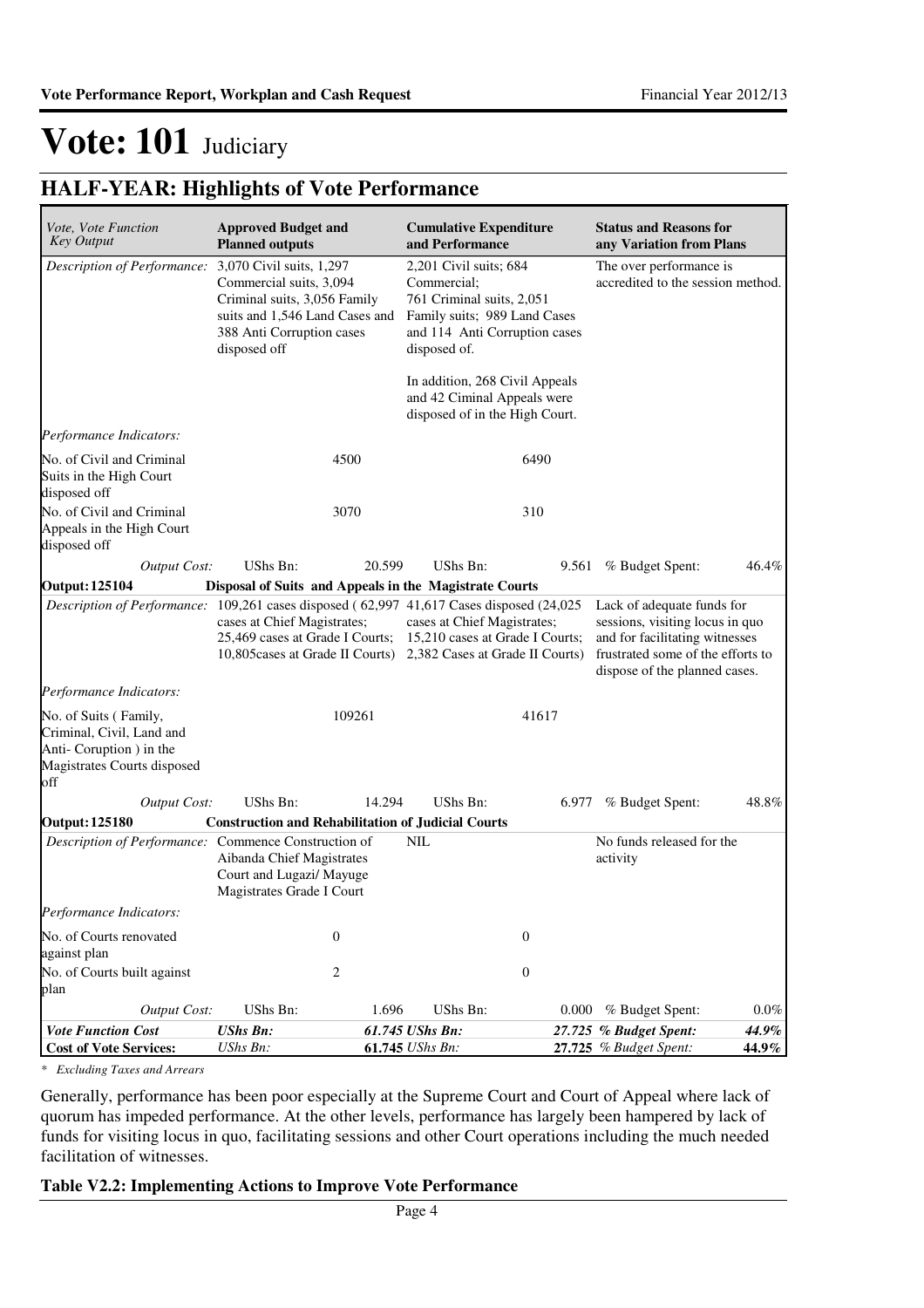### **HALF-YEAR: Highlights of Vote Performance**

| <b>Planned Actions:</b>                                                                              | <b>Actual Actions:</b>                                                                                                                                                                                                                                                                   | <b>Reasons for Variation</b>                        |
|------------------------------------------------------------------------------------------------------|------------------------------------------------------------------------------------------------------------------------------------------------------------------------------------------------------------------------------------------------------------------------------------------|-----------------------------------------------------|
| Vote: 101 Judiciary                                                                                  |                                                                                                                                                                                                                                                                                          |                                                     |
| Vote Function: 1251 Judicial services                                                                |                                                                                                                                                                                                                                                                                          |                                                     |
| Intensify lobby for funds for constructions<br>required.                                             | Continued lobbying for funds though<br>unsucessful as no additional funds were<br>provided for the much desired<br>constructions                                                                                                                                                         | No funds provided for construction                  |
| Focuse on increased staffing,<br>computerisation and development of a<br>performance Measurment tool | <b>Development of the Performance</b><br>measurement tool in progress.                                                                                                                                                                                                                   | The limited release in funds.                       |
|                                                                                                      | Court recording equipment has been<br>installed in the Supreme Court, Court<br>of Appeal and in most divisions of the<br>High Court in Kampala. However, the<br><b>High Court Circuits upcountry have not</b><br>been covered as yet.                                                    |                                                     |
|                                                                                                      | The staffing challenges have not yet<br>been adequately adressed especially at<br>the Supreme Court and Court of Appeal<br>where performance has now been<br>paralysed since the two courts have not<br>been fully constituted and the Judiciary<br>administrative positions not filled. |                                                     |
| Lobby for operationalisation of Chapter<br>eight of the 1995 Constitution of Uganda                  | The draft Judiciary Bill is still with the<br><b>Ministry of Justice and Constitutional</b><br>Affairs and hence not operationalised.                                                                                                                                                    | Lack of feed back and support from the<br>executive |

### *V3: Details of Releases and Expenditure*

*This section provides a comprehensive summary of the outputs delivered by the Vote and further details of Vote expenditures by Vote Function and Expenditure Item.*

### **Table V3.1: GoU Releases and Expenditure by Output\***

| <b>Billion Uganda Shillings</b>                                       | Approved<br><b>Budget</b> | <b>Released</b> | <b>Spent</b> | $%$ GoU<br><b>Budget</b><br>Released | $%$ GoU<br><b>Budget</b><br>Spent | $%$ GoU<br>Releases<br><i>Spen</i> |
|-----------------------------------------------------------------------|---------------------------|-----------------|--------------|--------------------------------------|-----------------------------------|------------------------------------|
| VF:1251 Judicial services                                             | 57.73                     | 29.03           | 27.73        | $50.3\%$                             | $48.0\%$                          | 95.5%                              |
| Class: Outputs Provided                                               | 55.46                     | 28.18           | 26.87        | 50.8%                                | 48.5%                             | 95.4%                              |
| 125101 Disposal of Appeals in the Supreme Court                       | 5.40                      | 2.67            | 2.59         | 49.5%                                | 48.0%                             | 97.0%                              |
| 125102 Disposal of Appeals and Constitutional Matters in the Court of | 5.69                      | 2.89            | 2.78         | 50.9%                                | 48.9%                             | 96.1%                              |
| Appeal                                                                |                           |                 |              |                                      |                                   |                                    |
| 125103 Disposal of Appeals and Suits in the High Court                | 20.60                     | 10.10           | 9.56         | $49.0\%$                             | $46.4\%$                          | 94.7%                              |
| 125104 Disposal of Suits and Appeals in the Magistrate Courts         | 14.29                     | 7.28            | 6.98         | 50.9%                                | 48.8%                             | 95.9%                              |
| 125105 Capacity Buidling of staff in the Judiciary                    | 4.17                      | 2.46            | 2.31         | 59.0%                                | 55.4%                             | 93.8%                              |
| 125106 Judiciary Support Services                                     | 5.31                      | 2.78            | 2.65         | 52.3%                                | 50.0%                             | 95.6%                              |
| Class: Capital Purchases                                              | 2.27                      | 0.85            | 0.85         | $37.5\%$                             | 37.5%                             | 100.0%                             |
| 125175 Purchase of Motor Vehicles and Other Transport Equipment       | 0.00                      | 0.85            | 0.85         | N/A                                  | N/A                               | 100.0%                             |
| 125176 Purchase of Office and ICT Equipment, including Software       | 1.04                      | 0.00            | 0.00         | $0.0\%$                              | $0.0\%$                           | N/A                                |
| 125177 Purchase of Specialised Machinery & Equipment                  | 0.17                      | 0.00            | 0.00         | $0.0\%$                              | $0.0\%$                           | N/A                                |
| 125178 Purchase of Office and Residential Furniture and Fittings      | 0.16                      | 0.00            | 0.00         | $0.0\%$                              | $0.0\%$                           | N/A                                |
| 125180 Construction and Rehabilitation of Judicial Courts             | 0.90                      | 0.00            | 0.00         | $0.0\%$                              | $0.0\%$                           | N/A                                |
| <b>Total For Vote</b>                                                 | 57.73                     | 29.03           | 27.73        | 50.3%                                | $48.0\%$                          | 95.5%                              |

*\* Excluding Taxes and Arrears*

### **Table V3.2: 2012/13 GoU Expenditure by Item**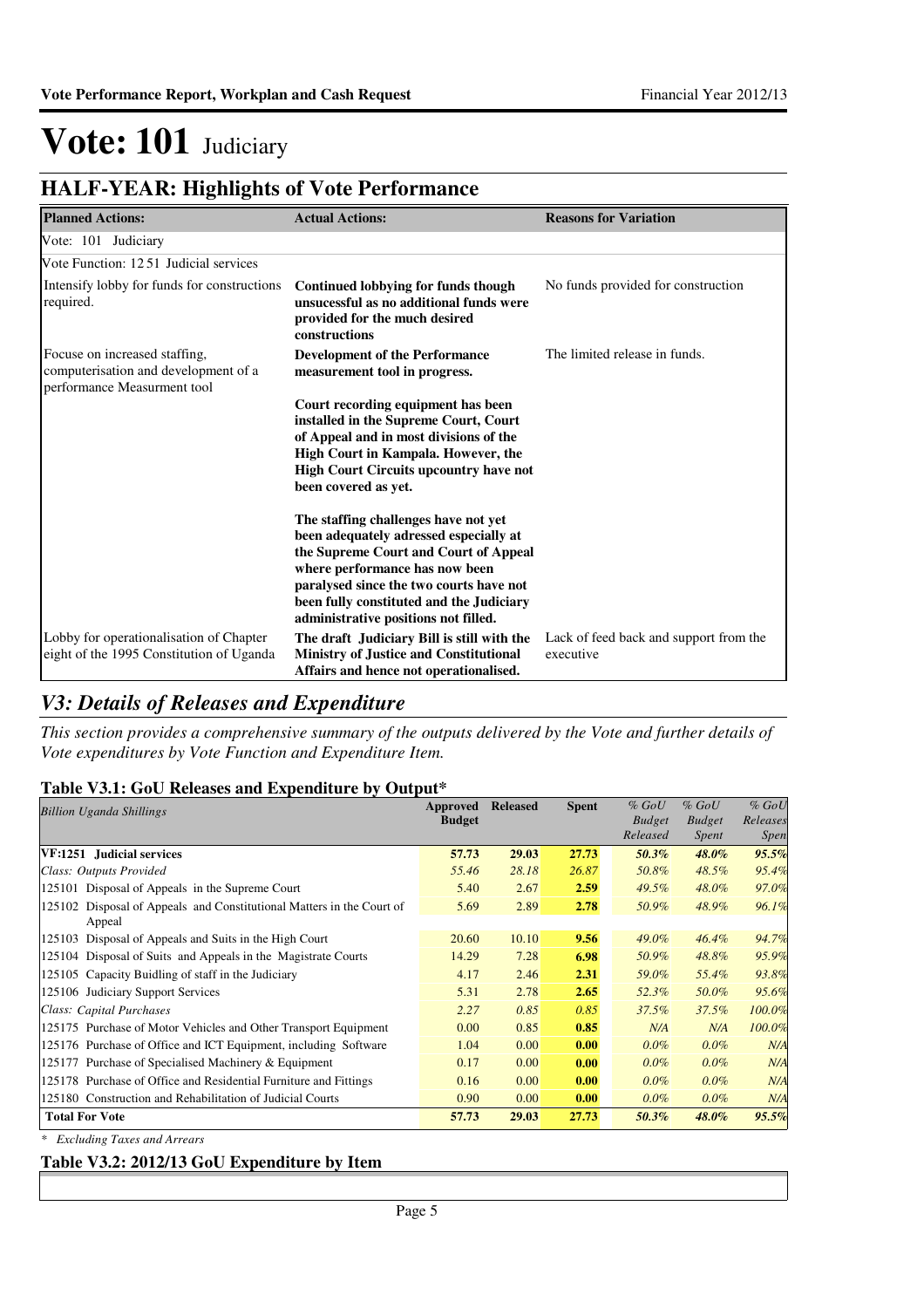### **HALF-YEAR: Highlights of Vote Performance**

| <b>Billion Uganda Shillings</b>                           | <b>Approved</b><br><b>Budget</b> | <b>Releases</b> | <b>Expend-</b><br>iture | % Budged<br><b>Released</b> | % Budget<br><b>Spent</b> | %Releases<br>Spent |
|-----------------------------------------------------------|----------------------------------|-----------------|-------------------------|-----------------------------|--------------------------|--------------------|
| <b>Output Class: Outputs Provided</b>                     | 55.46                            | 28.18           | 26.87                   | 50.8%                       | 48.5%                    | 95.4%              |
| 211101 General Staff Salaries                             | 6.45                             | 4.11            | 3.43                    | 63.7%                       | 53.2%                    | 83.4%              |
| 211102 Contract Staff Salaries (Incl. Casuals, Temporary) | 0.96                             | 0.48            | 0.48                    | 50.0%                       | 50.0%                    | 100.0%             |
| 211103 Allowances                                         | 7.31                             | 3.65            | 3.65                    | 50.0%                       | 50.0%                    | 100.0%             |
| 211104 Statutory salaries                                 | 8.87                             | 3.03            | 3.03                    | 34.1%                       | 34.1%                    | 100.0%             |
| 213001 Medical Expenses(To Employees)                     | 0.68                             | 0.34            | 0.23                    | 50.0%                       | 33.9%                    | 67.8%              |
| 213002 Incapacity, death benefits and funeral expenses    | 0.14                             | 0.07            | 0.06                    | 50.0%                       | 39.7%                    | 79.5%              |
| 221001 Advertising and Public Relations                   | 0.24                             | 0.12            | 0.12                    | 50.0%                       | 48.3%                    | 96.6%              |
| 221002 Workshops and Seminars                             | 0.40                             | 0.20            | 0.20                    | 50.0%                       | 50.0%                    | 100.0%             |
| 221003 Staff Training                                     | 1.10                             | 0.87            | 0.75                    | 79.1%                       | 68.3%                    | 86.4%              |
| 221005 Hire of Venue (chairs, projector etc)              | 0.08                             | 0.04            | 0.04                    | 50.0%                       | 48.5%                    | 97.1%              |
| 221006 Commissions and Related Charges                    | 7.80                             | 4.56            | 4.51                    | 58.4%                       | 57.9%                    | 99.1%              |
| 221007 Books, Periodicals and Newspapers                  | 0.45                             | 0.23            | 0.23                    | 50.0%                       | 49.8%                    | 99.7%              |
| 221008 Computer Supplies and IT Services                  | 0.95                             | 0.48            | 0.56                    | 50.0%                       | 58.3%                    | 116.6%             |
| 221009 Welfare and Entertainment                          | 0.24                             | 0.12            | 0.12                    | 50.0%                       | 49.6%                    | 99.2%              |
| 221011 Printing, Stationery, Photocopying and Binding     | 0.61                             | 0.30            | 0.26                    | 50.0%                       | 43.1%                    | 86.2%              |
| 221012 Small Office Equipment                             | 0.08                             | 0.04            | 0.04                    | 50.0%                       | 49.5%                    | 99.1%              |
| 221016 IFMS Recurrent Costs                               | 0.25                             | 0.13            | 0.12                    | 50.0%                       | 50.0%                    | 99.9%              |
| 221017 Subscriptions                                      | 0.13                             | 0.06            | 0.06                    | 50.0%                       | 50.0%                    | 100.0%             |
| 222001 Telecommunications                                 | 0.25                             | 0.13            | 0.12                    | 50.0%                       | 49.4%                    | 98.8%              |
| 222002 Postage and Courier                                | 0.08                             | 0.04            | 0.02                    | 50.0%                       | 29.3%                    | 58.5%              |
| 222003 Information and Communications Technology          | 0.83                             | 0.41            | 0.38                    | 50.0%                       | 45.4%                    | 90.8%              |
| 223001 Property Expenses                                  | 0.13                             | 0.07            | 0.05                    | 50.0%                       | 36.5%                    | 73.1%              |
| 223003 Rent - Produced Assets to private entities         | 5.84                             | 2.92            | 2.92                    | 50.0%                       | 50.0%                    | 100.0%             |
| 223004 Guard and Security services                        | 0.29                             | 0.15            | 0.15                    | 50.0%                       | 49.8%                    | 99.5%              |
| 223005 Electricity                                        | 0.25                             | 0.12            | 0.12                    | 50.0%                       | 50.0%                    | 100.0%             |
| 223006 Water                                              | 0.06                             | 0.03            | 0.01                    | 50.0%                       | 9.1%                     | 18.2%              |
| 224002 General Supply of Goods and Services               | 0.34                             | 0.17            | 0.15                    | 50.0%                       | 44.4%                    | 88.8%              |
| 227001 Travel Inland                                      | 3.59                             | 1.79            | 1.79                    | 50.0%                       | 50.0%                    | 99.9%              |
| 227002 Travel Abroad                                      | 2.96                             | 1.48            | 1.48                    | 50.0%                       | 50.0%                    | 100.0%             |
| 227003 Carriage, Haulage, Freight and Transport Hire      | 0.19                             | 0.09            | 0.08                    | 50.0%                       | 42.4%                    | 84.8%              |
| 227004 Fuel, Lubricants and Oils                          | 1.95                             | 0.97            | 0.93                    | 50.0%                       | 47.7%                    | 95.3%              |
| 228001 Maintenance - Civil                                | 0.30                             | 0.15            | 0.13                    | 50.0%                       | 44.8%                    | 89.5%              |
| 228002 Maintenance - Vehicles                             | 1.50                             | 0.75            | 0.58                    | 50.0%                       | 38.5%                    | 77.0%              |
| 228003 Maintenance Machinery, Equipment and Furniture     | 0.08                             | 0.04            | 0.04                    | 50.0%                       | 44.5%                    | 89.1%              |
| 228004 Maintenance Other                                  | 0.03                             | 0.02            | 0.01                    | 50.0%                       | 47.7%                    | 95.3%              |
| 282101 Donations                                          | 0.05                             | 0.03            | 0.03                    | 50.0%                       | 49.6%                    | 99.3%              |
| <b>Output Class: Capital Purchases</b>                    | 3.70                             | 0.85            | 0.85                    | $23.0\%$                    | $23.0\%$                 | $100.0\%$          |
| 231001 Non-Residential Buildings                          | 0.90                             | 0.00            | 0.00                    | $0.0\%$                     | $0.0\%$                  | N/A                |
| 231004 Transport Equipment                                | 0.00                             | 0.85            | 0.85                    | N/A                         | N/A                      | 100.0%             |
| 231005 Machinery and Equipment                            | 1.21                             | 0.00            | 0.00                    | $0.0\%$                     | $0.0\%$                  | N/A                |
| 231006 Furniture and Fixtures                             | 0.16                             | 0.00            | 0.00                    | $0.0\%$                     | $0.0\%$                  | N/A                |
| 312206 Gross Tax                                          | 1.42                             | 0.00            | 0.00                    | 0.0%                        | $0.0\%$                  | N/A                |
| <b>Grand Total:</b>                                       | 59.15                            | 29.03           | 27.73                   | 49.1%                       | 46.9%                    | $95.5\%$           |
| <b>Total Excluding Taxes and Arrears:</b>                 | 57.73                            | 29.03           | 27.73                   | 50.3%                       | 48.0%                    | $95.5\%$           |

### **Table V3.3: GoU Releases and Expenditure by Project and Programme\***

| <b>Billion Uganda Shillings</b> | Approved Released |       | <b>Spent</b> | $\%$ GoU      | $%$ GoU  | $%$ GoU                |
|---------------------------------|-------------------|-------|--------------|---------------|----------|------------------------|
|                                 | <b>Budget</b>     |       |              | <b>Budget</b> |          | <b>Budget</b> Releases |
|                                 |                   |       |              | Released      | Spent    | Spent                  |
| VF:1251 Judicial services       | 57.73             | 29.03 | 27.73        | 50.3%         | $48.0\%$ | 95.5%                  |
|                                 |                   |       |              |               |          |                        |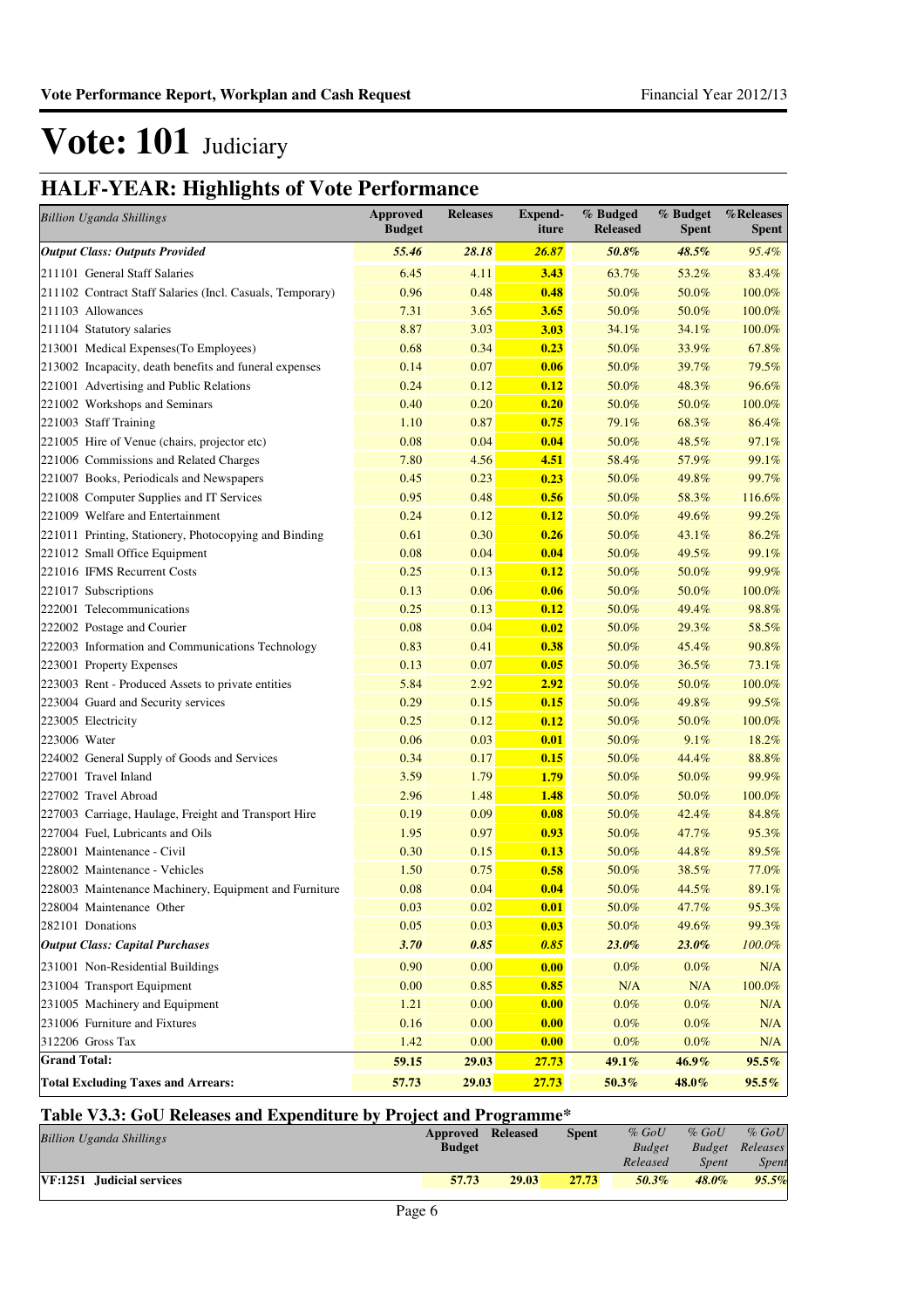### **HALF-YEAR: Highlights of Vote Performance**

| <b>Recurrent Programmes</b>                    |       |       |       |          |          |        |
|------------------------------------------------|-------|-------|-------|----------|----------|--------|
| 01<br>Judiciary                                | 55.46 | 28.18 | 26.87 | 50.8%    | 48.5%    | 95.4%  |
| Development Projects                           |       |       |       |          |          |        |
| 0352 Assistance to Judiciary System            | 2.27  | 0.85  | 0.85  | $37.5\%$ | 37.5%    | 100.0% |
| 0924<br>Land Tribunals                         | 0.00  | 0.00  | 0.00  | N/A      | N/A      | N/A    |
| 1249<br>Uganda Good Governance Project (UGOGO) | 0.00  | 0.00  | 0.00  | N/A      | N/A      | N/A    |
| <b>Total For Vote</b>                          | 57.73 | 29.03 | 27.73 | 50.3%    | $48.0\%$ | 95.5%  |

*\* Excluding Taxes and Arrears*

### **Table V3.4: Donor Releases and Expenditure by Project and Programme\***

| <b>Billion Uganda Shillings</b>                | Approved      | <b>Released</b> | <b>Spent</b> | $%$ GoU       | $%$ GoU       | $%$ GoU      |
|------------------------------------------------|---------------|-----------------|--------------|---------------|---------------|--------------|
|                                                | <b>Budget</b> |                 |              | <b>Budget</b> | <b>Budget</b> | Releases     |
|                                                |               |                 |              | Released      | <b>Spent</b>  | <i>Spent</i> |
| VF:1251 Judicial services                      | 4.02          | 0.00            | 0.00         | $0.0\%$       | $0.0\%$       | N/A          |
| Development Projects                           |               |                 |              |               |               |              |
| 1249<br>Uganda Good Governance Project (UGOGO) | 4.02          | 0.00            | 0.00         | $0.0\%$       | $0.0\%$       | N/A          |
| <b>Total For Vote</b>                          | 4.02          | 0.00            | 0.00         | $0.0\%$       | $0.0\%$       | N/A          |
|                                                |               |                 |              |               |               |              |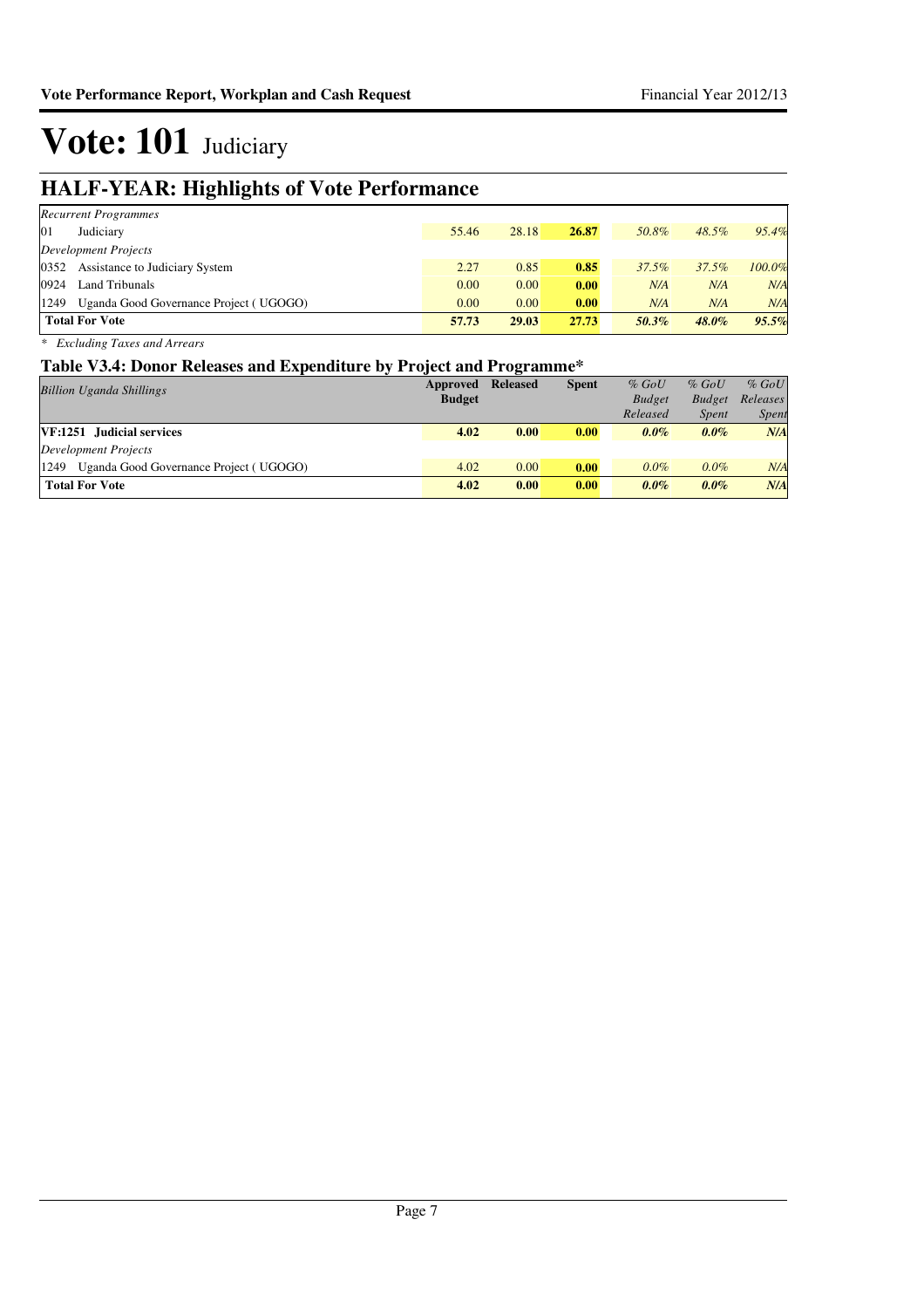### **QUARTER 2: Cumulative Outputs and Expenditure by End of Quarter**

| <b>Annual Planned Outputs and Cumulative Outputs Achieved by End of</b> | Cumulative Expenditures made by the End of the Quarter to |               |
|-------------------------------------------------------------------------|-----------------------------------------------------------|---------------|
| <b>Ouarter</b> (Quantity and Location)                                  | <b>Deliver Cumulative Outputs</b>                         | UShs Thousand |
| the company's company's com-                                            |                                                           |               |

**Vote Function: 1251 Judicial services**

*Recurrent Programmes*

*Programme 01 Judiciary*

*Outputs Provided*

**12 5101 Disposal of Appeals in the Supreme Court Output:**

|                                                                                                                                            | <b>Item</b>                                                     | <b>Spent</b> |
|--------------------------------------------------------------------------------------------------------------------------------------------|-----------------------------------------------------------------|--------------|
| <b>Annual Planned Outputs:</b>                                                                                                             | 211101 General Staff Salaries                                   | 207,541      |
| 28 Criminal Appeals and 53 Civil Appeals disposed off.                                                                                     | 211103 Allowances                                               | 194,519      |
| Cumulatie Outputs Achieved by the end of the Quarter:                                                                                      | 211104 Statutory salaries                                       | 259,945      |
| 2 Criminal Appeals and 08 Civil Appeals disposed of.                                                                                       | 213001 Medical Expenses (To Employees)                          | 2,680        |
| <b>Reasons for Variation in performance</b>                                                                                                | 213002 Incapacity, death benefits and funeral<br>expenses       | 4,658        |
| The Supreme Court has no quorum completely with only four out of the<br>required eleven Justices in place. The Justices should urgently be | 221001 Advertising and Public Relations                         | 830          |
| appointed to enable the court perform its roles.                                                                                           | 221006 Commissions and Related Charges                          | 330,037      |
|                                                                                                                                            | 221007 Books, Periodicals and Newspapers                        | 16,288       |
|                                                                                                                                            | 221008 Computer Supplies and IT Services                        | 43,605       |
|                                                                                                                                            | 221009 Welfare and Entertainment                                | 9,300        |
|                                                                                                                                            | 221011 Printing, Stationery, Photocopying and<br><b>Binding</b> | 14,787       |
|                                                                                                                                            | 221012 Small Office Equipment                                   | 3,000        |
|                                                                                                                                            | 222001 Telecommunications                                       | 12,420       |
|                                                                                                                                            | 222002 Postage and Courier                                      | 250          |
|                                                                                                                                            | 222003 Information and Communications<br>Technology             | 12,595       |
|                                                                                                                                            | 223001 Property Expenses                                        | 3,554        |
|                                                                                                                                            | 223003 Rent - Produced Assets to private entities               | 805,464      |
|                                                                                                                                            | 223004 Guard and Security services                              | 37,360       |
|                                                                                                                                            | 223005 Electricity                                              | 5,999        |
|                                                                                                                                            | 224002 General Supply of Goods and Services                     | 6,449        |
|                                                                                                                                            | 227001 Travel Inland                                            | 169,927      |
|                                                                                                                                            | 227002 Travel Abroad                                            | 289,968      |
|                                                                                                                                            | 227003 Carriage, Haulage, Freight and Transport<br>Hire         | 11,993       |
|                                                                                                                                            | 227004 Fuel, Lubricants and Oils                                | 90,188       |
|                                                                                                                                            | 228002 Maintenance - Vehicles                                   | 54,175       |
|                                                                                                                                            | 228003 Maintenance Machinery, Equipment and<br>Furniture        | 2,500        |
|                                                                                                                                            | 228004 Maintenance Other                                        | 498          |
|                                                                                                                                            | <b>Total</b>                                                    | 2,590,530    |
|                                                                                                                                            | <b>Wage Recurrent</b>                                           | 467,486      |
|                                                                                                                                            | <b>Non Wage Recurrent</b>                                       | 2,123,044    |
|                                                                                                                                            | NTR                                                             | $\theta$     |

#### **12 5102 Disposal of Appeals and Constitutional Matters in the Court of Appeal Output:**

|                                                                                                                                                      | <b>Item</b>                                         | <b>Spent</b> |
|------------------------------------------------------------------------------------------------------------------------------------------------------|-----------------------------------------------------|--------------|
| <b>Annual Planned Outputs:</b>                                                                                                                       | 211101 General Staff Salaries                       | 225,328      |
| 132 Civil Appeals, 277 criminal appeals.                                                                                                             | 211103 Allowances                                   | 152,359      |
| Cumulatie Outputs Achieved by the end of the Ouarter:                                                                                                | 211104 Statutory salaries                           | 296,165      |
| 93 Civil Appeals, 12 Criminal Appeals disposed of                                                                                                    | 213001 Medical Expenses (To Employees)              | 6.200        |
| <b>Reasons for Variation in performance</b>                                                                                                          | 213002 Incapacity, death benefits and funeral       | 4.927        |
| The Court only has six out of the required 15 Justices. Although Criminal<br>Appeals are usually resolved at a faster rate, the challenge of raising | expenses<br>221001 Advertising and Public Relations | 750          |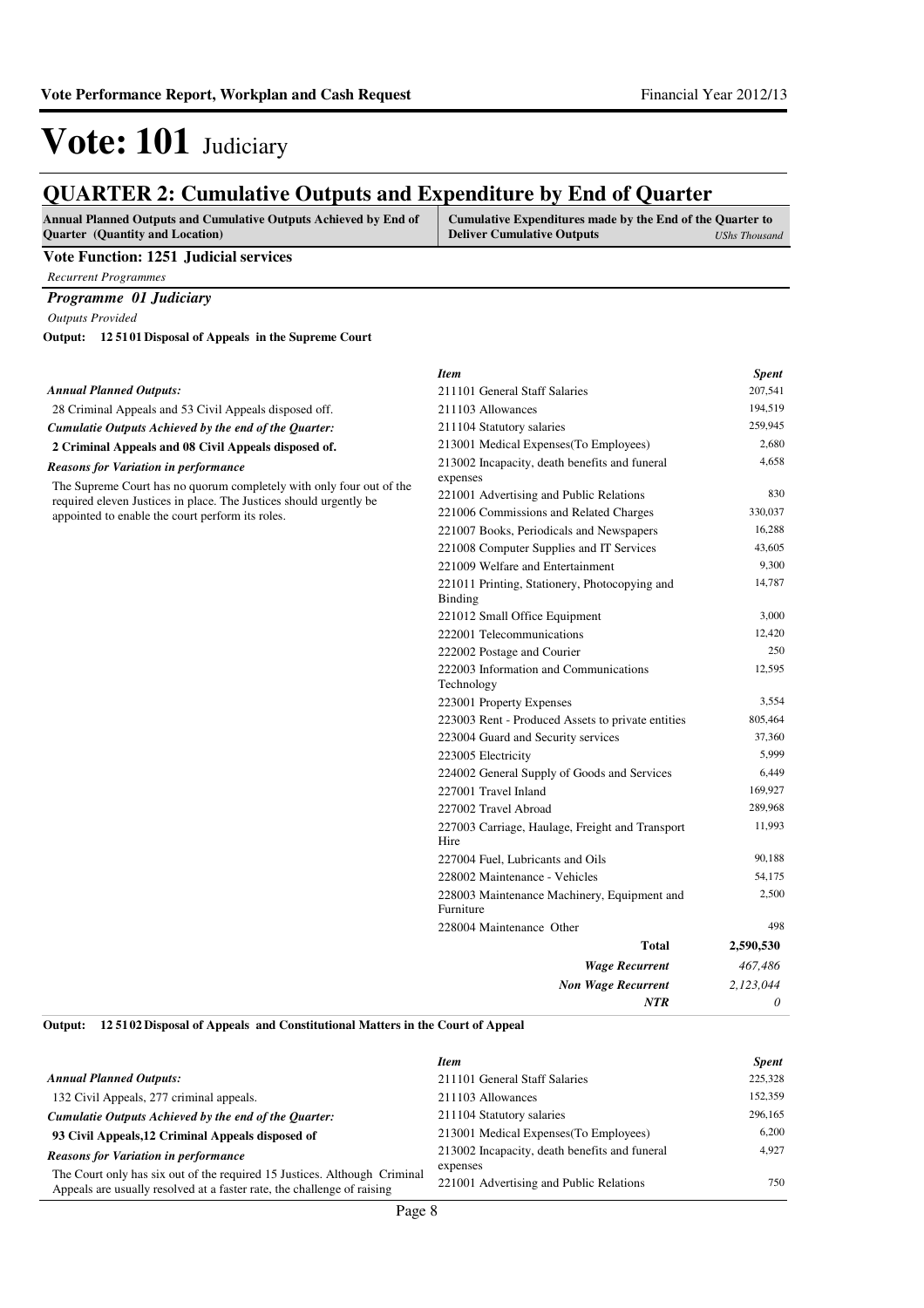### **QUARTER 2: Cumulative Outputs and Expenditure by End of Quarter**

| Annual Planned Outputs and Cumulative Outputs Achieved by End of<br>Quarter (Quantity and Location) | Cumulative Expenditures made by the End of the Quarter to<br><b>Deliver Cumulative Outputs</b> | <b>UShs Thousand</b> |
|-----------------------------------------------------------------------------------------------------|------------------------------------------------------------------------------------------------|----------------------|
| <b>Vote Function: 1251 Judicial services</b>                                                        |                                                                                                |                      |
| <b>Recurrent Programmes</b>                                                                         |                                                                                                |                      |
| Programme 01 Judiciary                                                                              |                                                                                                |                      |
| quorum especially when their lordships are either indisposed or go on                               | 221006 Commissions and Related Charges                                                         | 565,486              |
| leave has led to their slow disposal.                                                               | 221007 Books, Periodicals and Newspapers                                                       | 16,178               |
|                                                                                                     | 221008 Computer Supplies and IT Services                                                       | 9,000                |
|                                                                                                     | 221009 Welfare and Entertainment                                                               | 7,499                |
|                                                                                                     | 221011 Printing, Stationery, Photocopying and<br><b>Binding</b>                                | 22,502               |
|                                                                                                     | 221012 Small Office Equipment                                                                  | 2,971                |
|                                                                                                     | 222001 Telecommunications                                                                      | 6,120                |
|                                                                                                     | 222002 Postage and Courier                                                                     | 545                  |
|                                                                                                     | 222003 Information and Communications                                                          | 40,473               |
|                                                                                                     | Technology                                                                                     |                      |
|                                                                                                     | 223001 Property Expenses                                                                       | 2,095                |
|                                                                                                     | 223003 Rent - Produced Assets to private entities                                              | 817,992              |
|                                                                                                     | 223004 Guard and Security services                                                             | 43,080               |
|                                                                                                     | 223005 Electricity                                                                             | 6,000                |
|                                                                                                     | 224002 General Supply of Goods and Services                                                    | 7,375                |
|                                                                                                     | 227001 Travel Inland                                                                           | 65,942               |
|                                                                                                     | 227002 Travel Abroad                                                                           | 344,878              |
|                                                                                                     | 227003 Carriage, Haulage, Freight and Transport<br>Hire                                        | 11,998               |
|                                                                                                     | 227004 Fuel, Lubricants and Oils                                                               | 79,940               |
|                                                                                                     | 228002 Maintenance - Vehicles                                                                  | 41,005               |
|                                                                                                     | 228003 Maintenance Machinery, Equipment and<br>Furniture                                       | 1,899                |
|                                                                                                     | 228004 Maintenance Other                                                                       | 426                  |
|                                                                                                     | <b>Total</b>                                                                                   | 2,780,913            |
|                                                                                                     | <b>Wage Recurrent</b>                                                                          | 521,493              |
|                                                                                                     | <b>Non Wage Recurrent</b>                                                                      | 2,259,420            |
|                                                                                                     | NTR                                                                                            | 0                    |

#### **12 5103 Disposal of Appeals and Suits in the High Court Output:**

|                                                                                                                                               | <b>Item</b>                                                  | <b>Spent</b> |
|-----------------------------------------------------------------------------------------------------------------------------------------------|--------------------------------------------------------------|--------------|
| <b>Annual Planned Outputs:</b>                                                                                                                | 211101 General Staff Salaries                                | 2,187,880    |
| 3,070 Civil suits, 1,297 Commercial suits, 3,094 Criminal suits, 3,056<br>Family suits and 1,546 Land Cases and 388 Anti Corruption cases     | 211102 Contract Staff Salaries (Incl. Casuals,<br>Temporary) | 480,000      |
| disposed off                                                                                                                                  | 211103 Allowances                                            | 787,601      |
| Cumulatie Outputs Achieved by the end of the Quarter:                                                                                         | 211104 Statutory salaries                                    | 1,463,384    |
| 2,201 Civil suits; 684 Commercial;                                                                                                            | 213001 Medical Expenses (To Employees)                       | 71,380       |
| 761 Criminal suits, 2,051 Family suits; 989 Land Cases and 114 Anti<br>Corruption cases disposed of.                                          | 213002 Incapacity, death benefits and funeral<br>expenses    | 4,920        |
| In addition, 268 Civil Appeals and 42 Ciminal Appeals were disposed                                                                           | 221001 Advertising and Public Relations                      | 1,065        |
| of in the High Court.                                                                                                                         | 221006 Commissions and Related Charges                       | 1,997,913    |
| <b>Reasons for Variation in performance</b>                                                                                                   | 221007 Books, Periodicals and Newspapers                     | 74,967       |
| Inadequate staffing at the Judges' level following the delay in                                                                               | 221008 Computer Supplies and IT Services                     | 248,072      |
| appointments has impeded performance in some High Court Circuits.                                                                             | 221009 Welfare and Entertainment                             | 24,353       |
| Currently the whole of Teso, Lango, Acholi, Karamoja and Bugisu region<br>is managed by only two Judges based in Lira and Mbale respectively. | 221011 Printing, Stationery, Photocopying and<br>Binding     | 81,762       |
|                                                                                                                                               | 221012 Small Office Equipment                                | 8,728        |
| Session method of work with JLOS accounts for the over performance in                                                                         | 222001 Telecommunications                                    | 56,450       |
| other High Court Circuits.                                                                                                                    | 222002 Postage and Courier                                   | 2,193        |
|                                                                                                                                               |                                                              |              |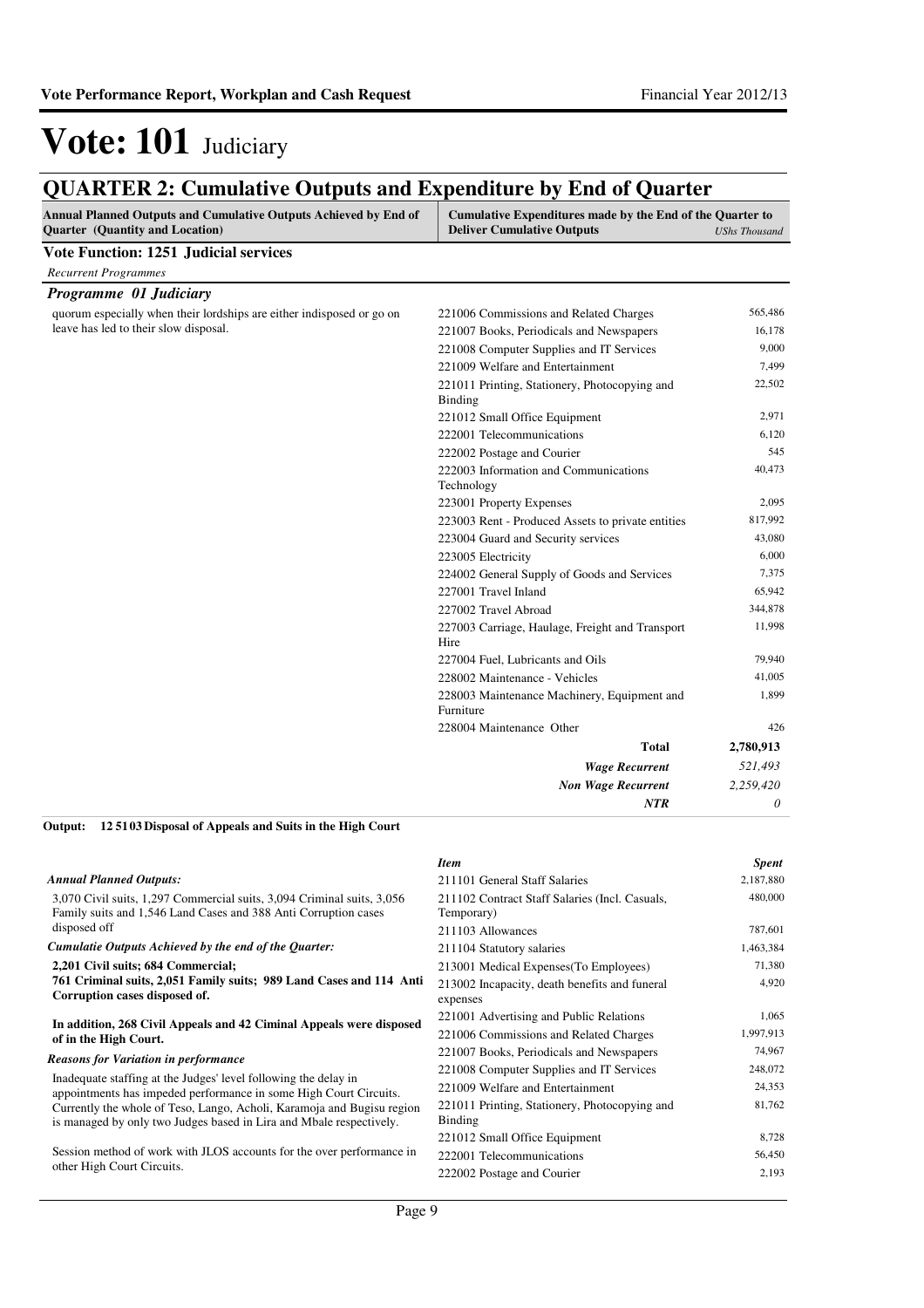### **QUARTER 2: Cumulative Outputs and Expenditure by End of Quarter**

| Annual Planned Outputs and Cumulative Outputs Achieved by End of<br><b>Ouarter</b> (Quantity and Location) | Cumulative Expenditures made by the End of the Quarter to<br><b>Deliver Cumulative Outputs</b> | <b>UShs Thousand</b> |
|------------------------------------------------------------------------------------------------------------|------------------------------------------------------------------------------------------------|----------------------|
| <b>Vote Function: 1251 Judicial services</b>                                                               |                                                                                                |                      |
| <b>Recurrent Programmes</b>                                                                                |                                                                                                |                      |
| Programme 01 Judiciary                                                                                     |                                                                                                |                      |
|                                                                                                            | 222003 Information and Communications<br>Technology                                            | 56,370               |
|                                                                                                            | 223001 Property Expenses                                                                       | 11,729               |
|                                                                                                            | 223003 Rent - Produced Assets to private entities                                              | 721,720              |
|                                                                                                            | 223004 Guard and Security services                                                             | 39,950               |
|                                                                                                            | 223005 Electricity                                                                             | 87,000               |
|                                                                                                            | 223006 Water                                                                                   | 3,485                |
|                                                                                                            | 224002 General Supply of Goods and Services                                                    | 19,301               |
|                                                                                                            | 227001 Travel Inland                                                                           | 249,301              |
|                                                                                                            | 227002 Travel Abroad                                                                           | 281,690              |
|                                                                                                            | 227003 Carriage, Haulage, Freight and Transport<br>Hire                                        | 12,462               |
|                                                                                                            | 227004 Fuel, Lubricants and Oils                                                               | 382,895              |
|                                                                                                            | 228002 Maintenance - Vehicles                                                                  | 194,773              |
|                                                                                                            | 228003 Maintenance Machinery, Equipment and<br>Furniture                                       | 6,980                |
|                                                                                                            | 228004 Maintenance Other                                                                       | 2,500                |
|                                                                                                            | <b>Total</b>                                                                                   | 9,560,820            |
|                                                                                                            | <b>Wage Recurrent</b>                                                                          | 3,651,264            |
|                                                                                                            | <b>Non Wage Recurrent</b>                                                                      | 5,909,556            |
|                                                                                                            | <b>NTR</b>                                                                                     | 0                    |

**12 5104 Disposal of Suits and Appeals in the Magistrate Courts Output:**

|                                                                                                                                   | <b>Item</b>                                               | <b>Spent</b> |
|-----------------------------------------------------------------------------------------------------------------------------------|-----------------------------------------------------------|--------------|
| <b>Annual Planned Outputs:</b>                                                                                                    | 211101 General Staff Salaries                             | 690,844      |
| 99,261 cases disposed (62,992 cases at Chief Magistrates; 25,467 cases                                                            | 211103 Allowances                                         | 2,385,393    |
| at Grade I Courts; 10,802 cases at Grade II Courts)                                                                               | 211104 Statutory salaries                                 | 816,456      |
| Cumulatie Outputs Achieved by the end of the Quarter:                                                                             | 213001 Medical Expenses (To Employees)                    | 136,820      |
| 42,617 Cases disposed of $(24,025$ cases at Chief Magistrates; 15,210<br>cases at Grade I Courts; 2,382 Cases at Grade II Courts) | 213002 Incapacity, death benefits and funeral<br>expenses | 5,000        |
| <b>Reasons for Variation in performance</b>                                                                                       | 221001 Advertising and Public Relations                   | 63,759       |
| Lack of adequate funds for sessions, visiting locus in quo and for                                                                | 221006 Commissions and Related Charges                    | 728,741      |
| facilitating witnesses frustrated efforts to dispose of the planned cases.                                                        | 221007 Books, Periodicals and Newspapers                  | 90,002       |
|                                                                                                                                   | 221008 Computer Supplies and IT Services                  | 88,782       |
|                                                                                                                                   | 221009 Welfare and Entertainment                          | 20,000       |
|                                                                                                                                   | 221011 Printing, Stationery, Photocopying and<br>Binding  | 60,000       |
|                                                                                                                                   | 221012 Small Office Equipment                             | 9,985        |
|                                                                                                                                   | 222001 Telecommunications                                 | 5,400        |
|                                                                                                                                   | 222003 Information and Communications<br>Technology       | 58,993       |
|                                                                                                                                   | 223001 Property Expenses                                  | 21,244       |
|                                                                                                                                   | 223003 Rent - Produced Assets to private entities         | 483,695      |
|                                                                                                                                   | 223004 Guard and Security services                        | 19,980       |
|                                                                                                                                   | 223005 Electricity                                        | 17,999       |
|                                                                                                                                   | 224002 General Supply of Goods and Services               | 64,282       |
|                                                                                                                                   | 227001 Travel Inland                                      | 499,500      |
|                                                                                                                                   | 227002 Travel Abroad                                      | 128,934      |
|                                                                                                                                   | 227003 Carriage, Haulage, Freight and Transport<br>Hire   | 14,945       |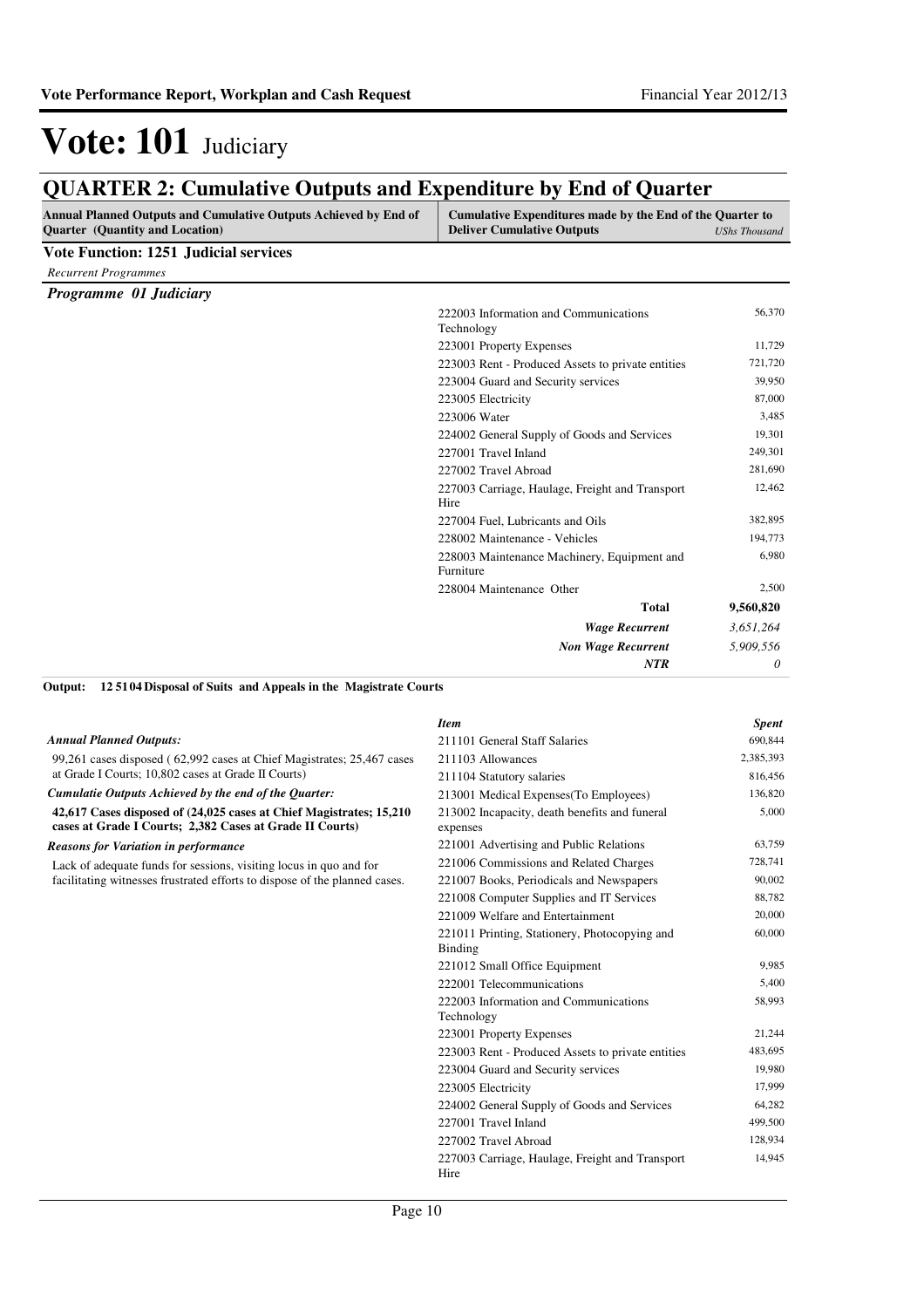### **QUARTER 2: Cumulative Outputs and Expenditure by End of Quarter**

| v charlent st cumumu to cupum und mi<br>$\mathsf{p}\mathsf{unr}\mathsf{unr}\mathsf{v}$ , $\mathsf{unr}\mathsf{v}\mathsf{r}\mathsf{unr}\mathsf{v}\mathsf{u}$ |                                                                                                |                      |
|-------------------------------------------------------------------------------------------------------------------------------------------------------------|------------------------------------------------------------------------------------------------|----------------------|
| <b>Annual Planned Outputs and Cumulative Outputs Achieved by End of</b><br><b>Ouarter</b> (Quantity and Location)                                           | Cumulative Expenditures made by the End of the Quarter to<br><b>Deliver Cumulative Outputs</b> | <b>UShs Thousand</b> |
| <b>Vote Function: 1251 Judicial services</b>                                                                                                                |                                                                                                |                      |
| <b>Recurrent Programmes</b>                                                                                                                                 |                                                                                                |                      |
| <b>Programme 01 Judiciary</b>                                                                                                                               |                                                                                                |                      |
|                                                                                                                                                             | 227004 Fuel, Lubricants and Oils                                                               | 227,087              |
|                                                                                                                                                             | 228001 Maintenance - Civil                                                                     | 100,765              |
|                                                                                                                                                             | 228002 Maintenance - Vehicles                                                                  | 209,947              |
|                                                                                                                                                             | 228003 Maintenance Machinery, Equipment and<br>Furniture                                       | 9,891                |
|                                                                                                                                                             | 228004 Maintenance Other                                                                       | 5,991                |
|                                                                                                                                                             | <b>Total</b>                                                                                   | 6,977,426            |
|                                                                                                                                                             | <b>Wage Recurrent</b>                                                                          | 1,507,300            |
|                                                                                                                                                             | <b>Non Wage Recurrent</b>                                                                      | 5,470,126            |
|                                                                                                                                                             | <b>NTR</b>                                                                                     | 0                    |

#### **12 5105 Capacity Buidling of staff in the Judiciary Output:**

|                                                                                                                             | <b>Item</b>                                               | <b>Spent</b> |
|-----------------------------------------------------------------------------------------------------------------------------|-----------------------------------------------------------|--------------|
| <b>Annual Planned Outputs:</b>                                                                                              | 211101 General Staff Salaries                             | 49,574       |
| 130 inspections conducted resulting to over 900 complaints handled to                                                       | 211103 Allowances                                         | 13,059       |
| completion; Committees and Work Group meetings attended,                                                                    | 211104 Statutory salaries                                 | 80,690       |
| Communication Strategy implemented                                                                                          | 213001 Medical Expenses (To Employees)                    | 3,250        |
| Monitoring and Evaluation of all Judiciary activities conducted to ensure<br>that they are aligned with the Strategic Plan. | 213002 Incapacity, death benefits and funeral<br>expenses | 13,990       |
|                                                                                                                             | 221001 Advertising and Public Relations                   | 38,500       |
| FourTraining workshops for Judicial and Clerical officer on Prepeartion                                                     | 221002 Workshops and Seminars                             | 89,748       |
| of Workplans and Budgets in; Mbale, Mbarara, Lira and Kampala                                                               | 221003 Staff Training                                     | 751,505      |
| conducted                                                                                                                   | 221006 Commissions and Related Charges                    | 319,047      |
| 30 trainings for Staff of the Judiciary conducted.                                                                          | 221007 Books, Periodicals and Newspapers                  | 4,345        |
| Cumulatie Outputs Achieved by the end of the Quarter:                                                                       | 221008 Computer Supplies and IT Services                  | 85,462       |
| 45 inspections conducted resulting to over 319 complaints handled to                                                        | 221009 Welfare and Entertainment                          | 11,912       |
| completion; Committees and Work Group meetings attended,<br>Popularise Communication Strategy developed; Projects and       | 221011 Printing, Stationery, Photocopying and<br>Binding  | 23,754       |
| Programs of the Judiciary Monitored and evaluated routinely.                                                                | 221012 Small Office Equipment                             | 1,495        |
|                                                                                                                             | 222001 Telecommunications                                 | 13,930       |
| Monitoring and Evaluation of all Judiciary activities conducted to                                                          | 222002 Postage and Courier                                | 4,440        |
| ensure that they are aligned with the Strategic Plan.<br><b>Reasons for Variation in performance</b>                        | 222003 Information and Communications<br>Technology       | 117,000      |
| The funds were not sufficient to cater for the planned inspections.                                                         | 223001 Property Expenses                                  | 2,500        |
|                                                                                                                             | 223003 Rent - Produced Assets to private entities         | 92,479       |
|                                                                                                                             | 223004 Guard and Security services                        | 2,000        |
|                                                                                                                             | 223005 Electricity                                        | 4,800        |
|                                                                                                                             | 224002 General Supply of Goods and Services               | 25,954       |
|                                                                                                                             | 227001 Travel Inland                                      | 310,764      |
|                                                                                                                             | 227002 Travel Abroad                                      | 104,604      |
|                                                                                                                             | 227003 Carriage, Haulage, Freight and Transport<br>Hire   | 10,000       |
|                                                                                                                             | 227004 Fuel, Lubricants and Oils                          | 70,878       |
|                                                                                                                             | 228001 Maintenance - Civil                                | 9,475        |
|                                                                                                                             | 228002 Maintenance - Vehicles                             | 41,552       |
|                                                                                                                             | 228003 Maintenance Machinery, Equipment and<br>Furniture  | 9,350        |
|                                                                                                                             | 228004 Maintenance Other                                  | 3,448        |
|                                                                                                                             | <b>Total</b>                                              | 2,309,506    |
|                                                                                                                             | <b>Wage Recurrent</b>                                     | 130,265      |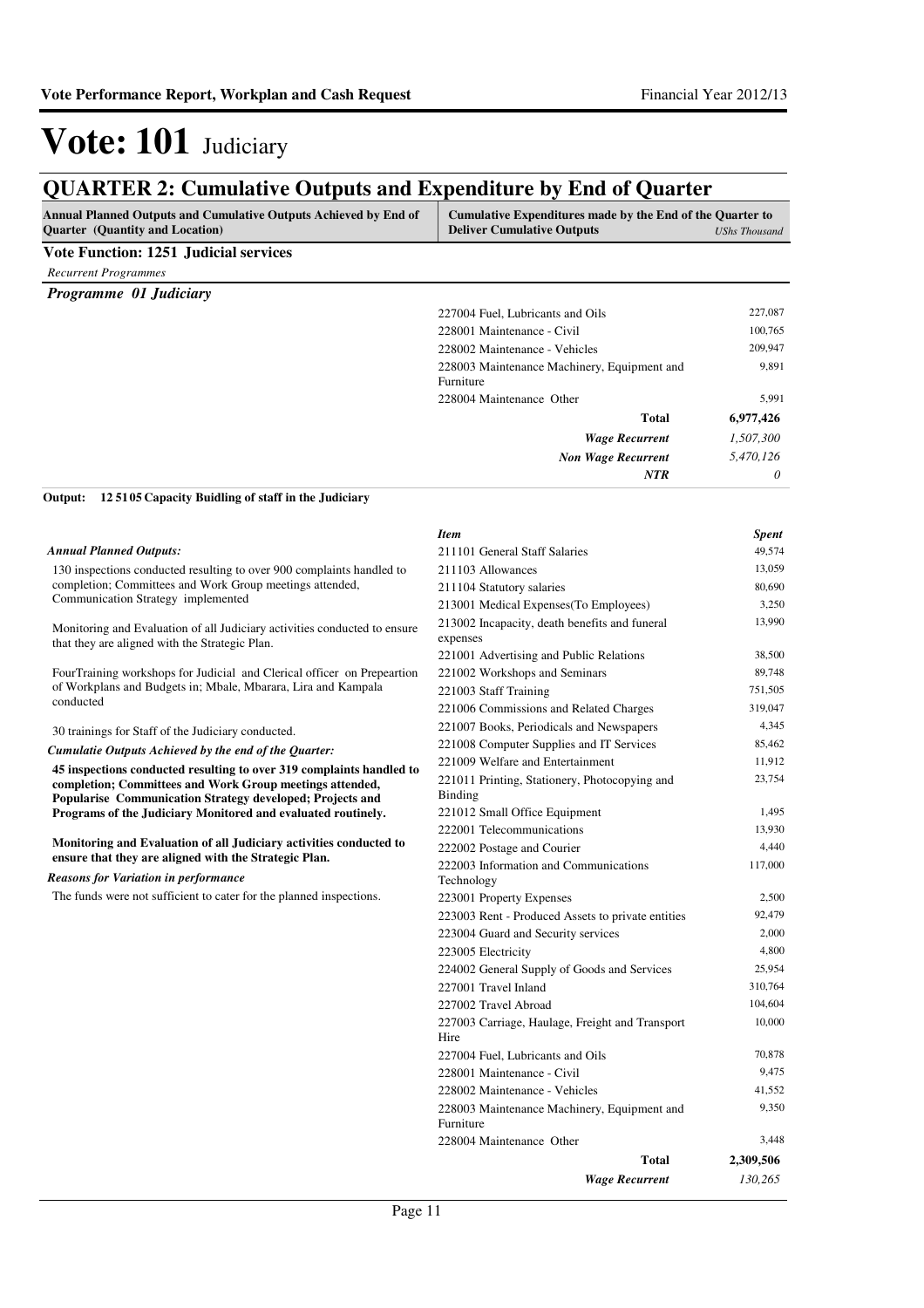#### **QUARTER 2: Cumulative Outputs and Expenditure by End of Quarter Annual Planned Outputs and Cumulative Outputs Achieved by End of Quarter (Quantity and Location) Cumulative Expenditures made by the End of the Quarter to Deliver Cumulative Outputs** *UShs Thousand* **Vote Function: 1251 Judicial services** *Recurrent Programmes Programme 01 Judiciary Non Wage Recurrent 2,179,241 NTR 0* Operational funds to ;SC; COA,11HC Circuits; HC Headquarters; 39 CMs and 116 independent G1 Courts provided 173 vehicles maintained 64 Buildings maintained 65 Courts facilitated with Rent General ICT function maintained **Operational funds to SC; COA, 11HC Circuits; HC Headquarters; 39 CMs and 116 independent G1 Courts provided 173 vehicles maintained 64 Buildings maintained 65 Courts facilitated with Rent General ICT function maintained 12 5106 Judiciary Support Services Output:** *Wage Recurrent Non Wage Recurrent* **Total** *177,774 2,477,207 0* **2,654,981** *Cumulatie Outputs Achieved by the end of the Quarter: Annual Planned Outputs: NTR* None *Reasons for Variation in performance Item Spent* 211101 General Staff Salaries 66,592 211103 Allowances 120,337 211104 Statutory salaries 111,182 213001 Medical Expenses(To Employees) 11,493 213002 Incapacity, death benefits and funeral expenses 22,150 221001 Advertising and Public Relations 11,000 221002 Workshops and Seminars 111,914 221005 Hire of Venue (chairs, projector etc) 38,825 221006 Commissions and Related Charges 573,506 221007 Books, Periodicals and Newspapers 23,409 221008 Computer Supplies and IT Services 81,315 221009 Welfare and Entertainment 46,919 221011 Printing, Stationery, Photocopying and Binding 60,000 221012 Small Office Equipment 11,966 221016 IFMS Recurrent Costs 124,896 221017 Subscriptions 62,500 222001 Telecommunications 29,337 222003 Information and Communications Technology 89,630 223001 Property Expenses 8,059 223004 Guard and Security services 3,500 223005 Electricity 3,000 224002 General Supply of Goods and Services 26,450 227001 Travel Inland 498,127 227002 Travel Abroad 327,817 227003 Carriage, Haulage, Freight and Transport Hire 17,438 227004 Fuel, Lubricants and Oils 76,374 228001 Maintenance - Civil 24,037 228002 Maintenance - Vehicles 36,406 228003 Maintenance Machinery, Equipment and Furniture 5,000 228004 Maintenance Other 2,009 282101 Donations 26,793

*Development Projects*

*Project 0352 Assistance to Judiciary System*

*Capital Purchases*

**Output: 12 5175 Purchase of Motor Vehicles and Other Transport Equipment**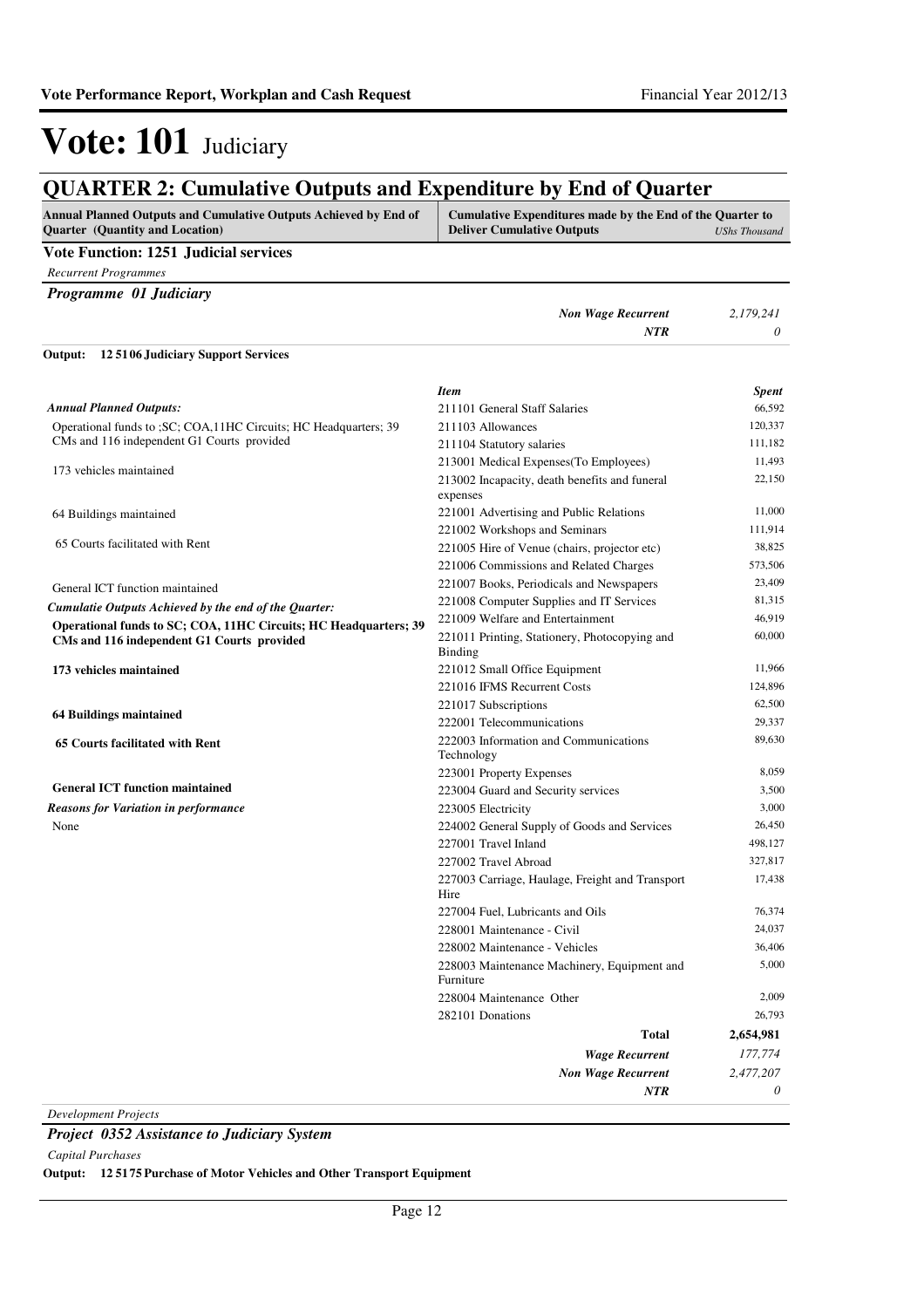#### **QUARTER 2: Cumulative Outputs and Expenditure by End of Quarter Annual Planned Outputs and Cumulative Outputs Achieved by End of Quarter (Quantity and Location) Cumulative Expenditures made by the End of the Quarter to Deliver Cumulative Outputs** *UShs Thousand* **Vote Function: 1251 Judicial services** *Development Projects Project 0352 Assistance to Judiciary System* **Made an advance payment to Toyota Uganda for the procurement of vehicles for Judges and Justices including the incoming Deputy Chief Justice.** *GoU Development Donor Development* **Total** *851,148 0 0* **851,148** *Cumulatie Outputs Achieved by the end of the Quarter: Annual Planned Outputs: NTR* None *Reasons for Variation in performance Item Spent* 231004 Transport Equipment 851,148 Provide Transcription and Court Recording equipment to 4 Chief Magistrates Courts; Provide additional Transcription and Court Recording equipment to Supreme Court, Court of Appeal; Commercial Court, Family Division; Anti-corruption Court, International Crimes Division,Civil Division, Masaka and Soroti High Court Circuits. **nil (no funds were released for this activity) 12 5176 Purchase of Office and ICT Equipment, including Software Output:** *GoU Development Donor Development* **Total** *0 0 0* **0** *Cumulatie Outputs Achieved by the end of the Quarter: Annual Planned Outputs: NTR* No funds were released for this activity *Reasons for Variation in performance* Procure 4 photocopiers for Chief Magistrates and 4 for selected Magistrates Grade I independent stations **nil (Funds were not released) 12 5177 Purchase of Specialised Machinery & Equipment Output:** *Cumulatie Outputs Achieved by the end of the Quarter: Annual Planned Outputs: Reasons for Variation in performance*

No funds released

| $\bf{0}$ | Total                    |
|----------|--------------------------|
| 0        | <b>GoU</b> Development   |
| 0        | <b>Donor Development</b> |
| 0        | <b>NTR</b>               |
|          |                          |

**Output: 12 5178 Purchase of Office and Residential Furniture and Fittings**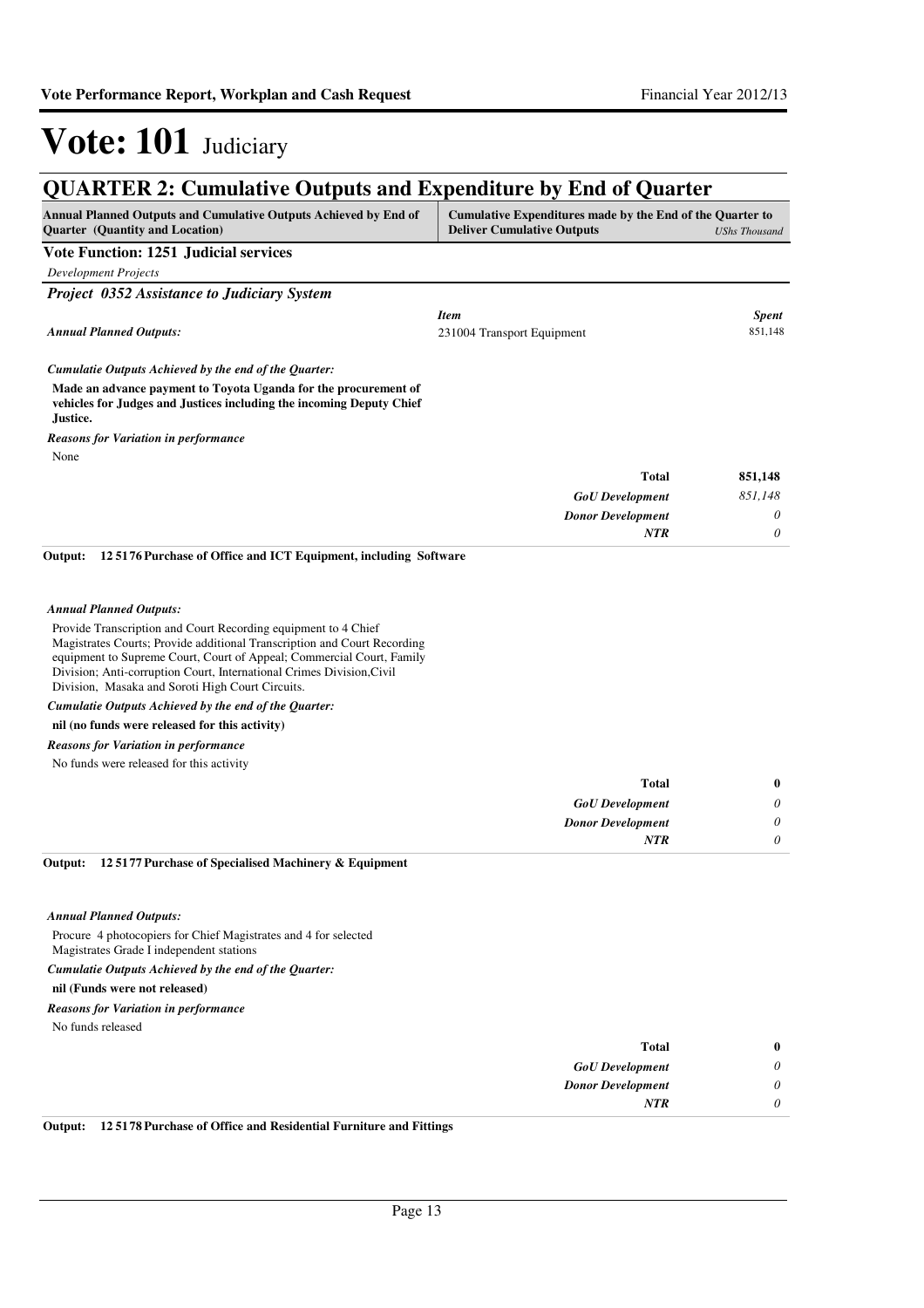*0 0 0*

# Vote: 101 Judiciary

| <b>QUARTER 2: Cumulative Outputs and Expenditure by End of Quarter</b>                                     |                                                                                                |                      |
|------------------------------------------------------------------------------------------------------------|------------------------------------------------------------------------------------------------|----------------------|
| <b>Annual Planned Outputs and Cumulative Outputs Achieved by End of</b><br>Quarter (Quantity and Location) | Cumulative Expenditures made by the End of the Quarter to<br><b>Deliver Cumulative Outputs</b> | <b>UShs Thousand</b> |
| <b>Vote Function: 1251 Judicial services</b>                                                               |                                                                                                |                      |
| <b>Development Projects</b>                                                                                |                                                                                                |                      |
| Project 0352 Assistance to Judiciary System                                                                |                                                                                                |                      |
| <b>Annual Planned Outputs:</b>                                                                             |                                                                                                |                      |
| Assorted furniture for 4 Courts procured and distributed                                                   |                                                                                                |                      |
| Cumulatie Outputs Achieved by the end of the Quarter:                                                      |                                                                                                |                      |
| nil                                                                                                        |                                                                                                |                      |
| <b>Reasons for Variation in performance</b>                                                                |                                                                                                |                      |
| no funds released                                                                                          |                                                                                                |                      |
|                                                                                                            | <b>Total</b>                                                                                   | $\bf{0}$             |
|                                                                                                            | <b>GoU</b> Development                                                                         | 0                    |
|                                                                                                            | <b>Donor Development</b>                                                                       | 0                    |
|                                                                                                            | <b>NTR</b>                                                                                     | 0                    |
| 125180 Construction and Rehabilitation of Judicial Courts<br>Output:                                       |                                                                                                |                      |
| <b>Annual Planned Outputs:</b>                                                                             |                                                                                                |                      |
| Construction of Ibanda Chief Magistrates Court and Lugazi/Mayuge<br>Magistrate Grade I                     |                                                                                                |                      |
| Cumulatie Outputs Achieved by the end of the Quarter:                                                      |                                                                                                |                      |
| nil (The funds were used to procure vehicles for Registrars)                                               |                                                                                                |                      |
| <b>Reasons for Variation in performance</b>                                                                |                                                                                                |                      |
| The funds were used to procure vehicles for Registrars.                                                    |                                                                                                |                      |
|                                                                                                            | <b>Total</b>                                                                                   | $\bf{0}$             |

|                                                     | <b>GoU</b> Development   |  |
|-----------------------------------------------------|--------------------------|--|
|                                                     | <b>Donor Development</b> |  |
|                                                     | <b>NTR</b>               |  |
| Project 1249 Uganda Good Governance Project (UGOGO) |                          |  |

*Capital Purchases*

**12 5176 Purchase of Office and ICT Equipment, including Software Output:**

*Annual Planned Outputs:*

Assorted ICT Soft and Hardware Equipment procured and Installed

*Cumulatie Outputs Achieved by the end of the Quarter:*

**nil**

*Reasons for Variation in performance*

no funds released

| $\bf{0}$ | <b>Total</b>             |
|----------|--------------------------|
| 0        | <b>GoU</b> Development   |
| 0        | <b>Donor Development</b> |
| 0        | NTR                      |
|          |                          |

**Output: 12 5178 Purchase of Office and Residential Furniture and Fittings**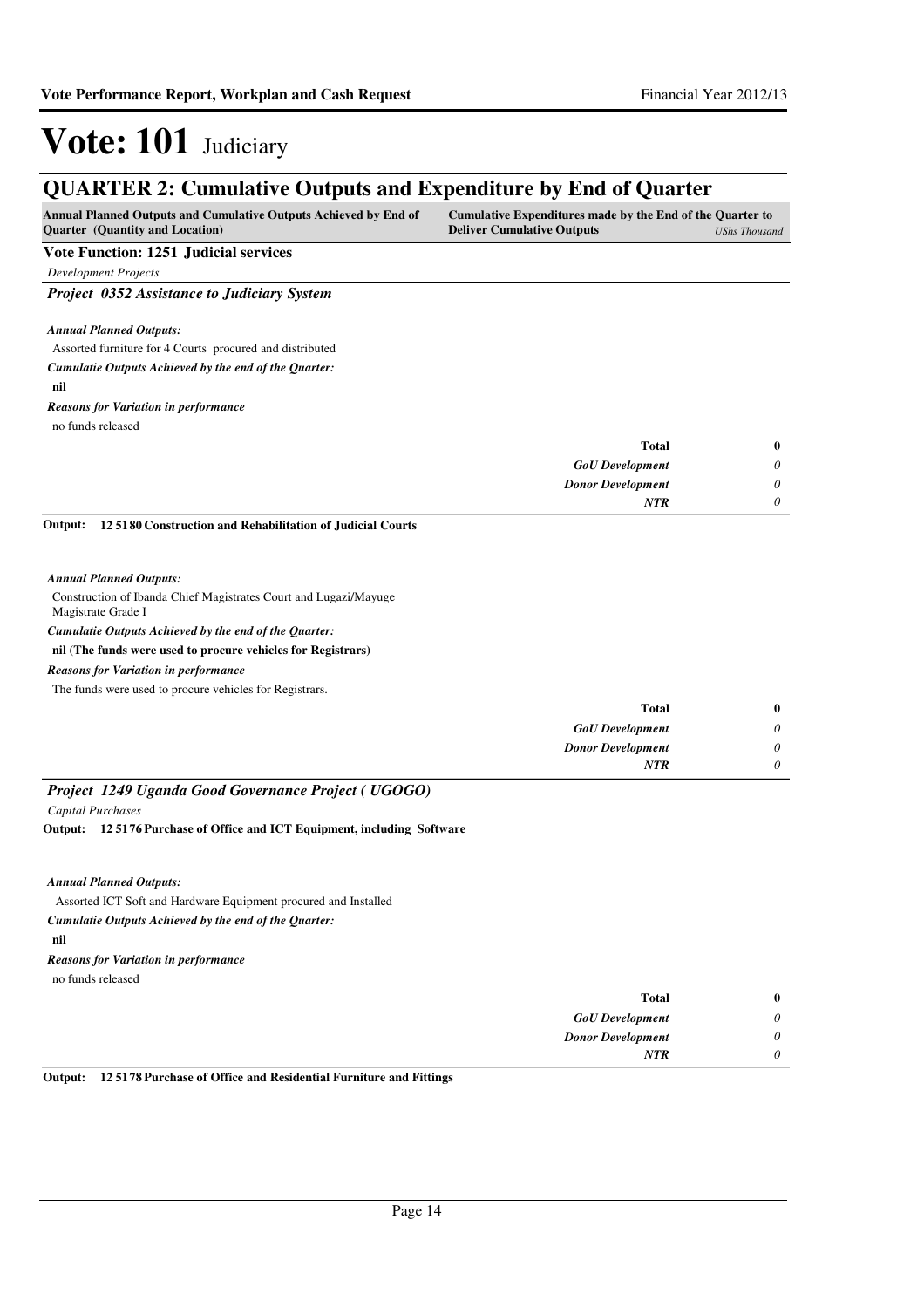### **QUARTER 2: Cumulative Outputs and Expenditure by End of Quarter**

| <b>Annual Planned Outputs and Cumulative Outputs Achieved by End of</b> | Cumulative Expenditures made by the End of the Quarter to |               |
|-------------------------------------------------------------------------|-----------------------------------------------------------|---------------|
| <b>Quarter</b> (Quantity and Location)                                  | <b>Deliver Cumulative Outputs</b>                         | UShs Thousand |

#### **Vote Function: 1251 Judicial services**

*Development Projects*

*Project 1249 Uganda Good Governance Project ( UGOGO)*

#### *Annual Planned Outputs:*

Furniture for Small Claims Pilot Courts and Registry of Planning and Development procured and delivered.

### *Cumulatie Outputs Achieved by the end of the Quarter:*

#### **nil**

*Reasons for Variation in performance*

No funds

| $\bf{0}$ | <b>Total</b>             |
|----------|--------------------------|
| 0        | <b>GoU</b> Development   |
| 0        | <b>Donor Development</b> |
| 0        | <b>NTR</b>               |

**12 5180 Construction and Rehabilitation of Judicial Courts Output:**

#### *Annual Planned Outputs:*

Office block at Registry of Planning and Development constructed

#### *Cumulatie Outputs Achieved by the end of the Quarter:*

### **Procurement process at award level**

*Reasons for Variation in performance*

| nil |  |  |  |
|-----|--|--|--|
|     |  |  |  |

| 0 | Total                    |
|---|--------------------------|
| 0 | <b>GoU</b> Development   |
| υ | <b>Donor Development</b> |
|   | <b>NTR</b>               |
|   |                          |

*Outputs Provided*

#### **12 5105 Capacity Buidling of staff in the Judiciary Output:**

#### *Annual Planned Outputs:*

SIP III Developed and implemented; Performance Enhancement Mechanism Developed; Small Claims Proceedure Implemented; Magistrates and other senior Staff trained; Sentencing Guidelines implemented; Anti Corruption Strategy Implemented; Gender related activities Supported; Part time Accountant and other project staff facilitated; Routine M &E conducted.

*Cumulatie Outputs Achieved by the end of the Quarter:*

#### **nil**

#### *Reasons for Variation in performance*

no funds released

| $\bf{0}$ | <b>Total</b>             |
|----------|--------------------------|
| 0        | <b>GoU</b> Development   |
| $\theta$ | <b>Donor Development</b> |
| 0        | <b>NTR</b>               |
|          |                          |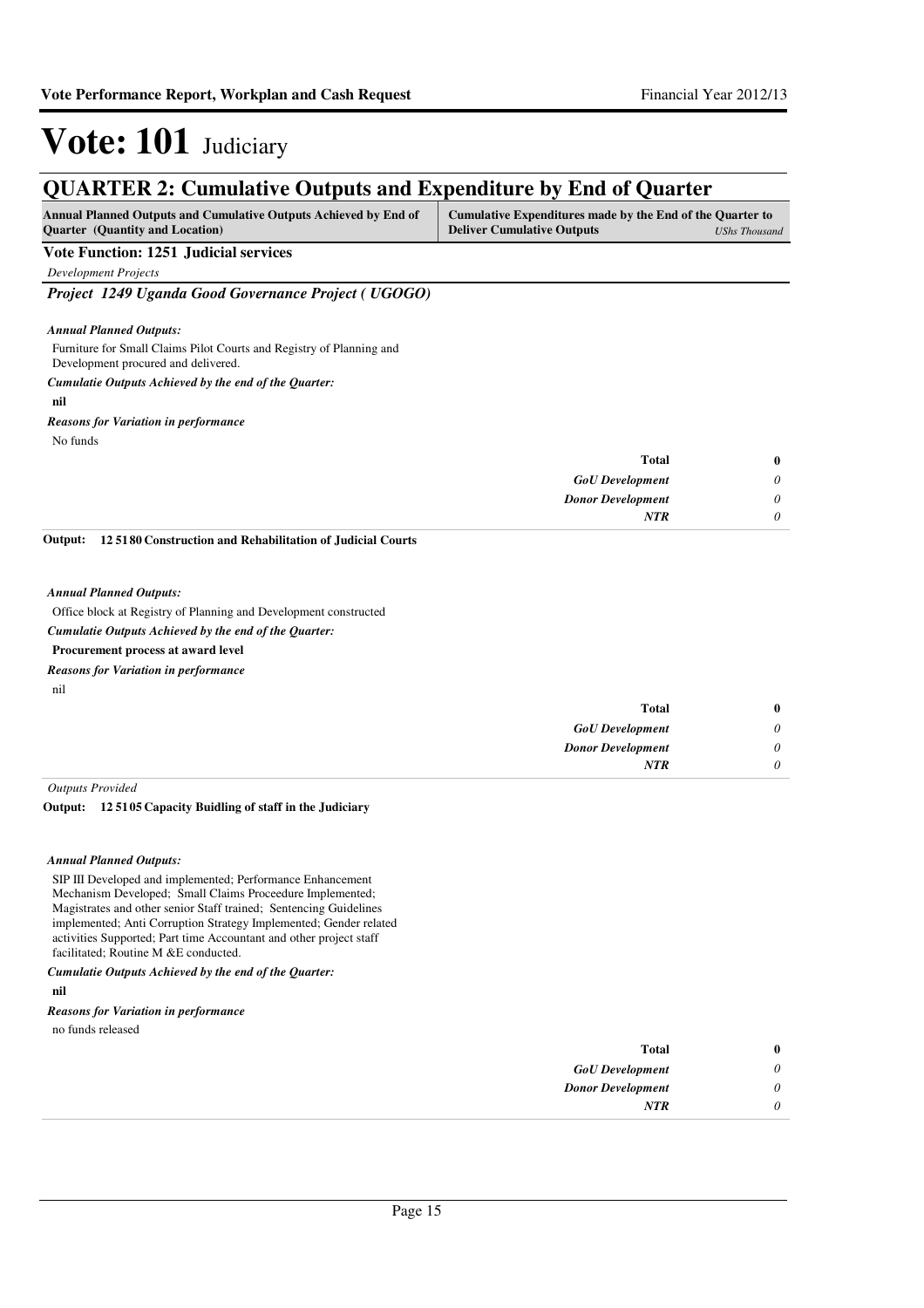# **QUARTER 2: Cumulative Outputs and Expenditure by End of Quarter**

| <b>Annual Planned Outputs and Cumulative Outputs Achieved by End of</b><br><b>Quarter</b> (Quantity and Location) | Cumulative Expenditures made by the End of the Quarter to<br><b>Deliver Cumulative Outputs</b><br>UShs Thousand |            |
|-------------------------------------------------------------------------------------------------------------------|-----------------------------------------------------------------------------------------------------------------|------------|
|                                                                                                                   | <b>GRAND TOTAL</b>                                                                                              | 27,725,323 |
|                                                                                                                   | <b>Wage Recurrent</b>                                                                                           | 6,455,581  |
|                                                                                                                   | <b>Non Wage Recurrent</b>                                                                                       | 20,418,594 |
|                                                                                                                   | <b>GoU</b> Development                                                                                          | 851,148    |
|                                                                                                                   | <b>Donor Development</b>                                                                                        | 0          |
|                                                                                                                   | <b>NTR</b>                                                                                                      | 0          |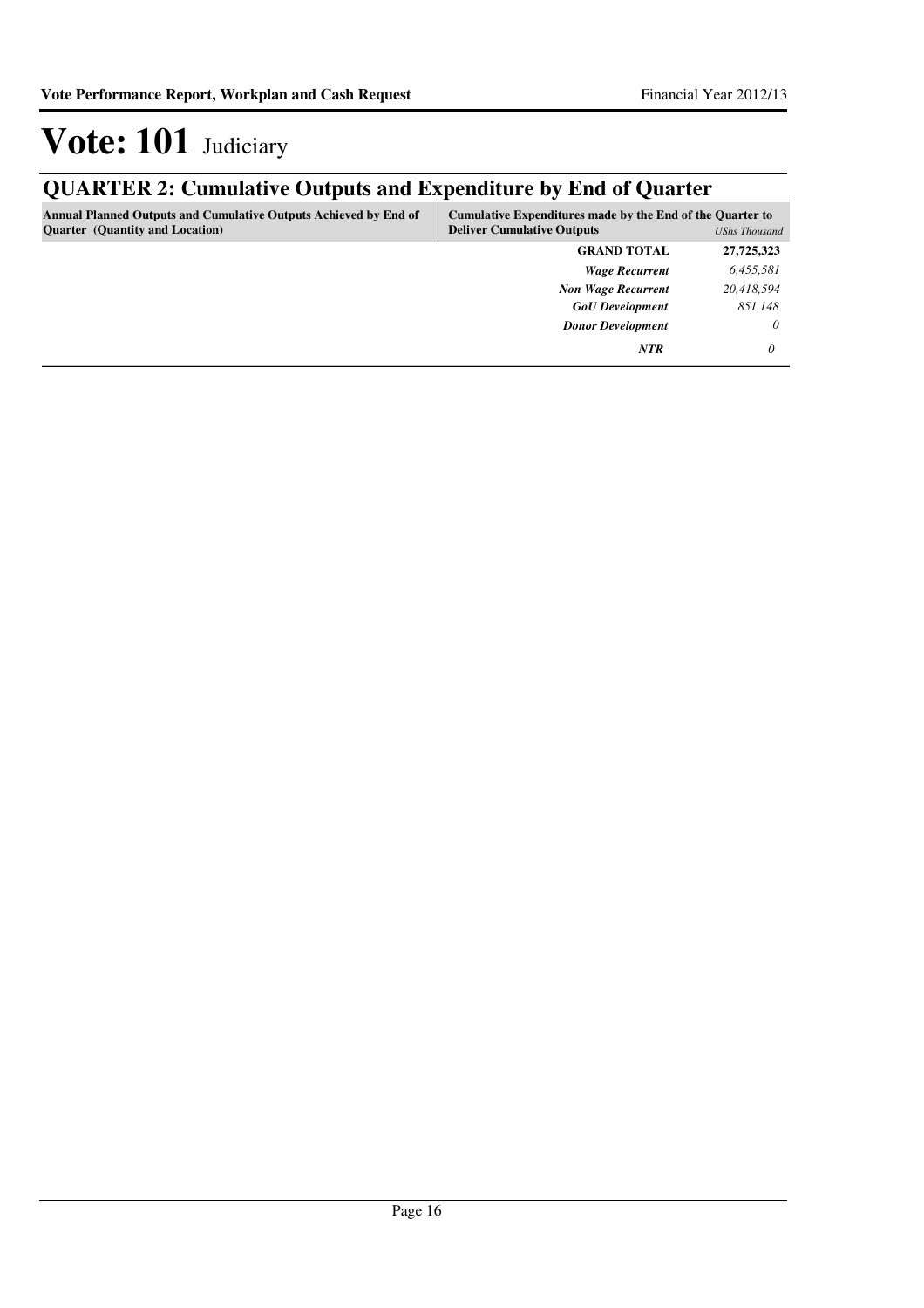*UShs Thousand*

## Vote: 101 Judiciary

#### **QUARTER 2: Outputs and Expenditure in Quarter Planned and Actual Outputs in Quarter (Quantity and Location) Expenditures incurred in the Quarter to deliver outputs**

#### **Vote Function: 1251 Judicial services**

*Recurrent Programmes*

### *Programme 01 Judiciary*

*Outputs Provided*

**12 5101 Disposal of Appeals in the Supreme Court Output:**

|                                                                                                                                            | <b>Item</b>                                               | <b>Spent</b> |
|--------------------------------------------------------------------------------------------------------------------------------------------|-----------------------------------------------------------|--------------|
| <b>Outputs Planned in Quarter:</b>                                                                                                         | 211101 General Staff Salaries                             | 124,525      |
| 10 Civil Appeals disposed of.                                                                                                              | 211103 Allowances                                         | 97,387       |
| <b>Actual Outputs Achieved in Quarter:</b>                                                                                                 | 211104 Statutory salaries                                 | 145,052      |
| 7 Civil Appeals disposed of.                                                                                                               | 213001 Medical Expenses (To Employees)                    | 1,200        |
| <b>Reasons for Variation in performance</b>                                                                                                | 213002 Incapacity, death benefits and funeral<br>expenses | 3,408        |
| The Supreme Court has no quorum completely with only four out of the<br>required eleven Justices in place. The Justices should urgently be | 221001 Advertising and Public Relations                   | 415          |
| appointed to enable the court perform its roles.                                                                                           | 221006 Commissions and Related Charges                    | 192,107      |
|                                                                                                                                            | 221007 Books, Periodicals and Newspapers                  | 8,125        |
|                                                                                                                                            | 221008 Computer Supplies and IT Services                  | 18,549       |
|                                                                                                                                            | 221009 Welfare and Entertainment                          | 4,300        |
|                                                                                                                                            | 221011 Printing, Stationery, Photocopying and<br>Binding  | 14,787       |
|                                                                                                                                            | 221012 Small Office Equipment                             | 1,500        |
|                                                                                                                                            | 222001 Telecommunications                                 | 6,210        |
|                                                                                                                                            | 222002 Postage and Courier                                | 100          |
|                                                                                                                                            | 222003 Information and Communications<br>Technology       | 825          |
|                                                                                                                                            | 223001 Property Expenses                                  | 1,814        |
|                                                                                                                                            | 223003 Rent - Produced Assets to private entities         | 402.732      |
|                                                                                                                                            | 223004 Guard and Security services                        | 18,700       |
|                                                                                                                                            | 223005 Electricity                                        | 2,999        |
|                                                                                                                                            | 224002 General Supply of Goods and Services               | 3,290        |
|                                                                                                                                            | 227001 Travel Inland                                      | 84,957       |
|                                                                                                                                            | 227002 Travel Abroad                                      | 144,984      |
|                                                                                                                                            | 227003 Carriage, Haulage, Freight and Transport<br>Hire   | 5,993        |
|                                                                                                                                            | 227004 Fuel, Lubricants and Oils                          | 45,094       |
|                                                                                                                                            | 228002 Maintenance - Vehicles                             | 24,936       |
|                                                                                                                                            | 228003 Maintenance Machinery, Equipment and<br>Furniture  | 1,250        |
|                                                                                                                                            | 228004 Maintenance Other                                  | 300          |
|                                                                                                                                            | Total                                                     | 1,355,539    |
|                                                                                                                                            | <b>Wage Recurrent</b>                                     | 269,576      |
|                                                                                                                                            | <b>Non Wage Recurrent</b>                                 | 1,085,962    |
|                                                                                                                                            | <b>NTR</b>                                                | $\theta$     |

**12 5102 Disposal of Appeals and Constitutional Matters in the Court of Appeal Output:**

|                                                                           | <b>Item</b>                                   | <b>Spent</b> |
|---------------------------------------------------------------------------|-----------------------------------------------|--------------|
| <b>Outputs Planned in Ouarter:</b>                                        | 211101 General Staff Salaries                 | 135,197      |
| 33 Civil Appeals, 69 criminal appeals.                                    | 211103 Allowances                             | 76,462       |
| <b>Actual Outputs Achieved in Ouarter:</b>                                | 211104 Statutory salaries                     | 148,098      |
| 48 Civil Appeals, 6 Criminal Appeals disposed of                          | 213001 Medical Expenses (To Employees)        | 2.200        |
| <b>Reasons for Variation in performance</b>                               | 213002 Incapacity, death benefits and funeral | 2.700        |
| The Court only has six out of the required 15 Justices. Although Criminal | expenses                                      |              |
| Appeals are usually resolved at a faster rate, the challenge of raising   | 221001 Advertising and Public Relations       | 375          |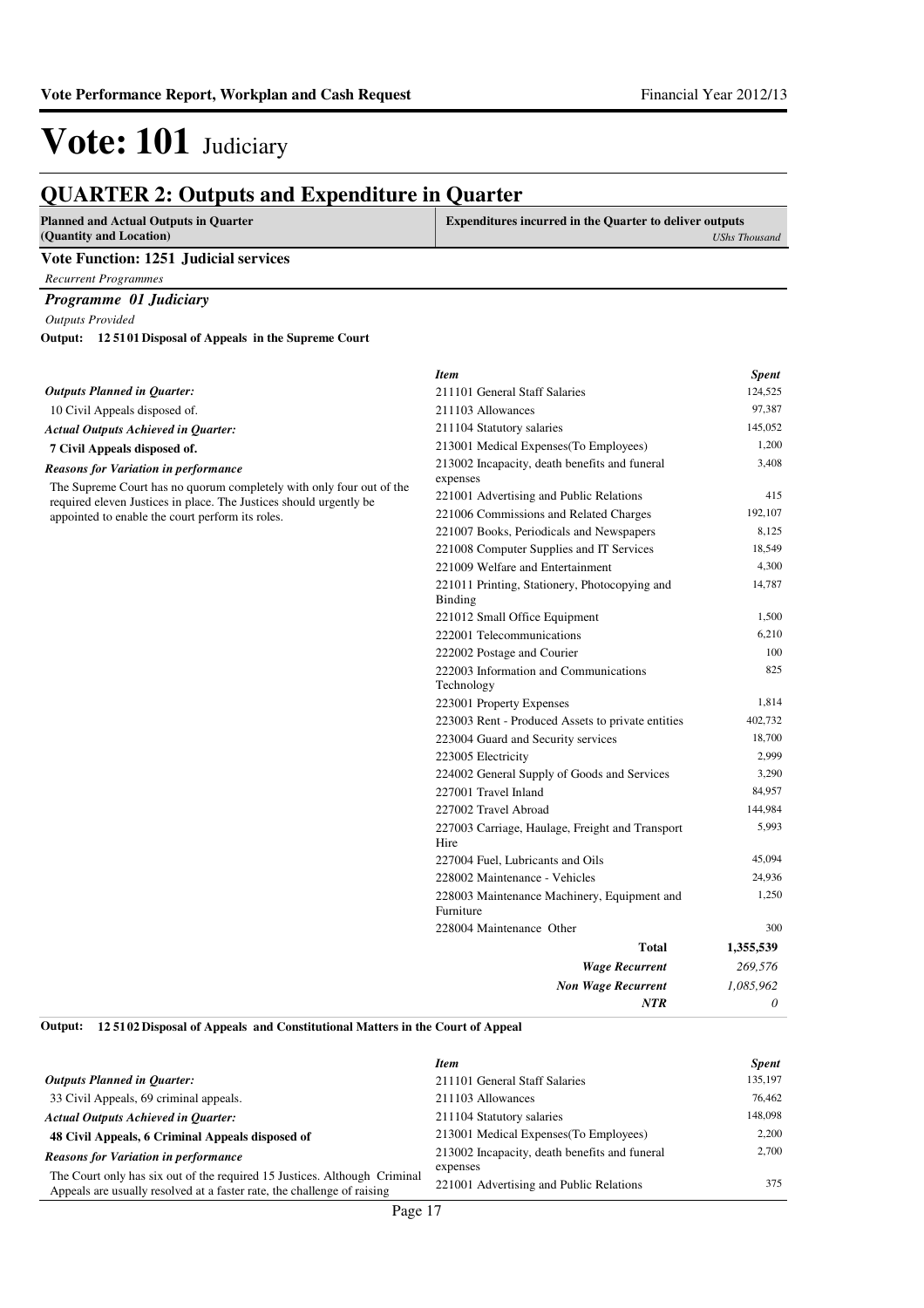| <b>Planned and Actual Outputs in Quarter</b><br>(Quantity and Location) | <b>Expenditures incurred in the Quarter to deliver outputs</b><br><b>UShs Thousand</b> |           |
|-------------------------------------------------------------------------|----------------------------------------------------------------------------------------|-----------|
| <b>Vote Function: 1251 Judicial services</b>                            |                                                                                        |           |
| <b>Recurrent Programmes</b>                                             |                                                                                        |           |
| Programme 01 Judiciary                                                  |                                                                                        |           |
| quorum especially when their lordships are either indisposed or go on   | 221006 Commissions and Related Charges                                                 | 342,196   |
| leave has led to their slow disposal.                                   | 221007 Books, Periodicals and Newspapers                                               | 8,140     |
|                                                                         | 221008 Computer Supplies and IT Services                                               | 3,500     |
|                                                                         | 221009 Welfare and Entertainment                                                       | 3,779     |
|                                                                         | 221011 Printing, Stationery, Photocopying and<br>Binding                               | 11,405    |
|                                                                         | 221012 Small Office Equipment                                                          | 1,501     |
|                                                                         | 222001 Telecommunications                                                              | 3,060     |
|                                                                         | 222002 Postage and Courier                                                             | 545       |
|                                                                         | 222003 Information and Communications<br>Technology                                    | 19,539    |
|                                                                         | 223001 Property Expenses                                                               | 220       |
|                                                                         | 223003 Rent - Produced Assets to private entities                                      | 409,037   |
|                                                                         | 223004 Guard and Security services                                                     | 21,480    |
|                                                                         | 223005 Electricity                                                                     | 3,000     |
|                                                                         | 224002 General Supply of Goods and Services                                            | 3,687     |
|                                                                         | 227001 Travel Inland                                                                   | 33,037    |
|                                                                         | 227002 Travel Abroad                                                                   | 172,439   |
|                                                                         | 227003 Carriage, Haulage, Freight and Transport<br>Hire                                | 5,998     |
|                                                                         | 227004 Fuel, Lubricants and Oils                                                       | 39,690    |
|                                                                         | 228002 Maintenance - Vehicles                                                          | 40,395    |
|                                                                         | 228003 Maintenance Machinery, Equipment and<br>Furniture                               | 1,042     |
|                                                                         | 228004 Maintenance Other                                                               | 176       |
|                                                                         | Total                                                                                  | 1,488,897 |
|                                                                         | <b>Wage Recurrent</b>                                                                  | 283,295   |
|                                                                         | <b>Non Wage Recurrent</b>                                                              | 1,205,602 |
|                                                                         | <b>NTR</b>                                                                             | 0         |

#### **12 5103 Disposal of Appeals and Suits in the High Court Output:**

|                                                                                                                                              | <b>Item</b>                                                  | <b>Spent</b> |
|----------------------------------------------------------------------------------------------------------------------------------------------|--------------------------------------------------------------|--------------|
| <b>Outputs Planned in Quarter:</b>                                                                                                           | 211101 General Staff Salaries                                | 1,281,442    |
| 1023 Civil suits, 324 Commercial suits, 774 Criminal suits, 764 Family<br>suits and 387 Land Cases and 97 Anti Corruption cases disposed of. | 211102 Contract Staff Salaries (Incl. Casuals,<br>Temporary) | 240,172      |
| <b>Actual Outputs Achieved in Quarter:</b>                                                                                                   | 211103 Allowances                                            | 393,813      |
| 1,010 Civil suits; 348 Commercial;                                                                                                           | 211104 Statutory salaries                                    | 624,984      |
| 477 Criminal suits; 448 Family suits and 391 Land Cases and 72 Anti                                                                          | 213001 Medical Expenses (To Employees)                       | 33,580       |
| Corruption cases disposed of.                                                                                                                | 213002 Incapacity, death benefits and funeral                | 2,700        |
|                                                                                                                                              | expenses                                                     |              |
| In addition, 268 Civil Appeals and 42 Criminal Appeals were<br>disposed of in the High Court.                                                | 221001 Advertising and Public Relations                      | 532          |
|                                                                                                                                              | 221006 Commissions and Related Charges                       | 1,063,410    |
| <b>Reasons for Variation in performance</b>                                                                                                  | 221007 Books, Periodicals and Newspapers                     | 37,535       |
| Inadequate staffing at the Judges' level following the delay in<br>appointments has impeded performance in some High Court Circuits.         | 221008 Computer Supplies and IT Services                     | 154,042      |
| Currently the whole of Teso, Lango, Acholi, Karamoja and Bugisu region                                                                       | 221009 Welfare and Entertainment                             | 12,144       |
| is managed by only two Judges based in Lira and Mbale respectively.                                                                          | 221011 Printing, Stationery, Photocopying and<br>Binding     | 36,444       |
| Session method of work with JLOS accounts for the over performance in                                                                        | 221012 Small Office Equipment                                | 4,232        |
| other High Court Circuits.                                                                                                                   | 222001 Telecommunications                                    | 28,150       |
|                                                                                                                                              | 222002 Postage and Courier                                   | 1,193        |
|                                                                                                                                              |                                                              |              |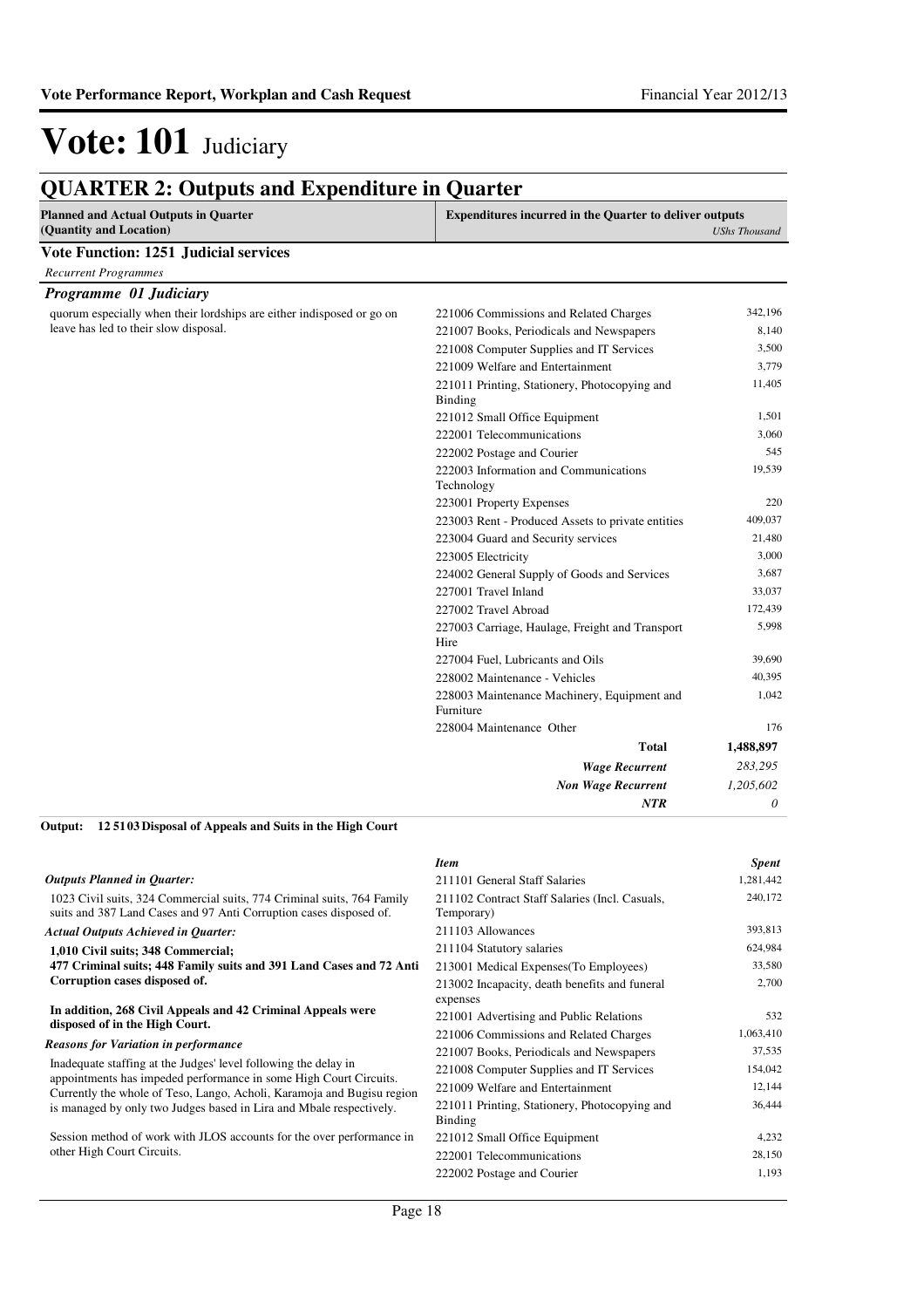| <b>Planned and Actual Outputs in Quarter</b> | <b>Expenditures incurred in the Quarter to deliver outputs</b> |                      |
|----------------------------------------------|----------------------------------------------------------------|----------------------|
| (Quantity and Location)                      |                                                                | <b>UShs Thousand</b> |
| <b>Vote Function: 1251 Judicial services</b> |                                                                |                      |
| <b>Recurrent Programmes</b>                  |                                                                |                      |
| Programme 01 Judiciary                       |                                                                |                      |
|                                              | 222003 Information and Communications<br>Technology            | 49,220               |
|                                              | 223001 Property Expenses                                       | 4,231                |
|                                              | 223003 Rent - Produced Assets to private entities              | 362,875              |
|                                              | 223004 Guard and Security services                             | 20,000               |
|                                              | 223005 Electricity                                             | 43,500               |
|                                              | 223006 Water                                                   | 883                  |
|                                              | 224002 General Supply of Goods and Services                    | 9,755                |
|                                              | 227001 Travel Inland                                           | 124,302              |
|                                              | 227002 Travel Abroad                                           | 140,845              |
|                                              | 227003 Carriage, Haulage, Freight and Transport<br>Hire        | 2,462                |
|                                              | 227004 Fuel, Lubricants and Oils                               | 169,665              |
|                                              | 228002 Maintenance - Vehicles                                  | 156,388              |
|                                              | 228003 Maintenance Machinery, Equipment and<br>Furniture       | 1,980                |
|                                              | 228004 Maintenance Other                                       | 1,250                |
|                                              | <b>Total</b>                                                   | 5,001,729            |
|                                              | <b>Wage Recurrent</b>                                          | 1,906,427            |
|                                              | <b>Non Wage Recurrent</b>                                      | 3,095,302            |
|                                              | <b>NTR</b>                                                     | 0                    |

**12 5104 Disposal of Suits and Appeals in the Magistrate Courts Output:**

|                                                                                                                             | <b>Item</b>                                                     | <b>Spent</b> |
|-----------------------------------------------------------------------------------------------------------------------------|-----------------------------------------------------------------|--------------|
| <b>Outputs Planned in Ouarter:</b>                                                                                          | 211101 General Staff Salaries                                   | 429,923      |
| 24,815 cases disposed (15,748 cases at Chief Magistrates; 6,367 cases at                                                    | 211103 Allowances                                               | 1,192,396    |
| Grade I Courts; 2,701 cases at Grade II Courts)                                                                             | 211104 Statutory salaries                                       | 388,929      |
| <b>Actual Outputs Achieved in Quarter:</b>                                                                                  | 213001 Medical Expenses (To Employees)                          | 32,384       |
| 22,197 Cases disposed (12,017 cases at Chief Magistrates; 8,411 cases<br>at Grade I Courts; 1,769 cases at Grade II Courts) | 213002 Incapacity, death benefits and funeral<br>expenses       | 3,000        |
| <b>Reasons for Variation in performance</b>                                                                                 | 221001 Advertising and Public Relations                         | 31,781       |
| Lack of adequate funds for sessions, visiting locus in quo and for                                                          | 221006 Commissions and Related Charges                          | 456,371      |
| facilitating witnesses frustrated efforts to dispose of the planned cases.                                                  | 221007 Books, Periodicals and Newspapers                        | 45,001       |
|                                                                                                                             | 221008 Computer Supplies and IT Services                        | 47,583       |
|                                                                                                                             | 221009 Welfare and Entertainment                                | 10,000       |
|                                                                                                                             | 221011 Printing, Stationery, Photocopying and<br><b>Binding</b> | 30,000       |
|                                                                                                                             | 221012 Small Office Equipment                                   | 5,076        |
|                                                                                                                             | 222001 Telecommunications                                       | 2,700        |
|                                                                                                                             | 222003 Information and Communications<br>Technology             | 52,413       |
|                                                                                                                             | 223001 Property Expenses                                        | 9,038        |
|                                                                                                                             | 223003 Rent - Produced Assets to private entities               | 241,847      |
|                                                                                                                             | 223004 Guard and Security services                              | 10,100       |
|                                                                                                                             | 223005 Electricity                                              | 8,999        |
|                                                                                                                             | 224002 General Supply of Goods and Services                     | 28,262       |
|                                                                                                                             | 227001 Travel Inland                                            | 250,297      |
|                                                                                                                             | 227002 Travel Abroad                                            | 64,467       |
|                                                                                                                             | 227003 Carriage, Haulage, Freight and Transport<br>Hire         | 7,445        |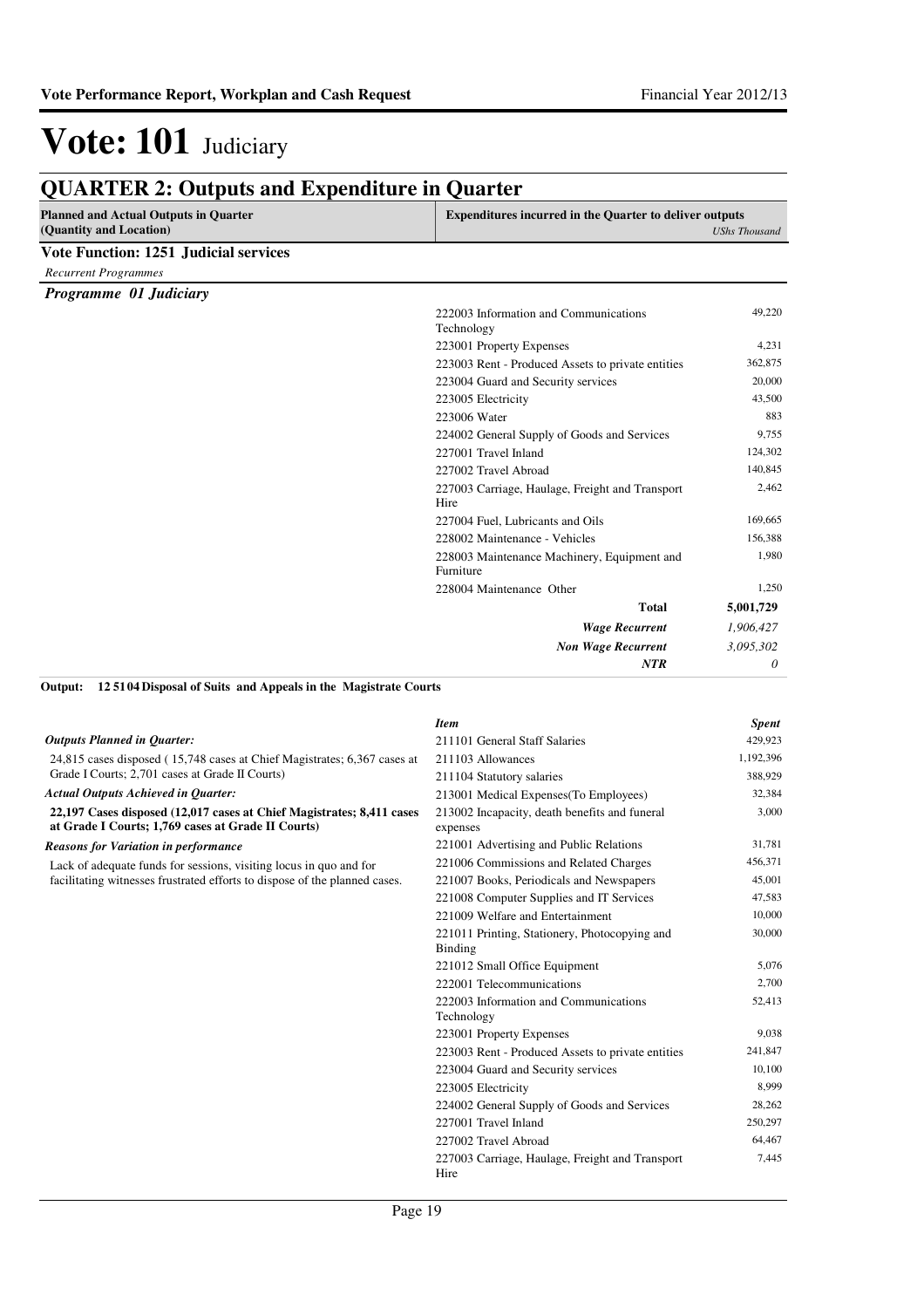| <b>QUARTER 2: Outputs and Expenditure in Quarter</b>                    |                                                                                        |           |  |
|-------------------------------------------------------------------------|----------------------------------------------------------------------------------------|-----------|--|
| <b>Planned and Actual Outputs in Quarter</b><br>(Quantity and Location) | <b>Expenditures incurred in the Quarter to deliver outputs</b><br><b>UShs Thousand</b> |           |  |
| <b>Vote Function: 1251 Judicial services</b>                            |                                                                                        |           |  |
| <b>Recurrent Programmes</b>                                             |                                                                                        |           |  |
| Programme 01 Judiciary                                                  |                                                                                        |           |  |
|                                                                         | 227004 Fuel. Lubricants and Oils                                                       | 113,543   |  |
|                                                                         | 228001 Maintenance - Civil                                                             | 50,274    |  |
|                                                                         | 228002 Maintenance - Vehicles                                                          | 91,952    |  |
|                                                                         | 228003 Maintenance Machinery, Equipment and<br>Furniture                               | 4.641     |  |
|                                                                         | 228004 Maintenance Other                                                               | 3,118     |  |
|                                                                         | <b>Total</b>                                                                           | 3,611,540 |  |
|                                                                         | <b>Wage Recurrent</b>                                                                  | 818,852   |  |
|                                                                         | <b>Non Wage Recurrent</b>                                                              | 2,792,688 |  |
|                                                                         | <b>NTR</b>                                                                             | 0         |  |
| 125105 Capacity Buidling of staff in the Judiciary<br>Output:           |                                                                                        |           |  |
|                                                                         | <b>Item</b>                                                                            | Spent     |  |
| <b>Outputs Planned in Ouarter:</b>                                      | 211101 General Staff Salaries                                                          | 29,745    |  |
| 33 inspections conducted resulting to over 225 complaints handled to    | 211103 Allowances                                                                      | 6,525     |  |
| completion; Committees and Work Group meetings attended,                | 211104 Statutory salaries                                                              | 40,061    |  |
| Communication Strategy implemented                                      | 213001 Medical Expenses (To Employees)                                                 | 1.000     |  |

Monitoring and Evaluation of all Judiciary activities conducted to ensure that they are aligned with the Strategic Plan.

8 trainings for Staff of the Judiciary conducted.

#### *Actual Outputs Achieved in Quarter:*

**13 inspections conducted resulting to over 94 complaints handled to completion; Committees and Work Group meetings attended, Popularise Communication Strategy developed; Projects and Programs of the Judiciary Monitored and evaluated routinely.**

**Monitoring and Evaluation of all Judiciary activities conducted to ensure that they are aligned with the Strategic Plan.**

*Reasons for Variation in performance*

The funds were not sufficient to cater for the planned inspections.

| <b>Item</b>                                               | <b>Spent</b> |
|-----------------------------------------------------------|--------------|
| 211101 General Staff Salaries                             | 29,745       |
| 211103 Allowances                                         | 6,525        |
| 211104 Statutory salaries                                 | 40,061       |
| 213001 Medical Expenses(To Employees)                     | 1,000        |
| 213002 Incapacity, death benefits and funeral<br>expenses | 1,880        |
| 221001 Advertising and Public Relations                   | 19,000       |
| 221002 Workshops and Seminars                             | 44,875       |
| 221003 Staff Training                                     | 476,505      |
| 221006 Commissions and Related Charges                    | 187,700      |
| 221007 Books, Periodicals and Newspapers                  | 1,947        |
| 221008 Computer Supplies and IT Services                  | 39,962       |
| 221009 Welfare and Entertainment                          | 5,910        |
| 221011 Printing, Stationery, Photocopying and<br>Binding  | 11,954       |
| 221012 Small Office Equipment                             | 860          |
| 222001 Telecommunications                                 | 7.000        |
| 222002 Postage and Courier                                | 2,220        |
| 222003 Information and Communications<br>Technology       | 116,061      |
| 223001 Property Expenses                                  | 1,250        |
| 223003 Rent - Produced Assets to private entities         | 46,239       |
| 223004 Guard and Security services                        | 750          |
| 223005 Electricity                                        | 2,400        |
| 224002 General Supply of Goods and Services               | 10,974       |
| 227001 Travel Inland                                      | 155,367      |
| 227002 Travel Abroad                                      | 52,395       |
| 227003 Carriage, Haulage, Freight and Transport<br>Hire   | 5,000        |
| 227004 Fuel, Lubricants and Oils                          | 34,878       |
| 228001 Maintenance - Civil                                | 4,480        |
| 228002 Maintenance - Vehicles                             | 29,173       |
| 228003 Maintenance Machinery, Equipment and<br>Furniture  | 4,470        |
| 228004 Maintenance Other                                  | 1,648        |
| <b>Total</b>                                              | 1,342,229    |
| <b>Wage Recurrent</b>                                     | 69.806       |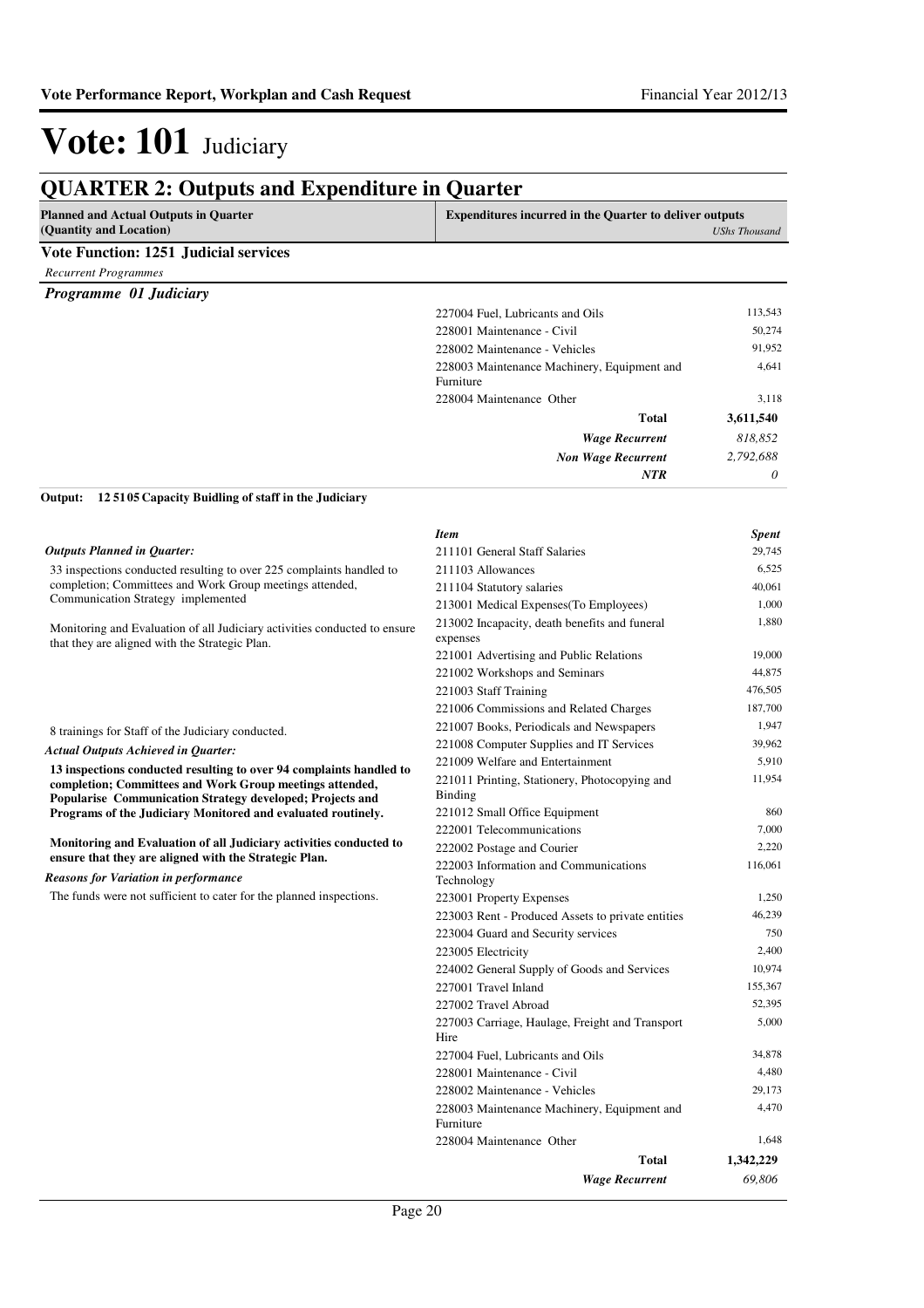| <b>Planned and Actual Outputs in Quarter</b><br>(Quantity and Location)                                          | <b>Expenditures incurred in the Quarter to deliver outputs</b><br><b>UShs Thousand</b> |                 |
|------------------------------------------------------------------------------------------------------------------|----------------------------------------------------------------------------------------|-----------------|
| <b>Vote Function: 1251 Judicial services</b>                                                                     |                                                                                        |                 |
| <b>Recurrent Programmes</b>                                                                                      |                                                                                        |                 |
| Programme 01 Judiciary                                                                                           |                                                                                        |                 |
|                                                                                                                  | <b>Non Wage Recurrent</b><br><b>NTR</b>                                                | 1,272,424<br>0  |
| 125106 Judiciary Support Services<br>Output:                                                                     |                                                                                        |                 |
| <b>Outputs Planned in Quarter:</b>                                                                               | <b>Item</b><br>211101 General Staff Salaries                                           | Spent<br>39,666 |
|                                                                                                                  |                                                                                        | 60,296          |
| Operational funds to ; SC; COA, 11HC Circuits; HC Headquarters; 39<br>CMs and 116 independent G1 Courts provided | 211103 Allowances<br>211104 Statutory salaries                                         | 55,605          |
|                                                                                                                  | 213001 Medical Expenses (To Employees)                                                 | 7,425           |
| 173 vehicles maintained                                                                                          | 213002 Incapacity, death benefits and funeral<br>expenses                              | 9,650           |
| 64 Buildings maintained                                                                                          | 221001 Advertising and Public Relations                                                | 3,800           |
|                                                                                                                  | 221002 Workshops and Seminars                                                          | 55,955          |
| 65 Courts facilitated with Rent                                                                                  | 221005 Hire of Venue (chairs, projector etc)                                           | 18,825          |
|                                                                                                                  | 221006 Commissions and Related Charges                                                 | 348,044         |
| General ICT function maintained                                                                                  | 221007 Books, Periodicals and Newspapers                                               | 11,628          |
| <b>Actual Outputs Achieved in Quarter:</b>                                                                       | 221008 Computer Supplies and IT Services                                               | 47,011          |
| Operational funds to ; SC; COA, 11HC Circuits; HC Headquarters;                                                  | 221009 Welfare and Entertainment                                                       | 23,399          |
| 39 CMs and 116 independent G1 Courts provided                                                                    | 221011 Printing, Stationery, Photocopying and<br>Binding                               | 30,000          |
| 173 vehicles maintained                                                                                          | 221012 Small Office Equipment                                                          | 6,226           |
|                                                                                                                  | 221016 IFMS Recurrent Costs                                                            | 62,396          |
| 64 Buildings maintained                                                                                          | 221017 Subscriptions                                                                   | 60,727          |
|                                                                                                                  | 222001 Telecommunications                                                              | 14,037          |
| 65 Courts facilitated with Rent                                                                                  | 222003 Information and Communications<br>Technology                                    | 24,720          |
|                                                                                                                  | 223001 Property Expenses                                                               | 3,059           |
| <b>General ICT function maintained</b>                                                                           | 223004 Guard and Security services                                                     | 1,920           |
| <b>Reasons for Variation in performance</b>                                                                      | 223005 Electricity                                                                     | 1,500           |
| None                                                                                                             | 224002 General Supply of Goods and Services                                            | 13,258          |
|                                                                                                                  | 227001 Travel Inland                                                                   | 249,169         |
|                                                                                                                  | 227002 Travel Abroad                                                                   | 163,897         |
|                                                                                                                  | 227003 Carriage, Haulage, Freight and Transport<br>Hire                                | 5,438           |
|                                                                                                                  | 227004 Fuel, Lubricants and Oils                                                       | 38,187          |
|                                                                                                                  | 228001 Maintenance - Civil                                                             | 8,057           |
|                                                                                                                  | 228002 Maintenance - Vehicles                                                          | 4,973           |
|                                                                                                                  | 228003 Maintenance Machinery, Equipment and<br>Furniture                               | 2,690           |
|                                                                                                                  | 228004 Maintenance Other                                                               | 759             |
|                                                                                                                  | 282101 Donations                                                                       | 13,293          |
|                                                                                                                  | <b>Total</b>                                                                           | 1,385,611       |
|                                                                                                                  | <b>Wage Recurrent</b>                                                                  | 95,271          |
|                                                                                                                  | <b>Non Wage Recurrent</b>                                                              | 1,290,339       |
|                                                                                                                  | NTR                                                                                    | 0               |

*Development Projects*

### *Project 0352 Assistance to Judiciary System*

*Capital Purchases*

**Output: 12 5175 Purchase of Motor Vehicles and Other Transport Equipment**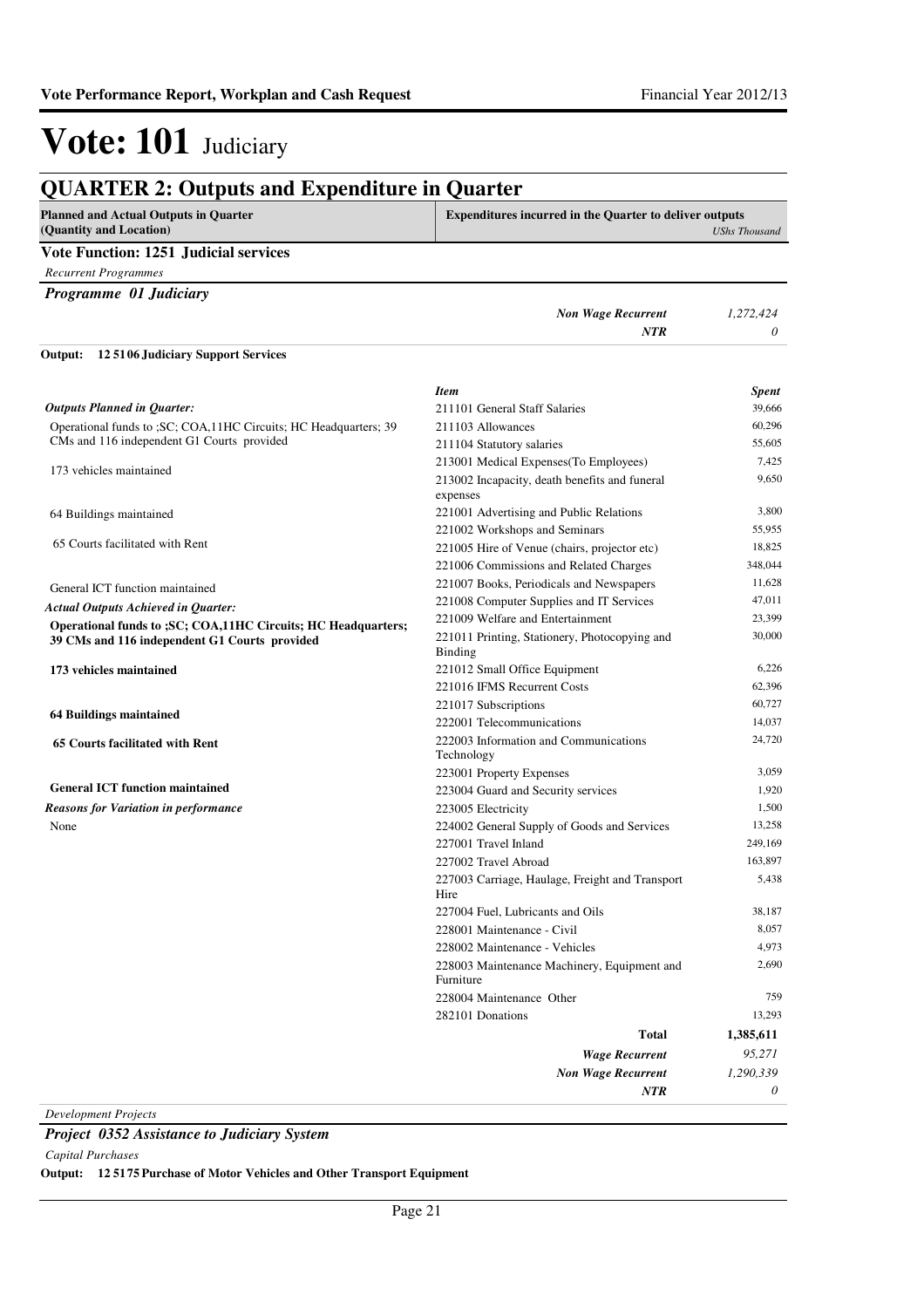| <b>Planned and Actual Outputs in Quarter</b><br>(Quantity and Location)                                                   | <b>Expenditures incurred in the Quarter to deliver outputs</b> | <b>UShs Thousand</b> |
|---------------------------------------------------------------------------------------------------------------------------|----------------------------------------------------------------|----------------------|
| <b>Vote Function: 1251 Judicial services</b>                                                                              |                                                                |                      |
| <b>Development Projects</b>                                                                                               |                                                                |                      |
| Project 0352 Assistance to Judiciary System                                                                               |                                                                |                      |
|                                                                                                                           | <b>Item</b>                                                    | <b>Spent</b>         |
| <b>Outputs Planned in Quarter:</b>                                                                                        | 231004 Transport Equipment                                     | 409.941              |
| Procure 20 Vehicles for new Judges, 05 for Registrars and 15 for<br>Magistrates and Court Administrators in the Judiciary |                                                                |                      |
| <b>Actual Outputs Achieved in Quarter:</b>                                                                                |                                                                |                      |
| The procurement process is ongoing.                                                                                       |                                                                |                      |
| <b>Reasons for Variation in performance</b>                                                                               |                                                                |                      |
| None                                                                                                                      |                                                                |                      |
|                                                                                                                           | <b>Total</b>                                                   | 409,941              |
|                                                                                                                           | <b>GoU</b> Development                                         | 409,941              |
|                                                                                                                           | <b>Donor Development</b>                                       | 0                    |
|                                                                                                                           | <b>NTR</b>                                                     | 0                    |
| 125176 Purchase of Office and ICT Equipment, including Software<br>Output:                                                |                                                                |                      |
| <b>Outputs Planned in Quarter:</b>                                                                                        |                                                                |                      |
| Nil                                                                                                                       |                                                                |                      |
| <b>Actual Outputs Achieved in Quarter:</b>                                                                                |                                                                |                      |
| nil                                                                                                                       |                                                                |                      |
| <b>Reasons for Variation in performance</b>                                                                               |                                                                |                      |
| No funds were released for this activity                                                                                  |                                                                |                      |
|                                                                                                                           | <b>Total</b>                                                   | $\bf{0}$             |
|                                                                                                                           | <b>GoU</b> Development                                         | 0                    |
|                                                                                                                           | <b>Donor Development</b>                                       | 0                    |
|                                                                                                                           |                                                                |                      |

nil **nil** *Actual Outputs Achieved in Quarter: Outputs Planned in Quarter:* No funds released *Reasons for Variation in performance*

| $\bf{0}$ | Total                    |
|----------|--------------------------|
| 0        | <b>GoU</b> Development   |
| 0        | <b>Donor Development</b> |
| 0        | <b>NTR</b>               |
|          |                          |

#### **12 5178 Purchase of Office and Residential Furniture and Fittings Output:**

nil **nil** *Actual Outputs Achieved in Quarter: Outputs Planned in Quarter:* no funds released *Reasons for Variation in performance*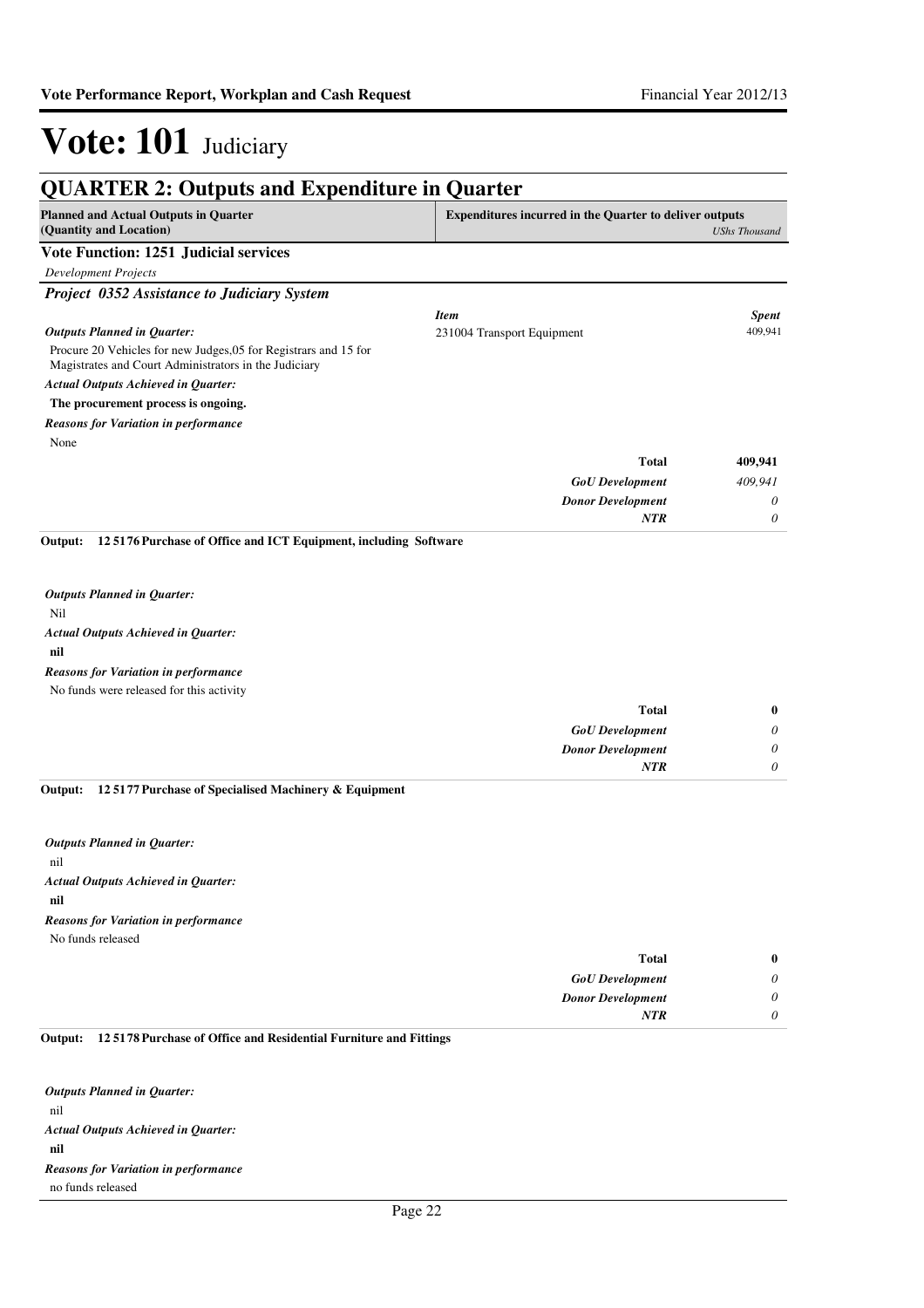| <b>QUARTER 2: Outputs and Expenditure in Quarter</b>                    |                                                                |                      |
|-------------------------------------------------------------------------|----------------------------------------------------------------|----------------------|
| <b>Planned and Actual Outputs in Quarter</b><br>(Quantity and Location) | <b>Expenditures incurred in the Quarter to deliver outputs</b> | <b>UShs Thousand</b> |
| <b>Vote Function: 1251 Judicial services</b>                            |                                                                |                      |
| <b>Development Projects</b>                                             |                                                                |                      |
| <b>Project 0352 Assistance to Judiciary System</b>                      |                                                                |                      |
|                                                                         |                                                                |                      |
|                                                                         | <b>Total</b>                                                   | 0                    |
|                                                                         | <b>GoU</b> Development                                         | 0                    |
|                                                                         | <b>Donor Development</b>                                       | 0                    |
|                                                                         | <b>NTR</b>                                                     | 0                    |
| 125180 Construction and Rehabilitation of Judicial Courts<br>Output:    |                                                                |                      |
| <b>Outputs Planned in Quarter:</b>                                      |                                                                |                      |
| nil                                                                     |                                                                |                      |
| <b>Actual Outputs Achieved in Quarter:</b>                              |                                                                |                      |
| nil                                                                     |                                                                |                      |
| <b>Reasons for Variation in performance</b>                             |                                                                |                      |
| The funds were used to procure vehicles for Registrars.                 |                                                                |                      |
|                                                                         | <b>Total</b>                                                   | 0                    |
|                                                                         | <b>GoU</b> Development                                         | 0                    |
|                                                                         | <b>Donor Development</b>                                       | 0                    |
|                                                                         | <b>NTR</b>                                                     | $\theta$             |
| Project 1249 Uganda Good Governance Project (UGOGO)                     |                                                                |                      |
| <b>Capital Purchases</b>                                                |                                                                |                      |
| Output: 125176 Purchase of Office and ICT Equipment, including Software |                                                                |                      |
|                                                                         |                                                                |                      |
| <b>Outputs Planned in Quarter:</b>                                      |                                                                |                      |
| Assorted ICT Soft and Hardware Equipment procured and Installed         |                                                                |                      |
| <b>Actual Outputs Achieved in Quarter:</b>                              |                                                                |                      |
| nil                                                                     |                                                                |                      |
| <b>Reasons for Variation in performance</b>                             |                                                                |                      |
| no funds released                                                       |                                                                |                      |
|                                                                         | <b>Total</b>                                                   | $\bf{0}$             |

| v        | 1 otal                   |
|----------|--------------------------|
| $\theta$ | <b>GoU</b> Development   |
| 0        | <b>Donor Development</b> |
| 0        | <b>NTR</b>               |
|          |                          |

**12 5178 Purchase of Office and Residential Furniture and Fittings Output:**

*Outputs Planned in Quarter:*

Furniture for Small Claims Pilot Courts and Registry of Planning and Development procured and delivered.

*Actual Outputs Achieved in Quarter:*

**nil**

*Reasons for Variation in performance*

No funds

| Total                    | $\bf{0}$ |
|--------------------------|----------|
| <b>GoU</b> Development   | 0        |
| <b>Donor Development</b> | 0        |
| <b>NTR</b>               |          |
|                          |          |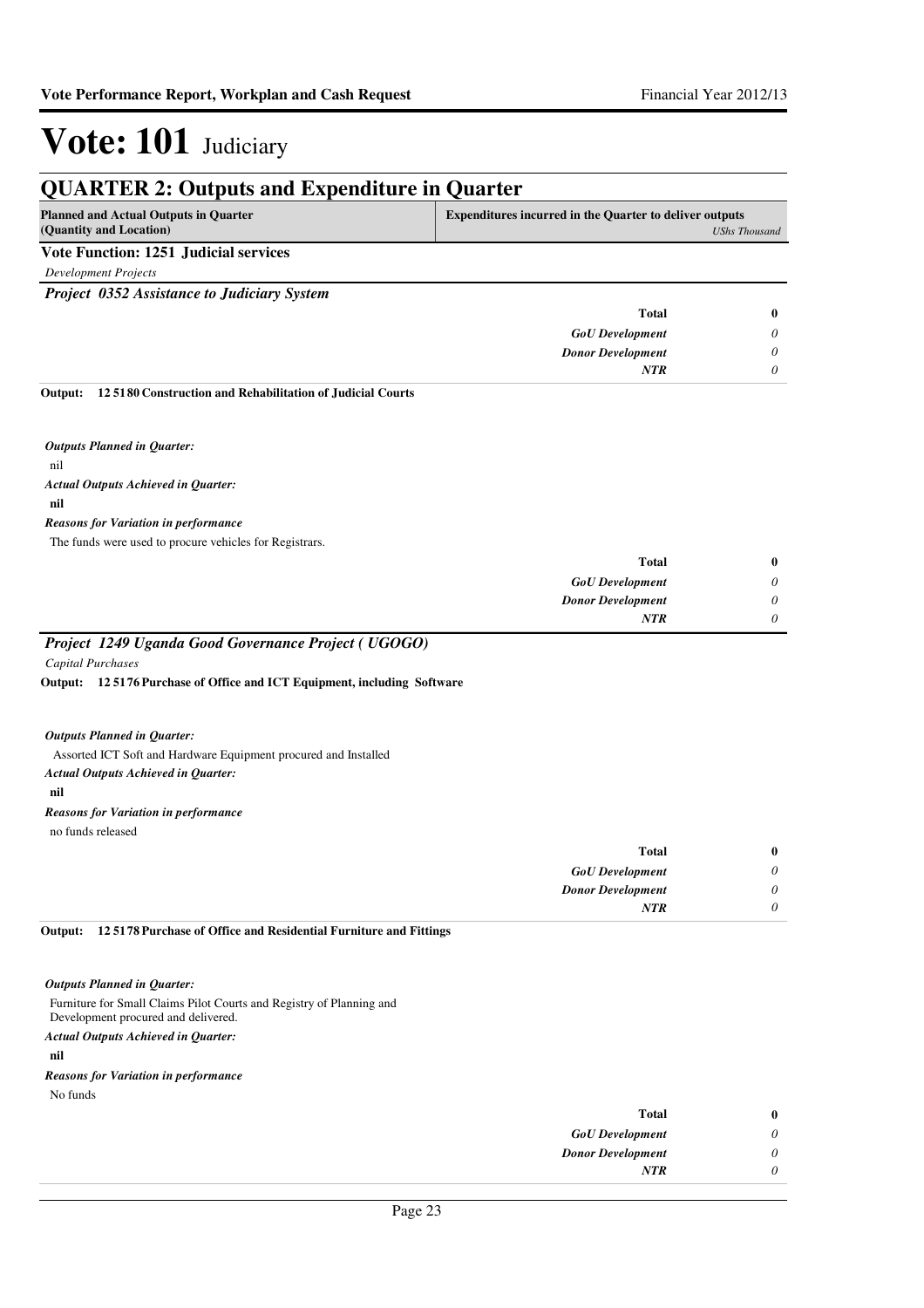| <b>Planned and Actual Outputs in Quarter</b>                         | <b>Expenditures incurred in the Quarter to deliver outputs</b> |                      |
|----------------------------------------------------------------------|----------------------------------------------------------------|----------------------|
| (Quantity and Location)                                              |                                                                | <b>UShs Thousand</b> |
| <b>Vote Function: 1251 Judicial services</b>                         |                                                                |                      |
| <b>Development Projects</b>                                          |                                                                |                      |
| Project 1249 Uganda Good Governance Project (UGOGO)                  |                                                                |                      |
| 125180 Construction and Rehabilitation of Judicial Courts<br>Output: |                                                                |                      |
| <b>Outputs Planned in Quarter:</b>                                   |                                                                |                      |
| Office block at Registry of Planning and Development constructed     |                                                                |                      |
| <b>Actual Outputs Achieved in Quarter:</b>                           |                                                                |                      |
| nil                                                                  |                                                                |                      |
| <b>Reasons for Variation in performance</b>                          |                                                                |                      |
| nil                                                                  |                                                                |                      |
|                                                                      | <b>Total</b>                                                   | $\bf{0}$             |
|                                                                      | <b>GoU</b> Development                                         | 0                    |
|                                                                      | <b>Donor Development</b>                                       | 0                    |
|                                                                      | <b>NTR</b>                                                     | 0                    |

#### **12 5105 Capacity Buidling of staff in the Judiciary Output:**

#### *Outputs Planned in Quarter:*

SIP III Developed and implemented; Performance Enhancement Mechanism Developed; Small Claims Proceedure Implemented; Magistrates and other senior Staff trained; Sentencing Guidelines implemented; Anti Corruption Strategy Implemented; Gender related activities Supported; Part time Accountant and other project staff facilitated; Routine M &E conducted.

#### *Actual Outputs Achieved in Quarter:*

#### **nil**

*Reasons for Variation in performance*

no funds released

| <b>Total</b>              | $\bf{0}$   |
|---------------------------|------------|
| <b>GoU</b> Development    | $\theta$   |
| <b>Donor Development</b>  | $\theta$   |
| <b>NTR</b>                | $\theta$   |
| <b>GRAND TOTAL</b>        | 14,595,485 |
| <b>Wage Recurrent</b>     | 3,443,227  |
| <b>Non Wage Recurrent</b> | 10,742,318 |
| <b>GoU</b> Development    | 409,941    |
| <b>Donor Development</b>  | $\theta$   |
| <b>NTR</b>                | $\theta$   |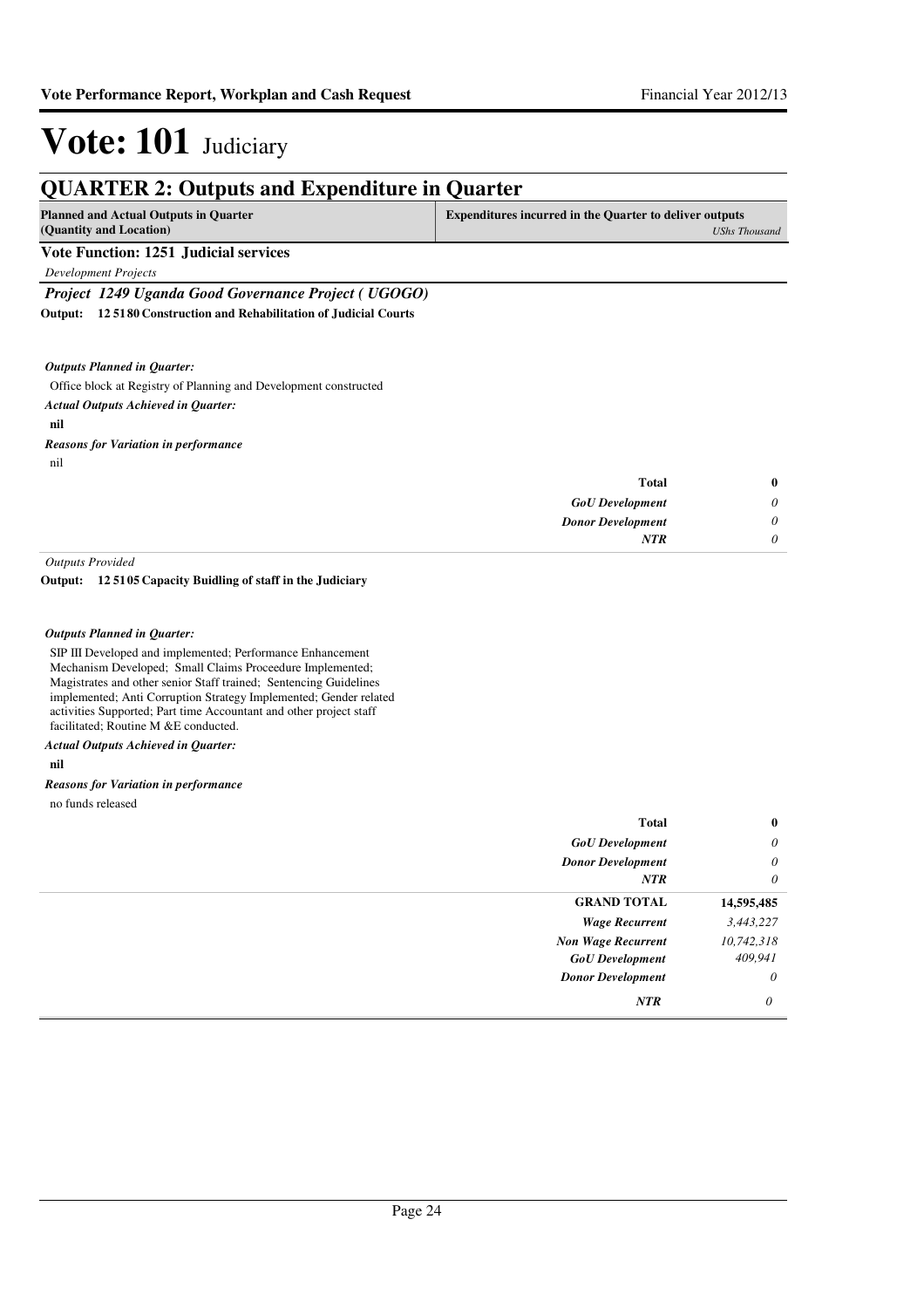| <b>QUARTER 3: Revised Workplan</b> |  |  |
|------------------------------------|--|--|
|------------------------------------|--|--|

| <b>Planned Outputs for the Quarter</b><br>(Quantity and Location)                        | <b>Estimated Funds Available in Quarter</b><br>(from balance brought forward and actual/expected releaes) |                    | <b>UShs Thousand</b> |              |
|------------------------------------------------------------------------------------------|-----------------------------------------------------------------------------------------------------------|--------------------|----------------------|--------------|
| Vote Function: 1251 Judicial services                                                    |                                                                                                           |                    |                      |              |
| <b>Recurrent Programmes</b>                                                              |                                                                                                           |                    |                      |              |
| Programme 01 Judiciary                                                                   |                                                                                                           |                    |                      |              |
| <b>Outputs Provided</b>                                                                  |                                                                                                           |                    |                      |              |
| 125101 Disposal of Appeals in the Supreme Court<br>Output:                               |                                                                                                           |                    |                      |              |
|                                                                                          | <b>Item</b>                                                                                               | <b>Balance b/f</b> | <b>New Funds</b>     | Total        |
|                                                                                          | 211101 General Staff Salaries                                                                             | 41,508             | 0                    | 41,508       |
| 13 Criminal Appeals and 26 Civil Appeals<br>disposed of if the long awaited appointments | 211103 Allowances                                                                                         | 132                | 0                    | 132          |
| are made and requisite facilitation made.                                                | 211104 Statutory salaries                                                                                 | $\bf{0}$           | 0                    | $\bf{0}$     |
|                                                                                          | 213001 Medical Expenses (To Employees)                                                                    | 320                | $\bf{0}$             | 320          |
|                                                                                          | 213002 Incapacity, death benefits and funeral expenses                                                    | 342                | 0                    | 342          |
|                                                                                          | 221006 Commissions and Related Charges                                                                    | 0                  | $\bf{0}$             | $\bf{0}$     |
|                                                                                          | 221007 Books, Periodicals and Newspapers                                                                  | 43                 | 0                    | 43           |
|                                                                                          | 221009 Welfare and Entertainment                                                                          | 700                | $\bf{0}$             | 700          |
|                                                                                          | 221011 Printing, Stationery, Photocopying and Binding                                                     | 10,854             | $\bf{0}$             | 10,854       |
|                                                                                          | 222002 Postage and Courier                                                                                | 50                 | 0                    | 50           |
|                                                                                          | 222003 Information and Communications Technology                                                          | 11,005             | 0                    | 11.005       |
|                                                                                          | 223001 Property Expenses                                                                                  | 197                | 0                    | 197          |
|                                                                                          | 223004 Guard and Security services                                                                        | 20                 | $\bf{0}$             | 20           |
|                                                                                          | 223005 Electricity                                                                                        | 1                  | $\bf{0}$             | 1            |
|                                                                                          | 223006 Water                                                                                              | 350                | $\bf{0}$             | 350          |
|                                                                                          | 224002 General Supply of Goods and Services                                                               | 1                  | 0                    | 1            |
|                                                                                          | 227001 Travel Inland                                                                                      | 73                 | 0                    | 73           |
|                                                                                          | 227003 Carriage, Haulage, Freight and Transport Hire                                                      | 7                  | 0                    | 7            |
|                                                                                          | 228002 Maintenance - Vehicles                                                                             | 15,325             | 0                    | 15,325       |
|                                                                                          | 228004 Maintenance Other                                                                                  | $\boldsymbol{2}$   | 0                    | $\mathbf{2}$ |
|                                                                                          | <b>Total</b>                                                                                              | 80,574             | 0                    | 80,574       |
|                                                                                          | <b>Wage Recurrent</b>                                                                                     | 41,508             | 0                    | 41,508       |
|                                                                                          | <b>Non Wage Recurrent</b>                                                                                 | 39,065             | 0                    | 39,065       |
|                                                                                          | <b>NTR</b>                                                                                                | $\theta$           | 0                    | 0            |
| Output:                                                                                  | 125102 Disposal of Appeals and Constitutional Matters in the Court of Appeal                              |                    |                      |              |
|                                                                                          | <b>Item</b>                                                                                               | <b>Balance b/f</b> | <b>New Funds</b>     | <b>Total</b> |
| 17 Civil Appeals, 134 Criminal Appeals                                                   | 211101 General Staff Salaries                                                                             | 45,066             | 0                    | 45,066       |
| disposed of if the long awaited appointments                                             | 211103 Allowances                                                                                         | 0                  | 0                    | $\bf{0}$     |
| are made and requisite facilitation provided.                                            | 213001 Medical Expenses (To Employees)                                                                    | 1,800              | 0                    | 1,800        |
|                                                                                          | 213002 Incapacity, death benefits and funeral expenses                                                    | 73                 | 0                    | 73           |
|                                                                                          | 221006 Commissions and Related Charges                                                                    | 6,955              | 0                    | 6,955        |
|                                                                                          | 221007 Books, Periodicals and Newspapers                                                                  | 0                  | $\bf{0}$             | 0            |
|                                                                                          | 221008 Computer Supplies and IT Services                                                                  | 2,000              | $\bf{0}$             | 2,000        |
|                                                                                          | 221009 Welfare and Entertainment                                                                          | 1                  | 0                    | 1            |
|                                                                                          | 221011 Printing, Stationery, Photocopying and Binding                                                     | 22,094             | 0                    | 22,094       |
|                                                                                          | 221012 Small Office Equipment                                                                             | 29                 | 0                    | 29           |
|                                                                                          | 222002 Postage and Courier                                                                                | 31                 | 0                    | 31           |
|                                                                                          | 222003 Information and Communications Technology                                                          | 14,027             | 0                    | 14,027       |
|                                                                                          | 223001 Property Expenses                                                                                  | 1,655              | 0                    | 1,655        |
|                                                                                          | 223004 Guard and Security services                                                                        | 120                | 0                    | 120          |
|                                                                                          | 223005 Electricity                                                                                        | 0                  | 0                    | 0            |
|                                                                                          | 223006 Water                                                                                              | 3,224              | 0                    | 3,224        |
|                                                                                          | 224002 General Supply of Goods and Services                                                               | 0                  | 0                    | $\bf{0}$     |
|                                                                                          | 227003 Carriage, Haulage, Freight and Transport Hire                                                      | 2                  | 0                    | 2            |
|                                                                                          | 227004 Fuel, Lubricants and Oils                                                                          | 560                | 0                    | 560          |
|                                                                                          | 228002 Maintenance - Vehicles                                                                             | 13,995             | 0                    | 13,995       |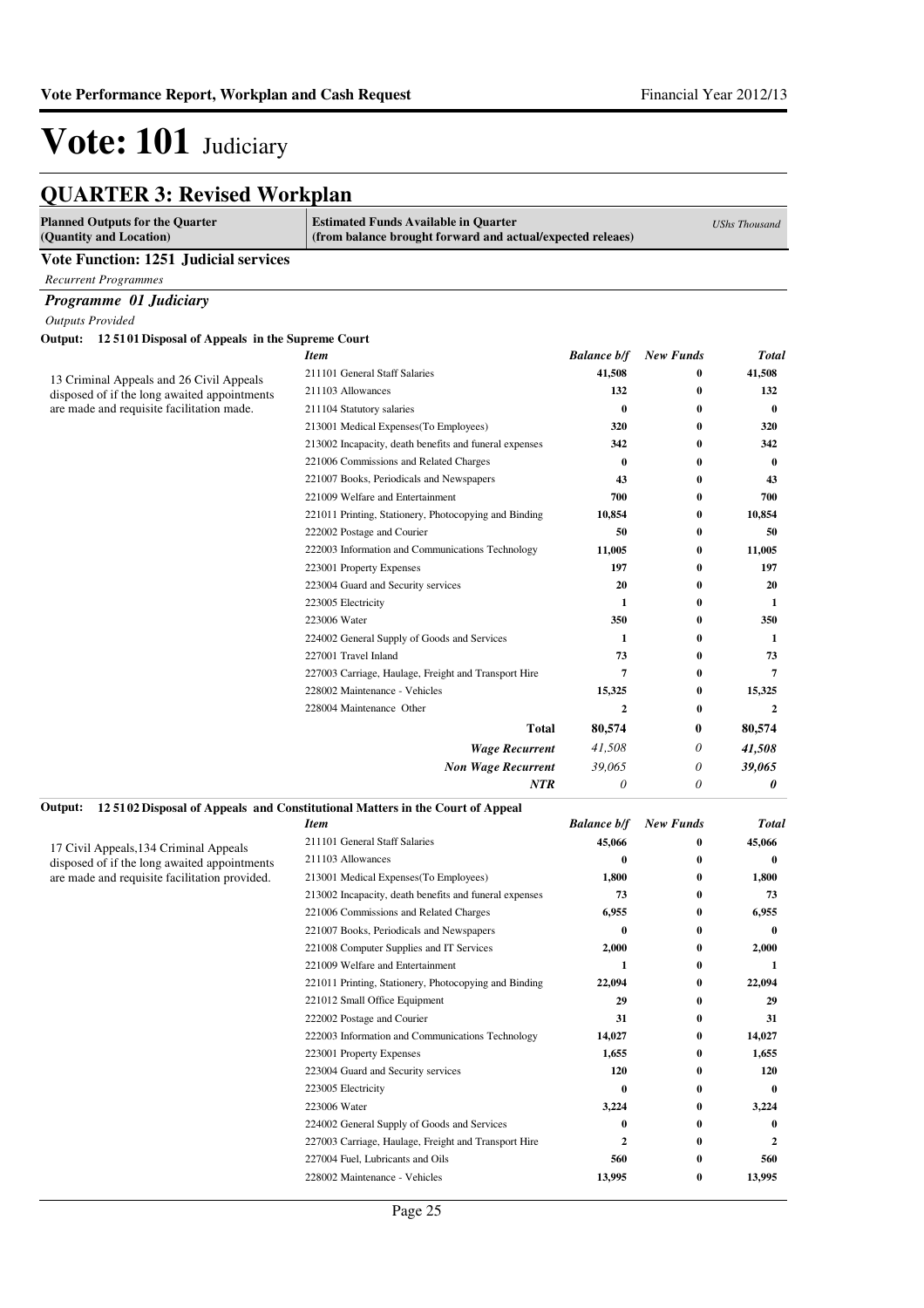| <b>QUARTER 3: Revised Workplan</b>                                              |                                                                                                           |                    |                  |                      |  |
|---------------------------------------------------------------------------------|-----------------------------------------------------------------------------------------------------------|--------------------|------------------|----------------------|--|
| <b>Planned Outputs for the Quarter</b><br>(Quantity and Location)               | <b>Estimated Funds Available in Quarter</b><br>(from balance brought forward and actual/expected releaes) |                    |                  | <b>UShs Thousand</b> |  |
| <b>Vote Function: 1251 Judicial services</b>                                    |                                                                                                           |                    |                  |                      |  |
| <b>Recurrent Programmes</b>                                                     |                                                                                                           |                    |                  |                      |  |
| Programme 01 Judiciary                                                          |                                                                                                           |                    |                  |                      |  |
|                                                                                 | 228003 Maintenance Machinery, Equipment and Furniture                                                     | 101                | 0                | 101                  |  |
|                                                                                 | 228004 Maintenance Other                                                                                  | 74                 | $\bf{0}$         | 74                   |  |
|                                                                                 | <b>Total</b>                                                                                              | 111,805            | $\bf{0}$         | 111,805              |  |
|                                                                                 | <b>Wage Recurrent</b>                                                                                     | 45,066             | 0                | 45,066               |  |
|                                                                                 | <b>Non Wage Recurrent</b>                                                                                 | 66,740             | $\theta$         | 66,740               |  |
|                                                                                 | <b>NTR</b>                                                                                                | $\theta$           | 0                | 0                    |  |
| Output:<br>125103 Disposal of Appeals and Suits in the High Court               |                                                                                                           |                    |                  |                      |  |
|                                                                                 | <b>Item</b>                                                                                               | <b>Balance b/f</b> | <b>New Funds</b> | Total                |  |
| 709 Civil suits, 328 Commercial suits, 1,290                                    | 211101 General Staff Salaries                                                                             | 453,990            | 0                | 453,990              |  |
| Criminal suits, 612 Family suits and 336 Land                                   | 211102 Contract Staff Salaries (Incl. Casuals, Temporary)                                                 | $\bf{0}$           | 0                | 0                    |  |
| Cases and 144 Anti Corruption cases disposed                                    | 211103 Allowances                                                                                         | 5                  | 0                | 5                    |  |
| ofonce the pending appointments are made and                                    | 211104 Statutory salaries                                                                                 | $\bf{0}$           | $\bf{0}$         | $\bf{0}$             |  |
| requisite facilitation provided                                                 | 213001 Medical Expenses (To Employees)                                                                    | 4,220              | 0                | 4,220                |  |
|                                                                                 | 213002 Incapacity, death benefits and funeral expenses                                                    | 80                 | 0                | 80                   |  |
|                                                                                 | 221001 Advertising and Public Relations                                                                   | 1                  | 0                | 1                    |  |
|                                                                                 | 221006 Commissions and Related Charges                                                                    | 30,596             | 0                | 30,596               |  |
|                                                                                 | 221007 Books, Periodicals and Newspapers                                                                  | 33                 | 0                | 33                   |  |
|                                                                                 | 221009 Welfare and Entertainment                                                                          | 66                 | 0                | 66                   |  |
|                                                                                 | 221011 Printing, Stationery, Photocopying and Binding                                                     | 9,138              | 0                | 9,138                |  |
|                                                                                 | 221012 Small Office Equipment                                                                             | 272                | 0                | 272                  |  |
|                                                                                 | 222001 Telecommunications                                                                                 | 150                | 0                | 150                  |  |
|                                                                                 | 222002 Postage and Courier                                                                                | 508                | 0                | 508                  |  |
|                                                                                 | 222003 Information and Communications Technology                                                          | 30                 | 0                | 30                   |  |
|                                                                                 | 223001 Property Expenses                                                                                  | 3,271              | 0                | 3,271                |  |
|                                                                                 | 223004 Guard and Security services                                                                        | 50                 | 0                | 50                   |  |
|                                                                                 | 223006 Water                                                                                              | 12,225             | 0                | 12,225               |  |
|                                                                                 | 224002 General Supply of Goods and Services                                                               | 8                  | 0                | 8                    |  |
|                                                                                 | 227001 Travel Inland                                                                                      | 699                | 0                | 699                  |  |
|                                                                                 | 227003 Carriage, Haulage, Freight and Transport Hire                                                      | 7,538              | 0                | 7,538                |  |
|                                                                                 | 227004 Fuel, Lubricants and Oils                                                                          | 43,605             | 0                | 43,605               |  |
|                                                                                 | 228002 Maintenance - Vehicles                                                                             | 39,955             | 0                | 39,955               |  |
|                                                                                 | 228003 Maintenance Machinery, Equipment and Furniture                                                     | 3,020              | 0                | 3,020                |  |
|                                                                                 | Total                                                                                                     | 539,473            | $\boldsymbol{0}$ | 539,473              |  |
|                                                                                 | <b>Wage Recurrent</b>                                                                                     | 453,990            | 0                | 453,990              |  |
|                                                                                 | <b>Non Wage Recurrent</b>                                                                                 | 85,484             | 0                | 85,484               |  |
|                                                                                 | <b>NTR</b>                                                                                                | $\theta$           | 0                | 0                    |  |
| 125104 Disposal of Suits and Appeals in the Magistrate Courts<br>Output:        | <b>Item</b>                                                                                               | <b>Balance b/f</b> | <b>New Funds</b> | <b>Total</b>         |  |
|                                                                                 | 211101 General Staff Salaries                                                                             | 117,614            |                  |                      |  |
| 34,753 cases disposed (46,578 cases at Chief                                    | 211103 Allowances                                                                                         | 601                | 0<br>0           | 117,614<br>601       |  |
| Magistrates; 15,218 cases at Grade I Courts;<br>7,709 cases at Grade II Courts) | 213001 Medical Expenses(To Employees)                                                                     | 102,680            | 0                | 102,680              |  |
|                                                                                 | 221001 Advertising and Public Relations                                                                   | 197                | 0                | 197                  |  |
|                                                                                 | 221006 Commissions and Related Charges                                                                    | 188                | 0                | 188                  |  |
|                                                                                 | 221008 Computer Supplies and IT Services                                                                  | 257                | 0                | 257                  |  |
|                                                                                 | 221012 Small Office Equipment                                                                             | 15                 | 0                | 15                   |  |
|                                                                                 | 222002 Postage and Courier                                                                                | 12,992             | 0                | 12,992               |  |
|                                                                                 | 222003 Information and Communications Technology                                                          | 7                  | 0                | 7                    |  |
|                                                                                 | 223001 Property Expenses                                                                                  | 11,076             | 0                | 11,076               |  |
|                                                                                 | 223004 Guard and Security services                                                                        | 20                 | 0                | 20                   |  |
|                                                                                 |                                                                                                           |                    |                  |                      |  |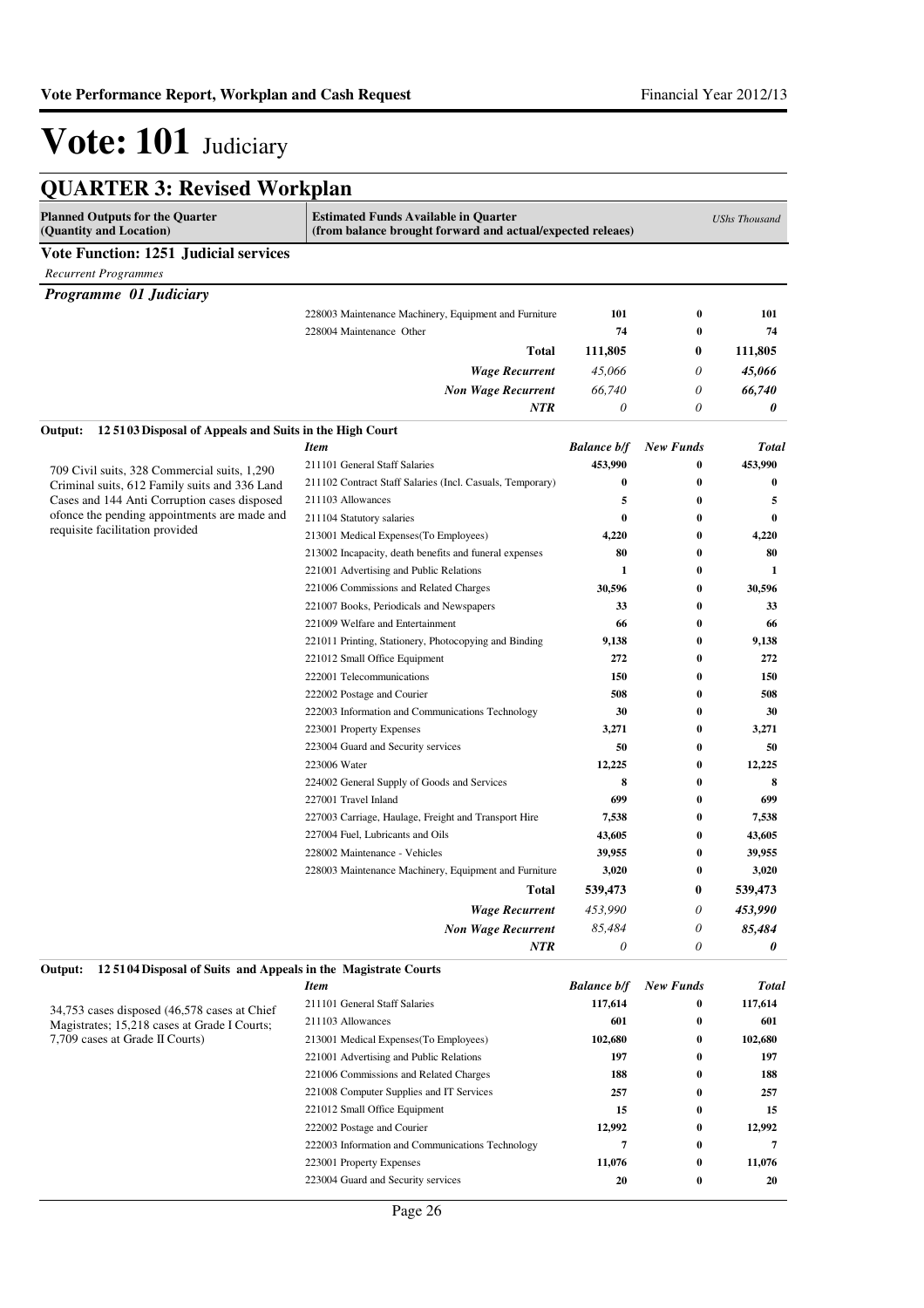| <b>QUARTER 3: Revised Workplan</b>                                                             |                                                                                                           |                     |                      |                      |
|------------------------------------------------------------------------------------------------|-----------------------------------------------------------------------------------------------------------|---------------------|----------------------|----------------------|
| <b>Planned Outputs for the Quarter</b><br>(Quantity and Location)                              | <b>Estimated Funds Available in Quarter</b><br>(from balance brought forward and actual/expected releaes) |                     |                      | <b>UShs Thousand</b> |
| <b>Vote Function: 1251 Judicial services</b>                                                   |                                                                                                           |                     |                      |                      |
| <b>Recurrent Programmes</b>                                                                    |                                                                                                           |                     |                      |                      |
| Programme 01 Judiciary                                                                         |                                                                                                           |                     |                      |                      |
|                                                                                                | 223005 Electricity                                                                                        | 1                   | $\bf{0}$             | 1                    |
|                                                                                                | 223006 Water                                                                                              | 4,800               | $\bf{0}$             | 4,800                |
|                                                                                                | 224002 General Supply of Goods and Services                                                               | 7,916               | $\bf{0}$             | 7,916                |
|                                                                                                | 227001 Travel Inland                                                                                      | $\bf{0}$            | $\bf{0}$             | 0                    |
|                                                                                                | 227003 Carriage, Haulage, Freight and Transport Hire                                                      | 55                  | $\bf{0}$             | 55                   |
|                                                                                                | 228001 Maintenance - Civil                                                                                | 225                 | $\bf{0}$             | 225                  |
|                                                                                                | 228002 Maintenance - Vehicles                                                                             | 42,503              | $\bf{0}$             | 42,503               |
|                                                                                                | 228003 Maintenance Machinery, Equipment and Furniture                                                     | 609                 | $\bf{0}$             | 609                  |
|                                                                                                | 228004 Maintenance Other                                                                                  | 9                   | $\bf{0}$             | 9                    |
|                                                                                                | <b>Total</b>                                                                                              | 301,764             | 0                    | 301,764              |
|                                                                                                | <b>Wage Recurrent</b>                                                                                     | 117,614             | 0                    | 117,614              |
|                                                                                                | <b>Non Wage Recurrent</b>                                                                                 | 184,151             | 0                    | 184,151              |
|                                                                                                | NTR                                                                                                       | 0                   | 0                    | 0                    |
| 125105 Capacity Buidling of staff in the Judiciary<br>Output:                                  |                                                                                                           |                     |                      |                      |
|                                                                                                | Item                                                                                                      | <b>Balance b/f</b>  | <b>New Funds</b>     | <b>Total</b>         |
|                                                                                                | 211101 General Staff Salaries                                                                             | 9,915               | $\bf{0}$             | 9,915                |
| 85 inspections conducted resulting to over 581<br>complaints handled to completion; Committees | 211103 Allowances                                                                                         | 9                   | $\bf{0}$             | 9                    |
| and Work Group meetings attended,                                                              | 213001 Medical Expenses (To Employees)                                                                    | 1,250               | $\bf{0}$             | 1,250                |
| Popularise Communication Strategy                                                              | 213002 Incapacity, death benefits and funeral expenses                                                    | 11,010              | $\bf{0}$             | 11,010               |
| developed; Projects and Programs of the<br>Judiciary Monitored and evaluated routinely.        | 221001 Advertising and Public Relations                                                                   | 500                 | $\bf{0}$             | 500                  |
|                                                                                                | 221003 Staff Training                                                                                     | 118,495             | $\bf{0}$             | 118,495              |
| Monitoring and Evaluation of all Judiciary                                                     | 221006 Commissions and Related Charges                                                                    | 36                  | $\bf{0}$             | 36                   |
| activities conducted to ensure that they are                                                   | 221007 Books, Periodicals and Newspapers                                                                  | 452                 | $\bf{0}$             | 452                  |
| aligned with the Strategic Plan.                                                               | 221008 Computer Supplies and IT Services                                                                  | 5,538               | $\bf{0}$             | 5,538                |
|                                                                                                | 221009 Welfare and Entertainment                                                                          | 115                 | $\bf{0}$             | 115                  |
|                                                                                                | 221011 Printing, Stationery, Photocopying and Binding                                                     | 18                  | $\bf{0}$             | 18                   |
|                                                                                                | 221012 Small Office Equipment                                                                             | 5                   | $\bf{0}$             | 5                    |
|                                                                                                | 222001 Telecommunications                                                                                 | 110                 | $\bf{0}$             | 110                  |
|                                                                                                | 223003 Rent - Produced Assets to private entities                                                         | $\mathbf{1}$<br>500 | $\bf{0}$<br>$\bf{0}$ | 1<br>500             |
|                                                                                                | 223004 Guard and Security services<br>223006 Water                                                        | 1,500               | $\bf{0}$             | 1,500                |
|                                                                                                | 224002 General Supply of Goods and Services                                                               | 4,046               | $\bf{0}$             | 4,046                |
|                                                                                                | 227001 Travel Inland                                                                                      | 30                  | $\boldsymbol{0}$     | 30                   |
|                                                                                                | 227004 Fuel, Lubricants and Oils                                                                          | 1,122               | $\bf{0}$             | 1,122                |
|                                                                                                | 228001 Maintenance - Civil                                                                                | 535                 | $\bf{0}$             | 535                  |
|                                                                                                | 228002 Maintenance - Vehicles                                                                             | 26,648              | $\bf{0}$             | 26,648               |
|                                                                                                | 228003 Maintenance Machinery, Equipment and Furniture                                                     | 650                 | $\bf{0}$             | 650                  |
|                                                                                                | 228004 Maintenance Other                                                                                  | 152                 | 0                    | 152                  |
|                                                                                                | Total                                                                                                     | 151,636             | 0                    | 151,636              |
|                                                                                                | <b>Wage Recurrent</b>                                                                                     | 9,915               | 0                    | 9,915                |
|                                                                                                | <b>Non Wage Recurrent</b>                                                                                 | 141,721             | 0                    | 141,721              |
|                                                                                                | NTR                                                                                                       | 0                   | 0                    | 0                    |
| 125106 Judiciary Support Services<br>Output:                                                   |                                                                                                           |                     |                      |                      |
|                                                                                                | <b>Item</b>                                                                                               | <b>Balance b/f</b>  | <b>New Funds</b>     | Total                |
| Operational funds to ; SC; COA, 11HC Circuits;                                                 | 211101 General Staff Salaries                                                                             | 13,463              | $\bf{0}$             | 13,463               |
| HC Headquarters; 39 CMs and 116                                                                | 211103 Allowances                                                                                         | 22                  | $\bf{0}$             | 22                   |
| independent G1 Courts provided                                                                 | 213001 Medical Expenses (To Employees)                                                                    | 8                   | $\bf{0}$             | 8                    |
| 173 vehicles maintained                                                                        | 213002 Incapacity, death benefits and funeral expenses                                                    | 2,850               | $\bf{0}$             | 2,850                |
|                                                                                                | 221001 Advertising and Public Relations                                                                   | 3,400               | $\bf{0}$             | 3,400                |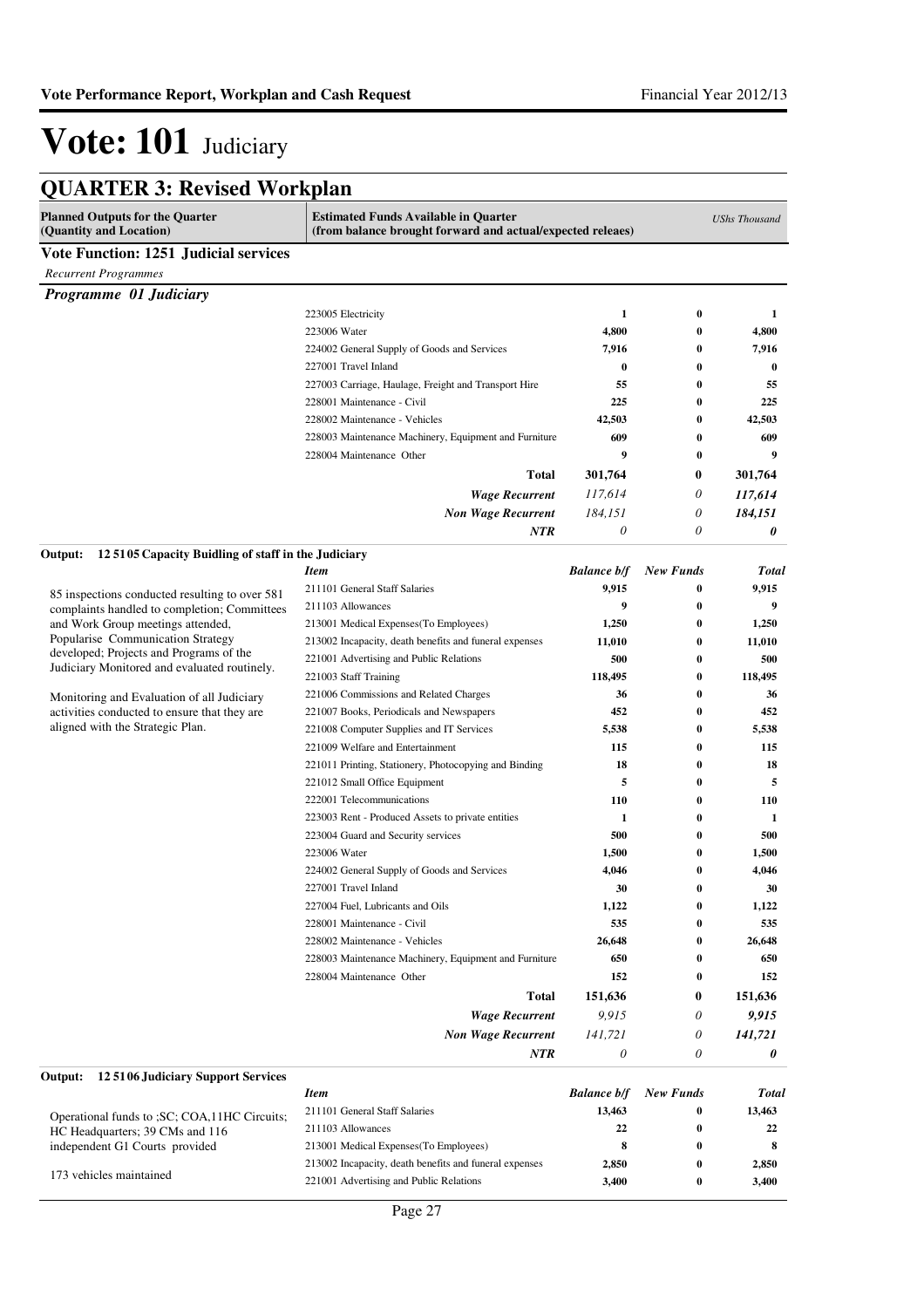| <b>Planned Outputs for the Quarter</b><br>(Quantity and Location) | <b>Estimated Funds Available in Quarter</b>          | (from balance brought forward and actual/expected releaes) |          |                       |
|-------------------------------------------------------------------|------------------------------------------------------|------------------------------------------------------------|----------|-----------------------|
| <b>Vote Function: 1251 Judicial services</b>                      |                                                      |                                                            |          |                       |
| <b>Recurrent Programmes</b>                                       |                                                      |                                                            |          |                       |
| Programme 01 Judiciary                                            |                                                      |                                                            |          |                       |
|                                                                   | 221002 Workshops and Seminars                        | 4                                                          | 0        | 4                     |
| 64 Buildings maintained                                           | 221005 Hire of Venue (chairs, projector etc)         | 1,175                                                      | $\bf{0}$ | 1,175                 |
|                                                                   | 221006 Commissions and Related Charges               | 2,495                                                      | $\bf{0}$ | 2,495                 |
| 65 Courts facilitated with Rent                                   | 221007 Books, Periodicals and Newspapers             | 153                                                        | $\bf{0}$ | 153                   |
|                                                                   | 221009 Welfare and Entertainment                     | 135                                                        | 0        | 135                   |
| General ICT function maintained                                   | 221012 Small Office Equipment                        | 34                                                         | 0        | 34                    |
|                                                                   | 221016 IFMS Recurrent Costs                          | 104                                                        | 0        | 104                   |
|                                                                   | 221017 Subscriptions                                 | $\bf{0}$                                                   | $\bf{0}$ | $\bf{0}$              |
|                                                                   | 222001 Telecommunications                            | 1,263                                                      | $\bf{0}$ | 1,263                 |
|                                                                   | 222002 Postage and Courier                           | 3,000                                                      | $\bf{0}$ | 3,000                 |
|                                                                   | 222003 Information and Communications Technology     | 43.870                                                     | $\bf{0}$ | 43,870                |
|                                                                   | 223001 Property Expenses                             | 1,941                                                      | 0        | 1,941                 |
| 223006 Water                                                      |                                                      | 1,500                                                      | 0        | 1,500                 |
|                                                                   | 224002 General Supply of Goods and Services          | 7,000                                                      | $\bf{0}$ | 7,000                 |
|                                                                   | 227001 Travel Inland                                 | 113                                                        | 0        | 113                   |
|                                                                   | 227002 Travel Abroad                                 | 23                                                         | $\bf{0}$ | 23                    |
|                                                                   | 227003 Carriage, Haulage, Freight and Transport Hire | 6,562                                                      | $\bf{0}$ | 6,562                 |
|                                                                   | 227004 Fuel, Lubricants and Oils                     | 39                                                         | $\bf{0}$ | 39                    |
|                                                                   | 228001 Maintenance - Civil                           | 14,963                                                     | $\bf{0}$ | 14,963                |
|                                                                   | 228002 Maintenance - Vehicles                        | 34,095                                                     | 0        | 34,095                |
|                                                                   | 228004 Maintenance Other                             | 491                                                        | 0        | 491                   |
|                                                                   | 282101 Donations                                     | 191                                                        | 0        | 191                   |
|                                                                   | <b>Total</b>                                         | 122,224                                                    | 0        | 122,224               |
|                                                                   | <b>Wage Recurrent</b>                                | 13.463                                                     | 0        | 13,463                |
|                                                                   | <b>Non Wage Recurrent</b>                            |                                                            | 0        | 108,761               |
|                                                                   | <b>NTR</b>                                           | 0                                                          | 0        | $\boldsymbol{\theta}$ |

#### *Development Projects*

#### *Project 0352 Assistance to Judiciary System*

*Capital Purchases*

#### **Output: 12 5176 Purchase of Office and ICT Equipment, including Software**

| Provide Transcription and Court Recording                                                                                            |                          |              |   |          |
|--------------------------------------------------------------------------------------------------------------------------------------|--------------------------|--------------|---|----------|
| equipment to 4 Chief Magistrates Courts;                                                                                             |                          |              |   |          |
| Provide additional Transcription and Court                                                                                           | <b>Total</b>             | $\bf{0}$     | 0 | $\bf{0}$ |
| Recording equipment to Supreme Court, Court                                                                                          | <b>GoU</b> Development   | $\theta$     | 0 | 0        |
| of Appeal; Commercial Court, Family<br>Division; Anti-corruption Court, International<br>Crimes Division, Civil Division, Masaka and | <b>Donor Development</b> | 0            | 0 | 0        |
| Soroti High Court Circuits.                                                                                                          |                          |              |   |          |
|                                                                                                                                      | <b>NTR</b>               | $\theta$     | 0 | 0        |
| 125177 Purchase of Specialised Machinery & Equipment<br>Output:                                                                      |                          |              |   |          |
| Procure 4 photocopiers for Chief Magistrates<br>and 4 for selected Magistrates Grade I                                               |                          |              |   |          |
| independent stations                                                                                                                 | <b>Total</b>             | $\mathbf{0}$ | 0 | 0        |
|                                                                                                                                      | <b>GoU</b> Development   | 0            | 0 | 0        |
|                                                                                                                                      | <b>Donor Development</b> | 0            | 0 | 0        |
|                                                                                                                                      | <b>NTR</b>               | $\theta$     | 0 | 0        |
|                                                                                                                                      |                          |              |   |          |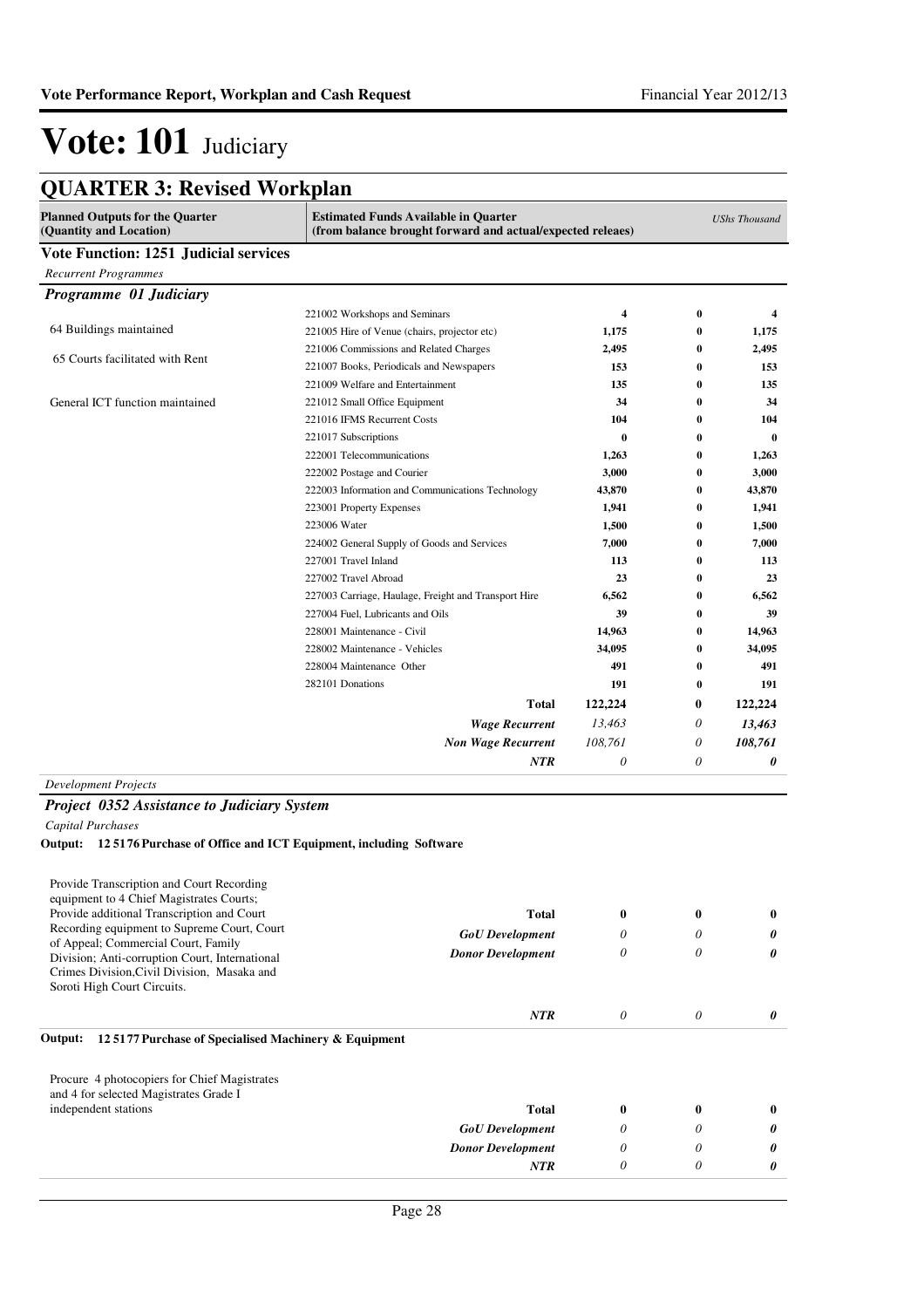| <b>QUARTER 3: Revised Workplan</b>                                                                                       |                                                                                                           |          |                  |                      |
|--------------------------------------------------------------------------------------------------------------------------|-----------------------------------------------------------------------------------------------------------|----------|------------------|----------------------|
| <b>Planned Outputs for the Quarter</b><br>(Quantity and Location)                                                        | <b>Estimated Funds Available in Quarter</b><br>(from balance brought forward and actual/expected releaes) |          |                  | <b>UShs Thousand</b> |
| <b>Vote Function: 1251 Judicial services</b>                                                                             |                                                                                                           |          |                  |                      |
| <b>Development Projects</b>                                                                                              |                                                                                                           |          |                  |                      |
| Project 0352 Assistance to Judiciary System<br>Output: 12 5178 Purchase of Office and Residential Furniture and Fittings |                                                                                                           |          |                  |                      |
|                                                                                                                          |                                                                                                           |          |                  |                      |
| Assorted furniture for 4 Courts procured and<br>distributed                                                              |                                                                                                           |          |                  |                      |
|                                                                                                                          | <b>Total</b>                                                                                              | $\bf{0}$ | $\bf{0}$         | $\bf{0}$             |
|                                                                                                                          | <b>GoU</b> Development                                                                                    | 0        | 0                | 0                    |
|                                                                                                                          | <b>Donor Development</b>                                                                                  | 0        | 0                | 0                    |
|                                                                                                                          | <b>NTR</b>                                                                                                | 0        | 0                | 0                    |
| Output:<br>12 5180 Construction and Rehabilitation of Judicial Courts                                                    |                                                                                                           |          |                  |                      |
| Construction of Ibanda Chief Magistrates Court<br>and Lugazi/Mayuge Magistrate Grade I                                   |                                                                                                           |          |                  |                      |
|                                                                                                                          | <b>Total</b>                                                                                              | $\bf{0}$ | $\bf{0}$         | $\bf{0}$             |
|                                                                                                                          | <b>GoU</b> Development                                                                                    | 0        | 0                | 0                    |
|                                                                                                                          | <b>Donor Development</b>                                                                                  | 0        | $\theta$         | 0                    |
|                                                                                                                          | <b>NTR</b>                                                                                                | 0        | $\theta$         | 0                    |
| Project 1249 Uganda Good Governance Project (UGOGO)                                                                      |                                                                                                           |          |                  |                      |
| <b>Capital Purchases</b>                                                                                                 |                                                                                                           |          |                  |                      |
| Output: 125176 Purchase of Office and ICT Equipment, including Software                                                  |                                                                                                           |          |                  |                      |
| Assorted ICT Soft and Hardware Equipment                                                                                 |                                                                                                           |          |                  |                      |
| procured and Installed                                                                                                   | <b>Total</b>                                                                                              | $\bf{0}$ | $\bf{0}$         | $\bf{0}$             |
|                                                                                                                          | <b>GoU</b> Development                                                                                    | 0        | 0                | 0                    |
|                                                                                                                          | <b>Donor Development</b>                                                                                  | 0        | 0                | 0                    |
|                                                                                                                          | <b>NTR</b>                                                                                                | 0        | 0                | 0                    |
| 125178 Purchase of Office and Residential Furniture and Fittings<br>Output:                                              |                                                                                                           |          |                  |                      |
|                                                                                                                          |                                                                                                           |          |                  |                      |
| Furniture for Small Claims Pilot Courts and                                                                              |                                                                                                           |          |                  |                      |
| Registry of Planning and Development<br>procured and delivered.                                                          |                                                                                                           |          |                  |                      |
|                                                                                                                          | <b>Total</b>                                                                                              | 0<br>0   | $\boldsymbol{0}$ | $\bf{0}$             |
|                                                                                                                          | <b>GoU</b> Development<br><b>Donor Development</b>                                                        | 0        | 0<br>$\theta$    | 0<br>0               |
|                                                                                                                          | <b>NTR</b>                                                                                                | 0        | 0                | 0                    |
| 12 5180 Construction and Rehabilitation of Judicial Courts<br>Output:                                                    |                                                                                                           |          |                  |                      |
|                                                                                                                          |                                                                                                           |          |                  |                      |
| Commence construction of the Office block for                                                                            |                                                                                                           |          |                  |                      |
| Registry of Planning and Development                                                                                     |                                                                                                           |          |                  |                      |
|                                                                                                                          | <b>Total</b>                                                                                              | $\bf{0}$ | $\bf{0}$         | $\bf{0}$             |
|                                                                                                                          | <b>GoU</b> Development                                                                                    | 0        | 0                | 0                    |
|                                                                                                                          | <b>Donor Development</b><br>NTR                                                                           | 0<br>0   | 0<br>0           | 0<br>0               |
|                                                                                                                          |                                                                                                           |          |                  |                      |

*Outputs Provided*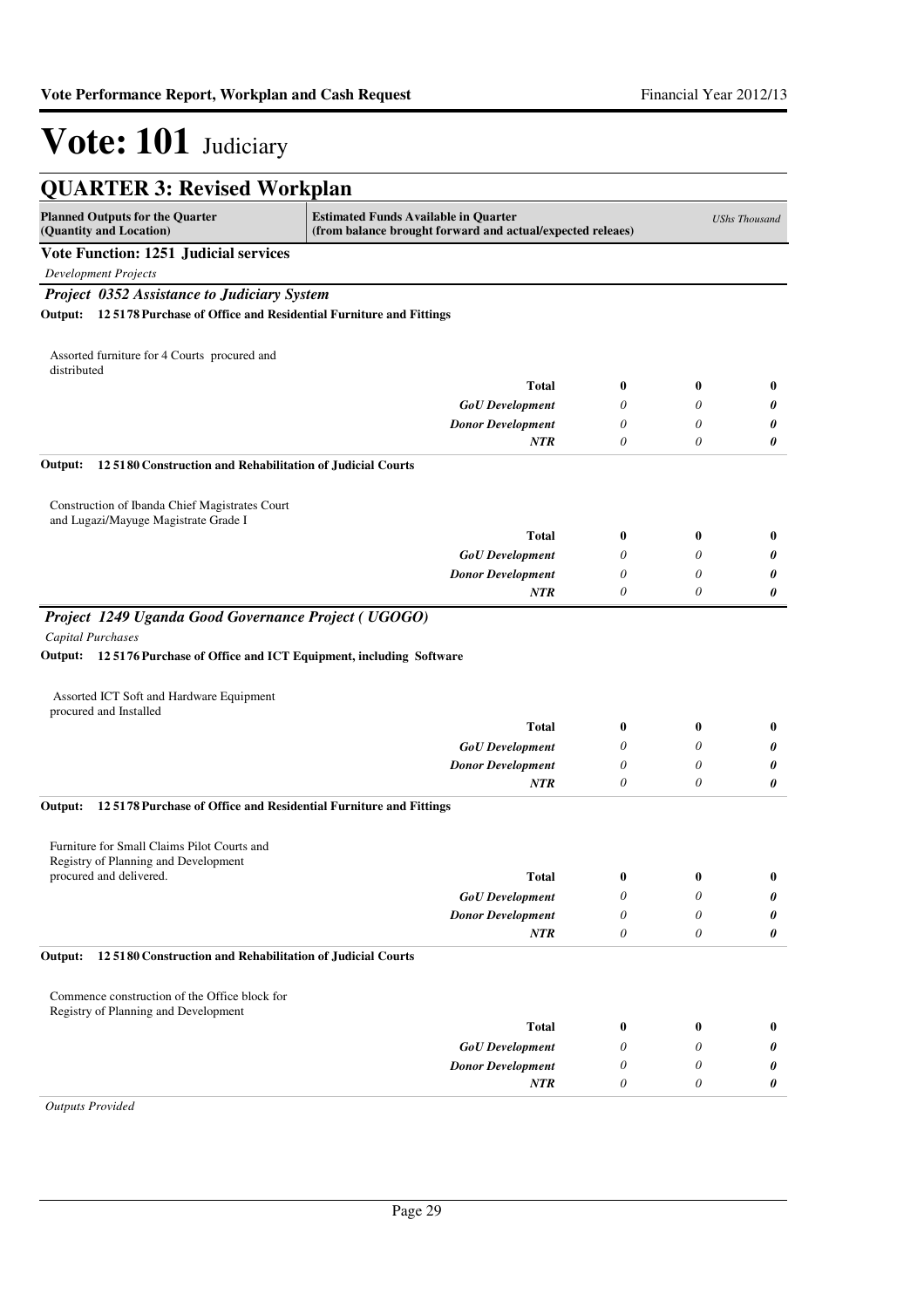| <b>QUARTER 3: Revised Workplan</b>                                                                                                                                                                                                                                                                                                                    |                                                                                                           |                        |             |                      |
|-------------------------------------------------------------------------------------------------------------------------------------------------------------------------------------------------------------------------------------------------------------------------------------------------------------------------------------------------------|-----------------------------------------------------------------------------------------------------------|------------------------|-------------|----------------------|
| <b>Planned Outputs for the Quarter</b><br>(Quantity and Location)                                                                                                                                                                                                                                                                                     | <b>Estimated Funds Available in Quarter</b><br>(from balance brought forward and actual/expected releaes) |                        |             | <b>UShs Thousand</b> |
| <b>Vote Function: 1251 Judicial services</b>                                                                                                                                                                                                                                                                                                          |                                                                                                           |                        |             |                      |
| <b>Development Projects</b>                                                                                                                                                                                                                                                                                                                           |                                                                                                           |                        |             |                      |
| Project 1249 Uganda Good Governance Project (UGOGO)                                                                                                                                                                                                                                                                                                   |                                                                                                           |                        |             |                      |
| 125105 Capacity Buidling of staff in the Judiciary<br>Output:                                                                                                                                                                                                                                                                                         |                                                                                                           |                        |             |                      |
| Performance Enhancement Mechanism<br>Developed; Small Claims Proceedure<br>Implemented; Magistrates and other senior<br>Staff trained; Sentencing Guidelines<br>implemented; Anti Corruption Strategy<br>Implemented; Gender related activities<br>Supported; Part time Accountant and other<br>project staff facilitated; Routine M &E<br>conducted. | Total<br><b>GoU</b> Development<br><b>Donor Development</b>                                               | $\mathbf{0}$<br>0<br>0 | 0<br>0<br>0 | 0<br>0<br>0          |
|                                                                                                                                                                                                                                                                                                                                                       | <b>NTR</b>                                                                                                | $\theta$               | 0           | 0                    |
|                                                                                                                                                                                                                                                                                                                                                       | <b>GRAND TOTAL</b>                                                                                        | 1,307,476              | $\bf{0}$    | 1,307,476            |
|                                                                                                                                                                                                                                                                                                                                                       | <b>Wage Recurrent</b>                                                                                     | 681,555                | 0           | 681,555              |
|                                                                                                                                                                                                                                                                                                                                                       | <b>Non Wage Recurrent</b>                                                                                 | 625.921                | 0           | 625.921              |
|                                                                                                                                                                                                                                                                                                                                                       | <b>GoU</b> Development                                                                                    | 0                      | 0           | 0                    |
|                                                                                                                                                                                                                                                                                                                                                       | <b>Donor Development</b>                                                                                  | 0                      | 0           | 0                    |
|                                                                                                                                                                                                                                                                                                                                                       | <b>NTR</b>                                                                                                | 0                      | 0           | 0                    |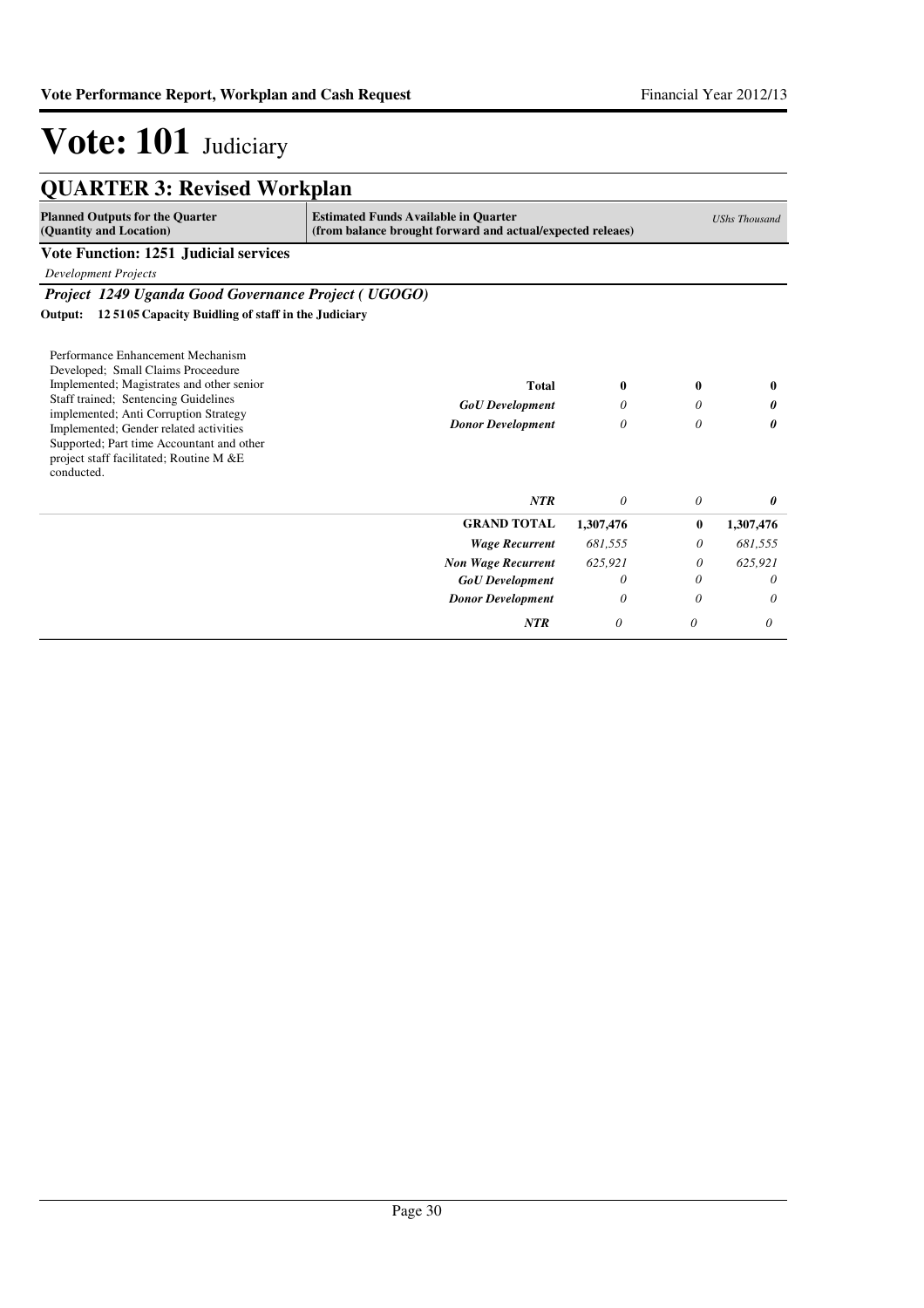### **QUARTER 4: Revised Cashflow Plan**

**Non-Wage Recurrent**

|                                                              | <b>Annual budget Release to</b>                              |              | % Budget                                                                                  | <b>04 Cash Requirement</b>                                                                                            |
|--------------------------------------------------------------|--------------------------------------------------------------|--------------|-------------------------------------------------------------------------------------------|-----------------------------------------------------------------------------------------------------------------------|
|                                                              |                                                              | end of O3    | <b>Released</b>                                                                           | <b>Total</b><br>% Budget                                                                                              |
| PAF                                                          | $\bf{0}$                                                     | $\theta$     | $0.0\%$                                                                                   | $\Omega$<br>$0.0\%$                                                                                                   |
| Statutory                                                    | 40.139063261                                                 | 21.044514815 | 52.4%                                                                                     | 10.109765815<br>25.2%                                                                                                 |
| Other                                                        | 0                                                            | $\Omega$     | $0.0\%$                                                                                   | 0.0%<br>$\Omega$                                                                                                      |
| <b>Total</b>                                                 | 40.139063261                                                 | 21.044514815 | 52.4%                                                                                     | 25.2%<br>10.109765815                                                                                                 |
| Reasons for cash requirement greater than 1/4 of the budget: |                                                              |              | This will faciliate the disposal of<br>cases that are pending in various<br>court levels. |                                                                                                                       |
| <b>GoU</b> Development                                       |                                                              |              |                                                                                           |                                                                                                                       |
|                                                              | <b>Annual budget</b> Release to                              |              | % Budget                                                                                  | <b>Q4 Cash Requirement</b>                                                                                            |
|                                                              |                                                              | end of O3    | <b>Released</b>                                                                           | <b>Total</b><br>% Budget                                                                                              |
| PAF                                                          | 0                                                            | $\Omega$     | $0.0\%$                                                                                   | $0.0\%$<br>$\Omega$                                                                                                   |
| Other                                                        | 2.2716713475                                                 | 0.851148     | 37.5%                                                                                     | 0.5676713475<br>25.0%                                                                                                 |
| <b>Total</b>                                                 | 2.2716713475                                                 | 0.851148     | 37.5%                                                                                     | 0.5676713475<br>25.0%                                                                                                 |
|                                                              | Reasons for cash requirement greater than 1/4 of the budget: |              |                                                                                           | The funds will facilitate the<br>procurement of Vehicles for<br>Judges including the incoming<br>Deputy Chief Justice |
| <b>Grand Total</b>                                           |                                                              |              |                                                                                           |                                                                                                                       |
|                                                              | <b>Annual budget</b> Release to                              |              | % Budget                                                                                  | <b>Q4 Cash Requirement</b>                                                                                            |
|                                                              |                                                              | end of O3    | <b>Released</b>                                                                           | <b>Total</b><br>% Budget                                                                                              |
| <b>Grand Total</b>                                           | 42.410734609                                                 | 21.895662815 | 51.6%                                                                                     | 25.2%<br>10.677437163                                                                                                 |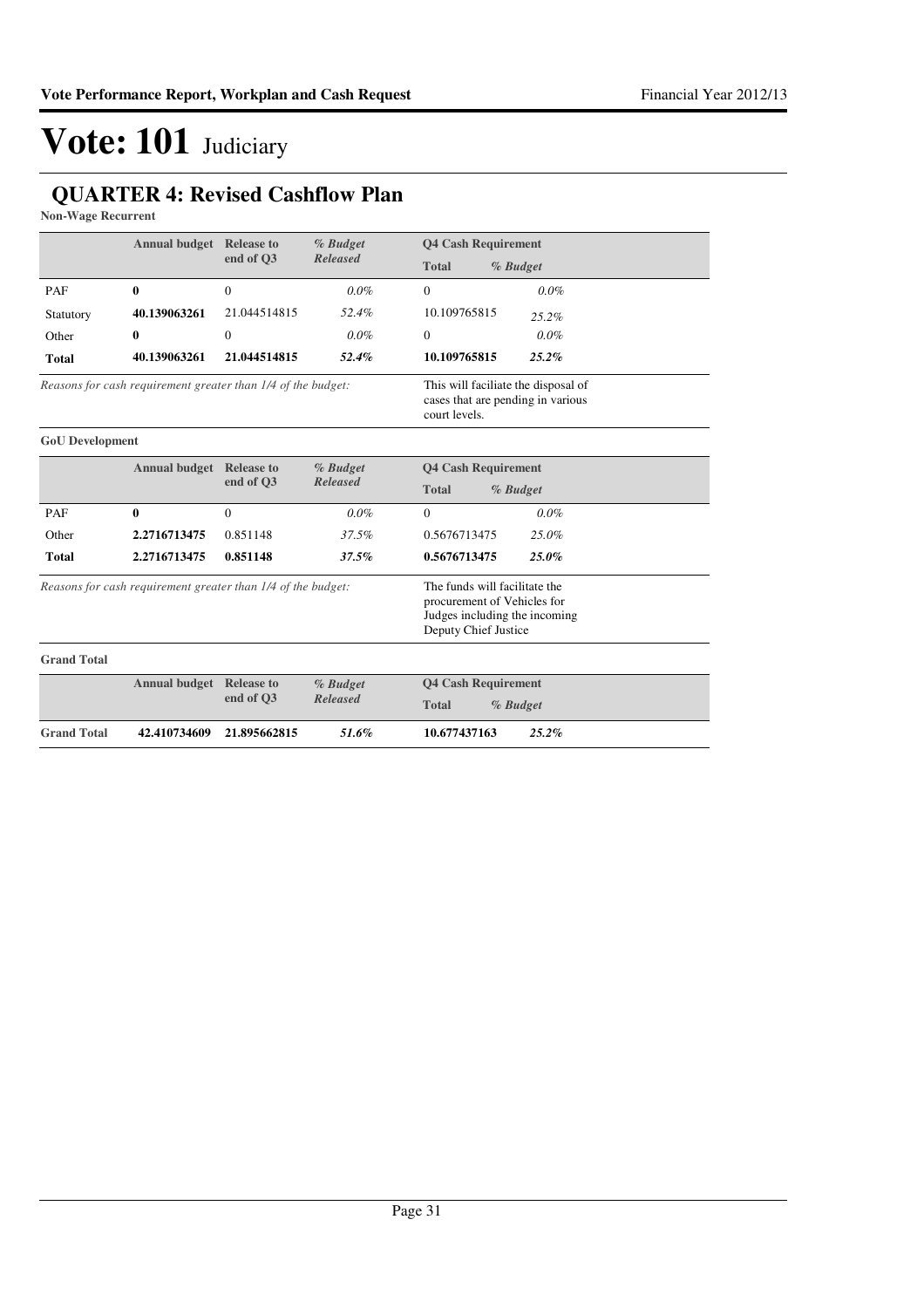### **Checklist for OBT Submissions made during QUARTER 3**

*This is an automated checklist which shows whether data has been entered into the areas which are required for a complete quarterly submission. It does not verify the quality of the data that has been entered. A complete checklist is therefore a necessary, but not sufficient condition for a satisfactory submission to MoFPED.*

### *Project and Programme Quarterly Performance Reports and Workplans (Step 2)*

The table below shows whether output information, and where relevant donor and ntr data has been entered into the required areas for the quarterly performance reports and quarterly workplans under step 2.

### **Output Information**

| <b>Vote Function, Project and Program</b> |                                           |           | Q <sub>3</sub>         |
|-------------------------------------------|-------------------------------------------|-----------|------------------------|
|                                           |                                           |           | <b>Report Workplan</b> |
| 1251 Judicial services                    |                                           |           |                        |
|                                           | $\circ$ Recurrent Programmes              |           |                        |
| $-01$                                     | Judiciary                                 | Data In   | Data In                |
| $\circ$ Development Projects              |                                           |           |                        |
| - 1249                                    | Uganda Good Governance Project (UGOGO)    | Data In   | Data In                |
|                                           | - 0352 Assistance to Judiciary System     | Data In   | Data In                |
|                                           | <b>Donor Releases and Expenditure</b>     |           |                        |
|                                           | <b>Vote Function, Project and Program</b> | $\bf{O}2$ | $\overline{03}$        |

| <b>Vote Function, Project and Program</b>     | $\Omega$ | O3              |
|-----------------------------------------------|----------|-----------------|
|                                               |          | Report Workplan |
| 1251 Judicial services                        |          |                 |
| $\circ$ Development Projects                  |          |                 |
| - 1249 Uganda Good Governance Project (UGOGO) | Data In  | Data In         |
|                                               |          |                 |

**NTR Releases and Expenditure**

### *Vote Performance Summary (Step 3)*

The table below shows whether information has been entered into the required fields in the vote performance summary tables for each vote functions under step 3.1:

| <b>Vote Function</b>   | Perf.<br><b>Indicators</b> | <b>Output</b><br><b>Summary</b> | <b>Actions</b> |
|------------------------|----------------------------|---------------------------------|----------------|
| 1251 Judicial services | Data In                    | Data In                         | Data In        |

The table below shows whether data has been entered in the fields for key variances in budget execution under step 3.2:

The table below shows whether data has been entered into the vote narrative fields under step 3.3:

|              | <b>NT.</b><br>w |
|--------------|-----------------|
| $\mathbf{r}$ | Data In         |
|              |                 |

### *Quarterly Cash Requests (Step 4)*